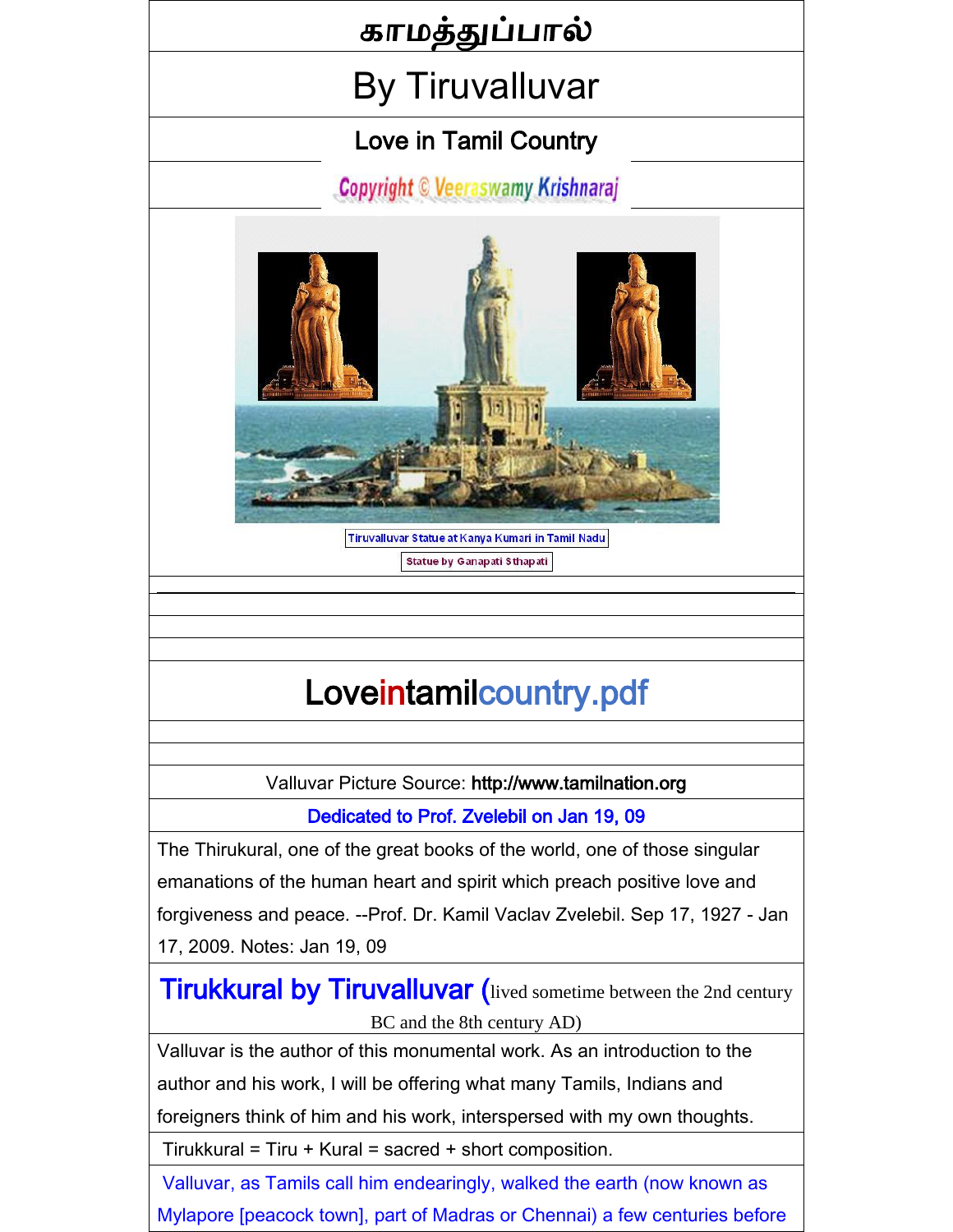Jesus Christ, was born. His birth is in the mist of ancient Tamil history. The Christian adorers of Valluvar imagine that he could have walked easily the beaches of Madras with Jesus Christ. G.U.Pope observes that much of its teaching is an echo of the Sermon on the Mount. Since Valluvar lived before Christ, it is other way around. He was a weaver by profession and married Vasuki, an epitomic wife.

The Sikh community is of the belief that Tirukkural of Valluvar and Guru Granth Sahib of Guru Nanak have much in common.



eciation of artful sequencing of words chock-full of cal dialect of Tamil allows every kind and any line is often little else than a crude forms artfully

prul and Inbam (virtue, wealth and love). There

A stained glass mosaic from<br>Washington National Cathedral ets in each chapter and in all 1330 couplets, distich, maxim, short strophe, epigram. Kural is cognate with Sanskrit Kurr, Latin *curt-us* and Greek *Kelp*. It is said that he submitted his work to Sangam.

His attitude towards god, man and other beings is universal; there are no sectarian overtones; that is the reason why many religions and sects see themselves or their own reflections in Tirukkural. His god can easily be the Lord, Allah, Adonai, Bhagavan or any other conceivable Supreme Entity. It is a book for all ages and eons; it encompasses life in all its aspects; the wisdom is deep and diverse and applicable to all castes, races, cultures, beliefs, and politics. It is non-sectarian nectar in its pure form.

On top of all that, just look at the Tamil letters; you can sit here and look at them all day long; you will never be satiated; they have such beauty and roundedness about them. Tamil letters and words just drip with honey. Go to [http://en.wikipedia.org/wiki/Tamil\\_script](http://en.wikipedia.org/wiki/Tamil_script)

The Tamil script is a reflection of the Tamil mind, pure, rounded, perfectly angled, diverse, sophisticated, settled, knowledgeable, esthetic....

வள்ளுவன் தன் தன்னை உலகினுக்கக தந்து

வான் புகழ் ககாண்ட தமிழ்நாடு -- Subramaniya

Bharati.

Valluvan gave himself to this world; thus Tamil Country attains true and great heavenly fame.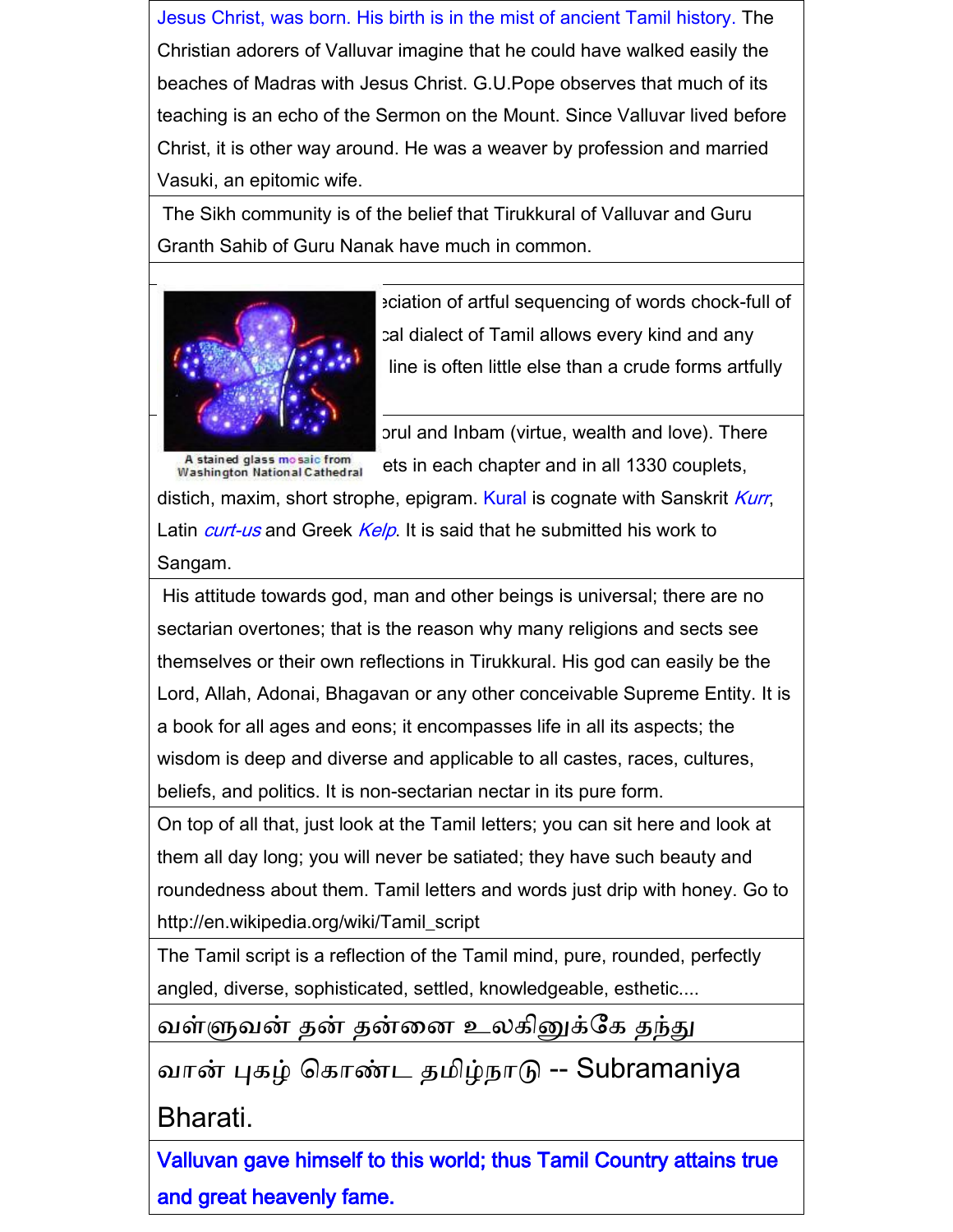"இறைவன் மனிதனுக்குச் சொன்னது கீதை,

மனிதன் இறைவனுக்குச் சொன்னது திருவாசகம்,

மனிதன் மனிதனுக்குச் சொன்னது திருக்குறள்"

- Dr.S.Jayabarathi in an Introduction to Thirukkural

To man What God said is Gita.

To God what man said is Tiruvasakam.

To man what man said is Tirukkural.

Love in Tamil Country.

This article is based on Tiruvalluvar's look on Love; virtue & wealth are not in this piece.

திருக்குறள்--காமத்துப்பால் = Tirukkural --Treatise on Love.

## Tirukkural by Tiruvalluvar

Treatise on Love is about the budding, maturing, consummating relationship; private thoughts on their experiences without disclosure to each other; public display of their togetherness; loss of privacy; gossiping by the community; discovery of their secret love affair; riding the palmyra wooden horse; lover leaving home on business; inability to suffer separation; languishment from separation of the lover; loss of luster in her puffy teary eyes; ashen-grey color (sallowness) of her skin from separation ordeal; her constant ruminations and worry about the welfare of her lover away from home; rummaging in the mind for forgotten thoughts and private moments; dreaming about her lover in sleep, and waking up; the tyranny of lonely nights and loss of union; pining for union; languishing body parts from lack of care and loss of sleep, and failure to pretty up in the absence of the lover; mental soliloquy; loss of patience and inability to control sexual impulses; living on memories; meeting, mating, intimating and talking eyes upon lover's return; her confiding to her friend as to her happiness and urgency for union with her lover; mental agony that her lover is not in a hurry for union immediately upon his arrival and feeling of self-reproach in her mind; the fake-out by her; her eyes speak of love sickness; her boldness in pressing her lover for union; lover asking her to wait; her mental imagery of fake refusal upon his readiness; and separation sharpens their desire for union.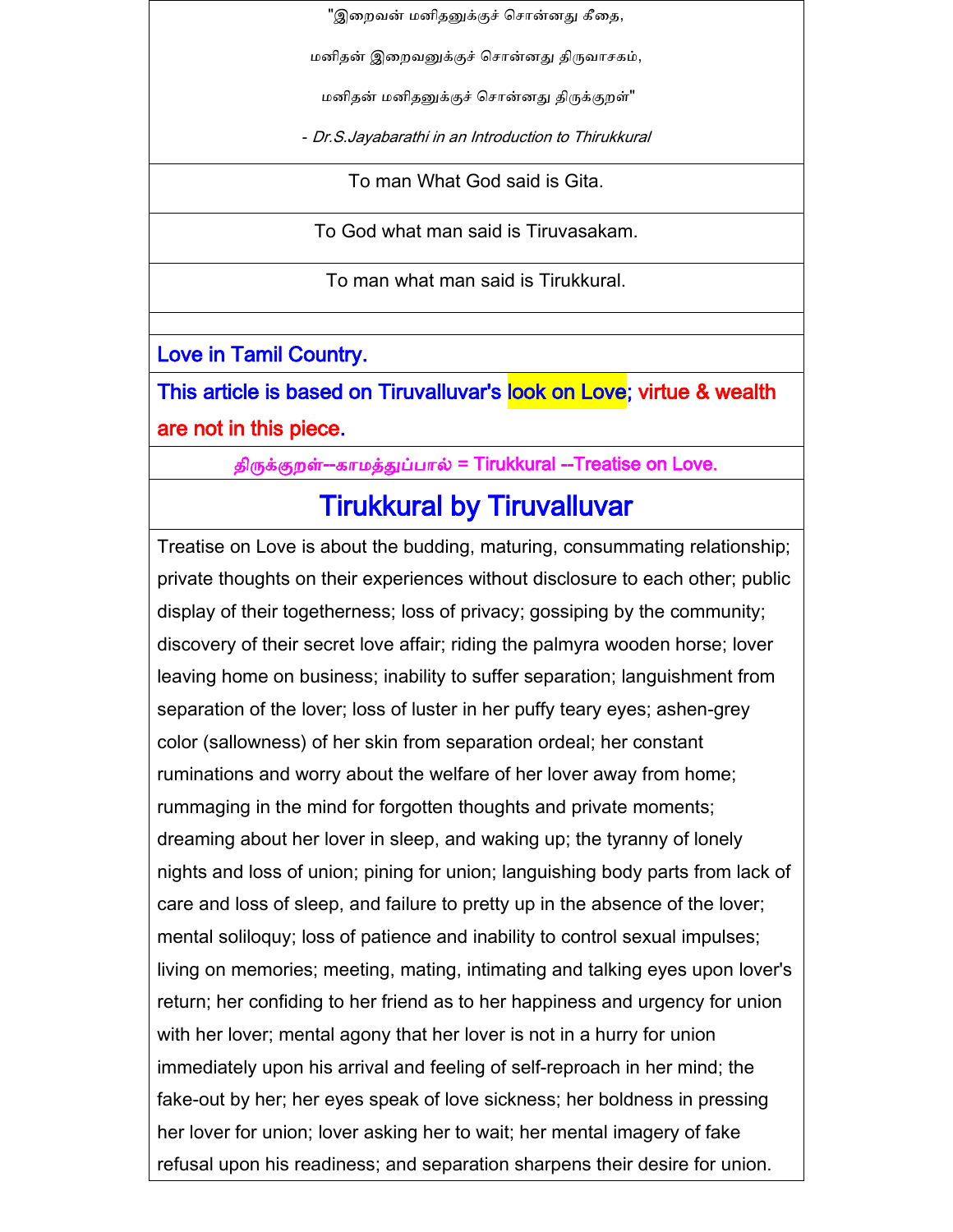Eons ago, in Tamil country love was the glorified norm; girl meets boy and then they marry. This practice waned, stopped and was stamped out; arranged marriages are still the norm. But India is changing; the incidence of so-called love-marriage as is the custom in the west is taking its nascent roots in the Tamil society and all over India especially where the work-place contact between genders in youth is the norm.

Compare "Inbam" with The Song of Songs in the Bible: The Song of Songs is thought by some to be an allegorical representation of the relationship of God and Israel as husband and wife. Literally, however, the main characters of the Song are simply a woman and a man, and the poem suggests movement from courtship to consummation. It is one of the shortest books in the Bible, consisting of only 117 verses. According to Ashkenazi tradition, it is read on the Sabbath that falls during the intermediate days of Passover. In the Sephardi Jewish community it is recited every Friday night. --Wikipedia

Tirukkural was composed during Sangam period (500-200 BC) according to some students of Tamil history. Rajaji says that Kural belongs to a period anterior to 2nd century CE. Some scholars put it in the 1st century BC. Some put the date between 200 BC to 800 CE. G.U.Pope puts the date between CE 800 to 1000. Rajaji says that he was not a Jain. Pope believes strongly that Christ's teachings influenced Valluvar's composition. Pope also believes (wrongly, but due respect to him is compelling.) that Bhakti (devotion) was an invention of Christianity and spread to India. Many sects claim that each one of them has a special relationship with Valluvar's work; that speaks of the immeasurable wealth contained in the couplets.

Thirukkural was written by Thiruvalluvar, who is believed to have born 30 years before Jesus Christ. The Tamil Calendar is dated from that period and referred as Thiruvalluvar Aandu (Year). We find Thiruvalluvar as a moral philosopher, political scientist and master of public administration in the first two parts of Thirukkural. We find him to be a creative artist in the third part, depicting the fascinating aspects of lovers.

http://www.tn.gov.in/literature/thiruvalluvar/thiruvalluvar.htm

One thing all of them could not claim is his race. He is a Pakkā Tamil. Valluvar did not touch on the subject of Moksa (liberation) because, Pope observes that people were not ready for higher teaching! He says, "Tamil race preserves many of its old virtues, and has the promise of a noble future." Since Valluvar taught humility, charity, and forgiveness of injuries (the very Christian qualities) and earned in the mind of Pope the adulation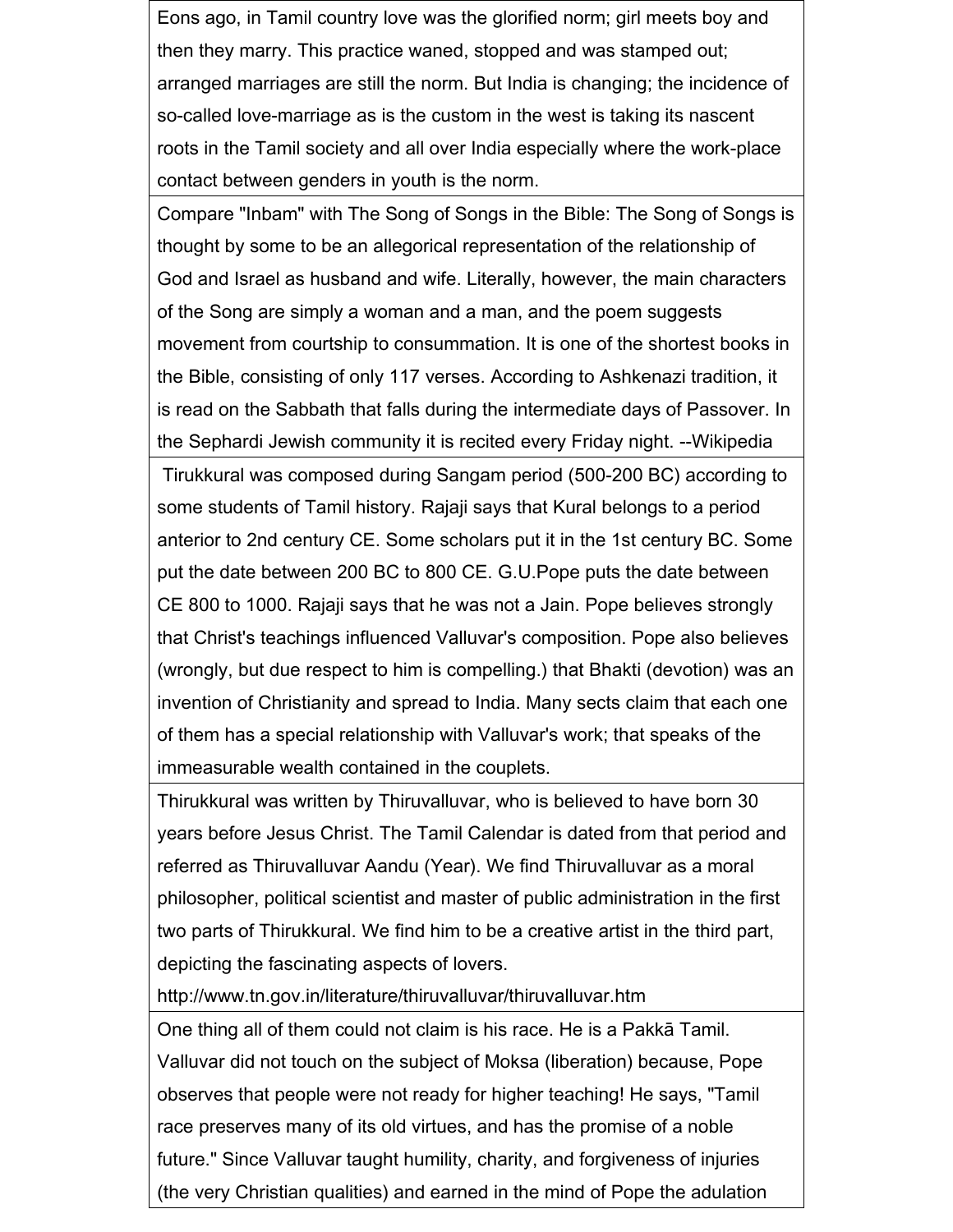"We may call this Tamil poet Christian." Sir A. Grant calls the Tamils as essentially moral and noble race; it is so because Tamils grew up in the shadow of Valluvar. Pope admits that he "tried to reproduce the rhythm in many cases, but I could not retain the inimitable grace, condensation and point of the original." He compares the composition to a mosaic of colored glasses, gold, and precious stones. One has to walk around to catch it in all lights, take hints, revel in its revelations, enjoy the ruminations, hold on to its symbolism and enjoy sometimes grotesque and frequently quaint and rare beauty.

This piece is exclusively on Love as depicted in these verses by Valluvar.

கமத்துப்பால் = Treatise on Sexual love. Verses 1081-1330.

களவியல் = Surreptitious Love. Verses 1081-1150.

கற்பியல் = Monogamous Marital bliss. Verses 1151-1330.

களவியல் = Surreptitious Love. Verses 1081-1150.

The numbers indicate the original chapter sequence.

Chapters on Love from 109 to 133

Chapter 109) Blossoming of carnal desire,

Chapter 110) Cognition of the cues,

Chapter 111) Joy of consortium,

Chapter 112) Beauty Extolled,

Chapter 113) Love's Grandeur or excellence,

Chapter 114) Abandonment of Reserve

Chapter 115) Rumor Mongering

Chapter 116) Pangs of Separation

Chapter 117) Languishing and Languor

Chapter 118) Blurred eyes from wistful gazing

Chapter 119) Separation-Sallowness-Sorrow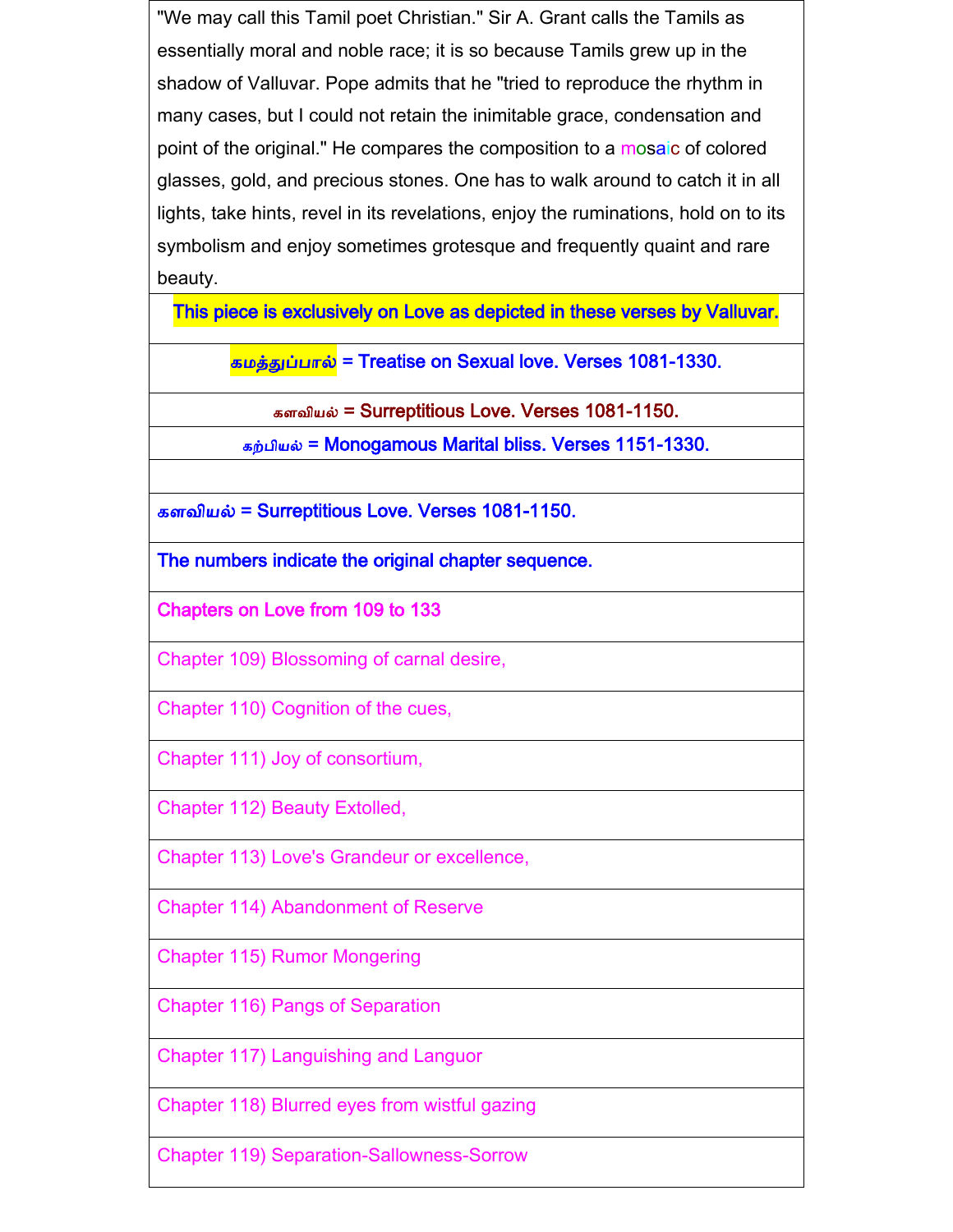|  | Chapter 120) Loneliness and excessive pining |
|--|----------------------------------------------|
|  |                                              |

Chapter 121) Ruminant Lamentation

Chapter 122) Utterance of the Nature of Dream

Chapter 123) Eventide Bemoaning (lover's absence)

Chapter 124) Languishment of body and limbs

Chapter 125) Talking to the Heart

Chapter 126) Loss of Reserve (of the girl)

Chapter 127) Hankering after and Hastening towards each other

Chapter 128) Mutual Reading of Cues

Chapter 129) Longing for Consortium

Chapter 130) Rebuke of the Heart (because of her hastiness for embrace

and consortium)

Chapter 131) Coyness

Chapter 132) Subtlety and Feigned dislike of consortium

Chapter 133) Fondness for love-quarrel

Section 116 பிரிவாற்றாமை = Pangs of Separation.

Under the Division Treatise of Love (காமத்துப்பால்), this section deals with

Surreptitious Love & Secret Tryst.

களவியல் = Surreptitious Love.

Section 109. தனகயணங்குறுத்தல் = தனக + அணங்கு + உறுத்தல் = Beauty +

Desire + Induction. Induction of Carnal Desire.

Boy sees girl.

Verse 1081. Is she a goddess or a peacock?

அணங்கு கொல் ஆய் மயில் கொல்லோ கனம் குழை

மாதர் ககால் மாலும் என் கநஞ்சு. 1081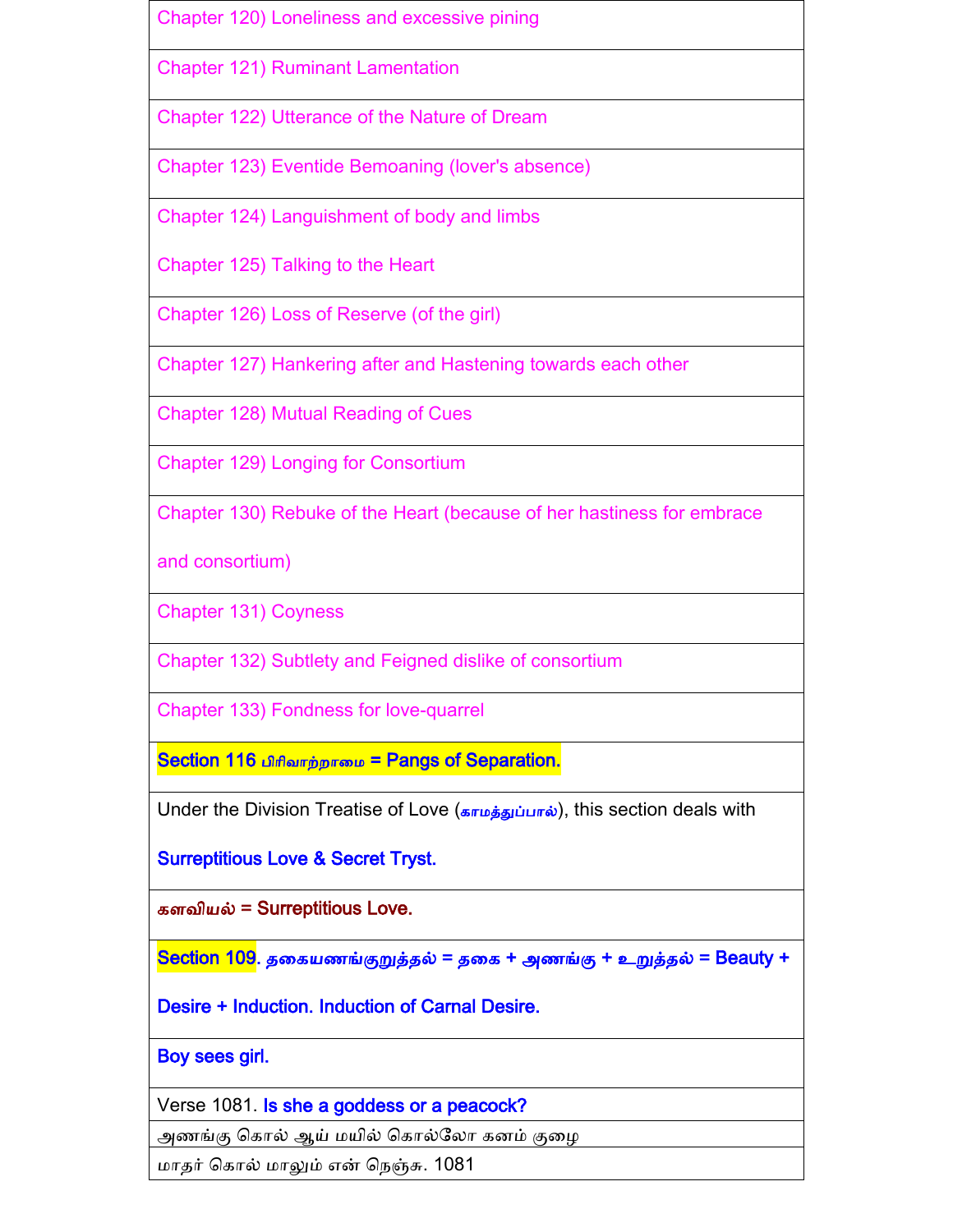This form that stands before me: Is she a goddess! Is she a select Peacock! is she the foremost beauty among women decked with exquisite earrings. Is it the earrings that make her more beautiful or is it she who makes the earrings more beautiful? I am perplexed, O mind. Yes, she is looking at me; those eyes pierce my heart. Krishnaraj

Verse 1082. Her look pierces (my heart) and my life ebbs.

கநாக்கிைாள் கநாக்கு எதிர் கநாக்குதல் தாக்கு அணங்கு

தானை ககாண்ட அன்ைது உனடத்து. 1082

I looked at her; her beauty caused me swoon; she looked at me. Her looks,

her eyes were spears that pierced the poor me. My life is ebbing. Krishnaraj

Verse 1083. Beauty in the form of two eyes causes palpitation.

பண்டு அறியேன் கூற்று என்பதனை இனி அறிந்தேன்

கபண் தனகயான் கபர் அமர் கட்டு. 1083

I never knew what Death was. Now I know. Her beauty came in the form of two eyes and caused me distress. Krishnaraj

Verse 1084. The beauty, the innocence and the eyes.

கண்டார் உயிர் உண்ணும் தோற்றத்தால் பென் தகை

கபனதக்குக் கண் அமர்த்தை. 1084.

I am the seer; she is the looker. The looks are gnawing at my soul. And yet

my soul pines for her. The beauty, the innocence (of her age), and the killer

eyes: how could they ever come together? Krishnaraj

Verse 1085. This belle is Death, Eyes, and Doe.

கூற்ைகமா கண்கணா பினணகயா மடவரல்

கநாக்கம் இம்மூன்றும் உனடத்து. 1085.

Is it Death? Are they mere eyes? Is it a doe? This belle has all three in her. Krishnaraj

Verse 1086. Her eyelashes conceal her eyes.

கொடும் புருவம் கோடா மறைப்பின் அடும் அஞர்

செயல மன்னி இவள் கண். 1086.

The curvature of her eyebrows are more convex than before, with her long eyelashes concealing the eyes a wee bit. . (Her eyebrows tighten their bowstrings with eyelashes hiding her eyes.) Now her eyes do not cause fear in me. Krishnaraj

Verse 1087. The diaphanous veil over her gravity-defying breasts

கடாஅக் களிற்றின்மேற் கட்படா மாதர்

படாஅ முனலகமல் துகில்.

A diaphanous veil sliding on her turgid firm rising breasts (untouched by man) is not unlike the elephant's frontal bilobes with the veil. Krishnaraj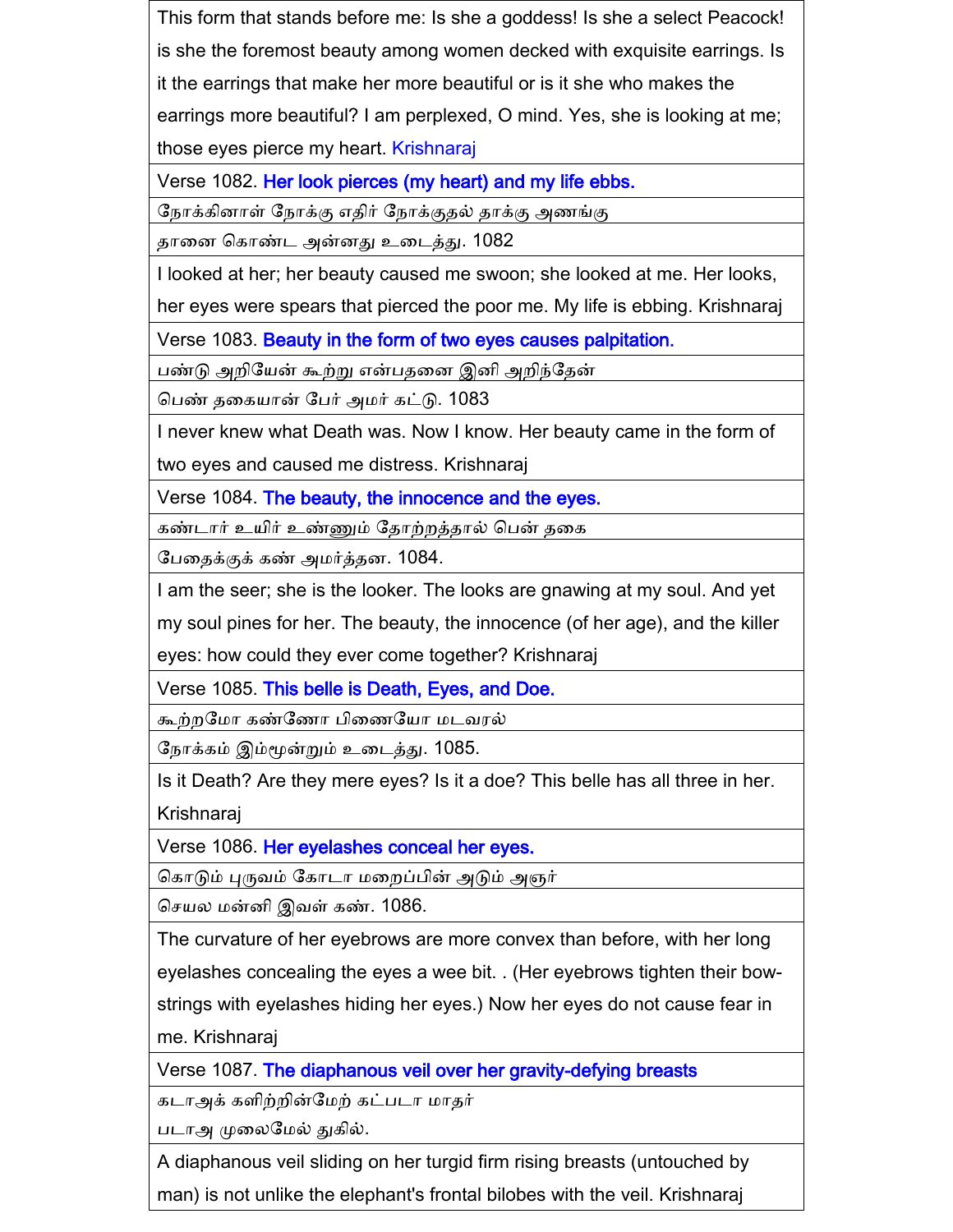If you look at the elephant's head, at the top there are two round bumps which are compared to a woman's breasts.

Verse 1088. My prowess lays in ruins at the feet of a beauty.

ஒள்நுதற்ககா உனடந்தகத ஞாட்பினுள்

நண்ணாரும் உட்புகும் என் பீடு. 1088

In the battlefield, my prowess strikes fear in the enemies but sustains

crushing defeat from the damsel with radiant forehead. Krishnaraj

Verse 1089. Where beauty reigns, apparel is redundant.

பினண ஏர் மட கநாக்கும் நாணும் உனடயாட்கு

அணி எவகைா ஏதில தந்து. 1088

She has the doe's eyes with no malice and a look of modesty. Why then does she wear unneeded ornamentation and apparel?

Her doe's benign eyes and looks of modesty are her ornaments and apparel.

Why would she mar her beauty with unneeded apparel and ornaments? She kindles the burning love in me. I am all inflamed with love. I am dizzy and

tipsy with love. Is her beauty some kind of love potion or intoxicant?

Krishnaraj

Verse 1090. Imbibe beauty with no ill effects.

உண்டார் கண் அல்லது அடுநைா காமம் கபால்

கண்டார் மகிழ் செய்தல் இன்று. 1089.

Evil toddy causes inebriation to the drinkers only, unlike beauty that gives joy to the onlookers. Krishnaraj

It is the difference between drinking and having fun, and looking and having fun. Liquor obtunds, while beauty transcends.

Destructive liquor causes inebriation; so also the beauty of 'jeune fille' with a difference. Inebriation comes with liquor to the imbiber only. Pure joy comes to all imbibers of beauty (with eyes). Liquor causes joy, destruction and numbness. Beauty causes pure joy. Liquor-induced joy comes only with drinking; that joy, when it comes, causes destruction. The beauty-induced joyous love comes just by imbibing with eyes and does not cause destruction. Krishnaraj

Section 110. குறிப்பறிதல் = Cognition of the cues.

Verse 1091. Her looks cause and cure love sickness.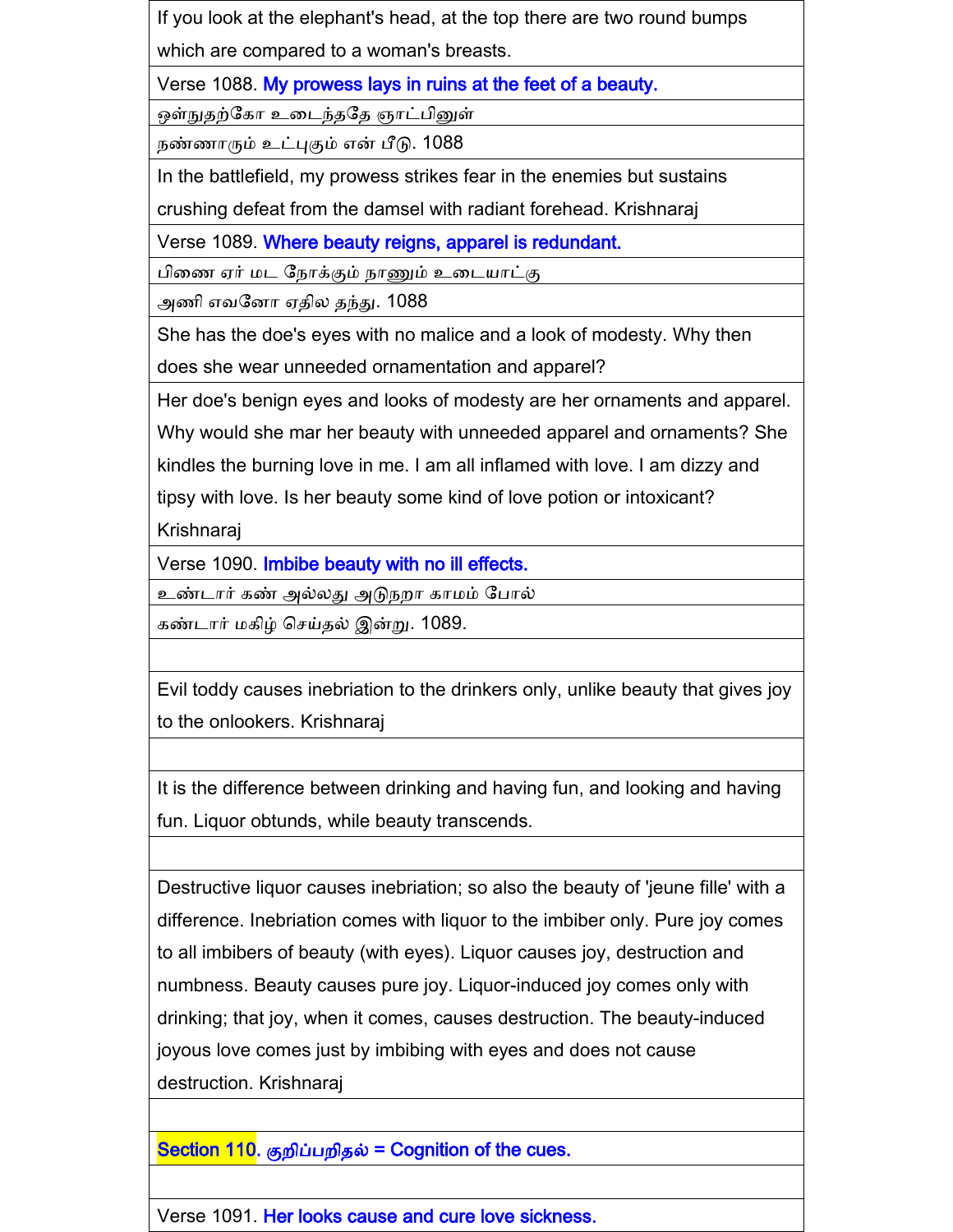இரு கநாக்கு இவள் உன்கண் உள்ளது ஒரு கநாக்கு

கநாய் கநாக்கு ஒன்று அந்கநாய் மருந்து. 1091.

Two looks sport in her beguiling collyrium-laden eyes. One look causes love sickness. Another look is the cure for love sickness. Krishnaraj

Collyrium = eye shadow.

Verse 1092. Her furtive glance from narrow eyes speaks of love.

கண்களவு கொள்ளும் சிறுநோக்கம் காமத்தில்

செம்பாகம் அன்று பெரிது. 1092.

Her furtive glance coming from her narrow eyes speak of love (for me). That is not the case with wide-open glance. Krishnaraj

Verse 1093. Furtive glance and bowing head are signs of love.

நோக்கினாள் நோக்கி இறைஞ்சினாள் அஃதவள்

யாப்பினுள் அட்டிடய நீர். 1093.

She glanced at me. Glancing, she bowed her head. That action is watering of love (between us). Krishnaraj

Furtive glance followed by bowing of the head is expression of love.

Krishnaraj

Verse 1094. Trading furtive glances.

யான்கநாக்கும் கானல நிலன்கநாக்கும் கநாக்காக்கால்

தான்கநாக்கி கமல்ல நகும். 1094.

Me looking, ground seeing; when not looking, she looking smiles softly.

(As I look at her, she looks at the earth. When I look not, she looks [at me] smiling softly.) Krishnaraj

Verse 1095. Giving Cues and getting ready for encounter.

குறிக்கொண்டு நோக்காமை அல்லால் ஒருகண்

ிைக்கணித்தாள் கபால நகும். 1095.

Though she doesn't see me directly, she casts sidelong glances with one eye and sports a smile. Krishnaraj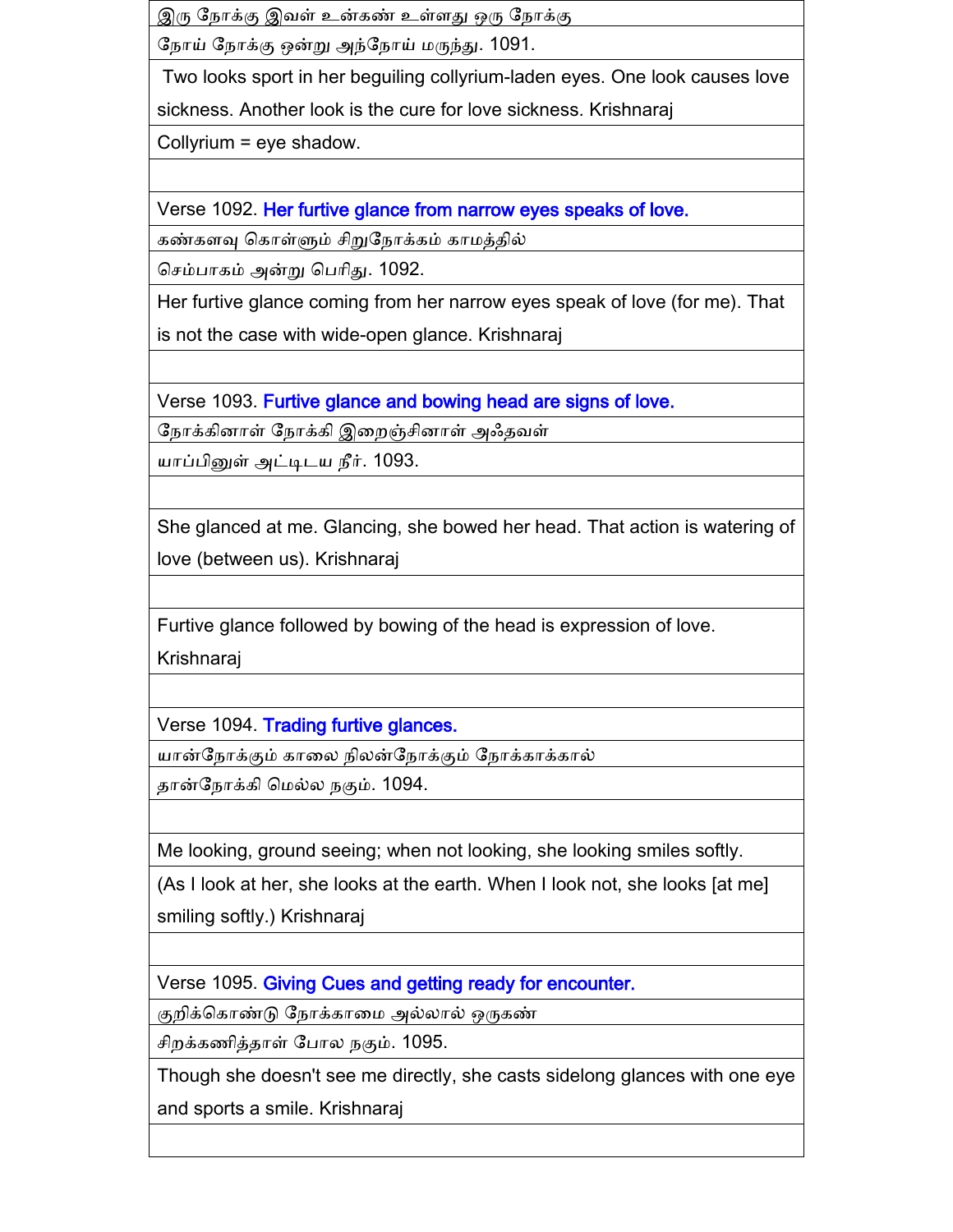First it was furtive glance; later alternately casting of glances with a smile and looking down, now smiling with sidelong glances: all these are cues for consensual encounter.

Verse 1096. Barring her disinterested tone and hearing no words of anger, I feel her desire to know me.

உறா அதவர் போல் சொலினும் செறா அர்சொல்

ஒல்னல உணரப் படும். 1096.

Though she talks with me in a disinterested tone, she speaks no words of anger and thus I feel her desire. Krishnaraj

Verse 1097. Camouflage of love sickness.

சேறா அச் சிறுசொல்லும் செற்றார்போல் நோக்கும்

உறா அர் போன்று உற்றார் குறிப்பு. 1097.

Spurning advances without angry words; feigned looks of anger; and sham

lack of affliction with love sickness are signs of love sickness in a girl.

Krishnaraj

Verse 1098. Her consent is a faint smile of affection on her lips.

அன யிற்கு உண்டு ஆண்டு ஓர் ஏர் யான் கநாக்க

பசையினன் பைய நகும்.

As a sign of her consent, a beautiful incident happened. When I looked at her directly, a slight smile of affection danced on her lips. Krishnaraj

Verse 1099. Indifferent looks are the nature of lovers.

ஏதிலார் கபாலப் கபாது கநாக்கு கநாக்குதல்

காதலர் கண்கண உள. 1099.

Casting indifferent looks (at each other) like strangers are the nature of lovers. Krishnaraj

The poets characterize indifferent look as casting narrow eyes, winking the eye, and side glances, which actually are consent and invitation for further dallying. Krishnaraj

Verse 1100. Eyes meet and words go silent.

கண்ணோடு கண் இணை நோக்கொக்கின் வாய்ச் சொற்கள்

என்ை பயனும் இல. 1100

When the eyes meet, words of mouth have no use.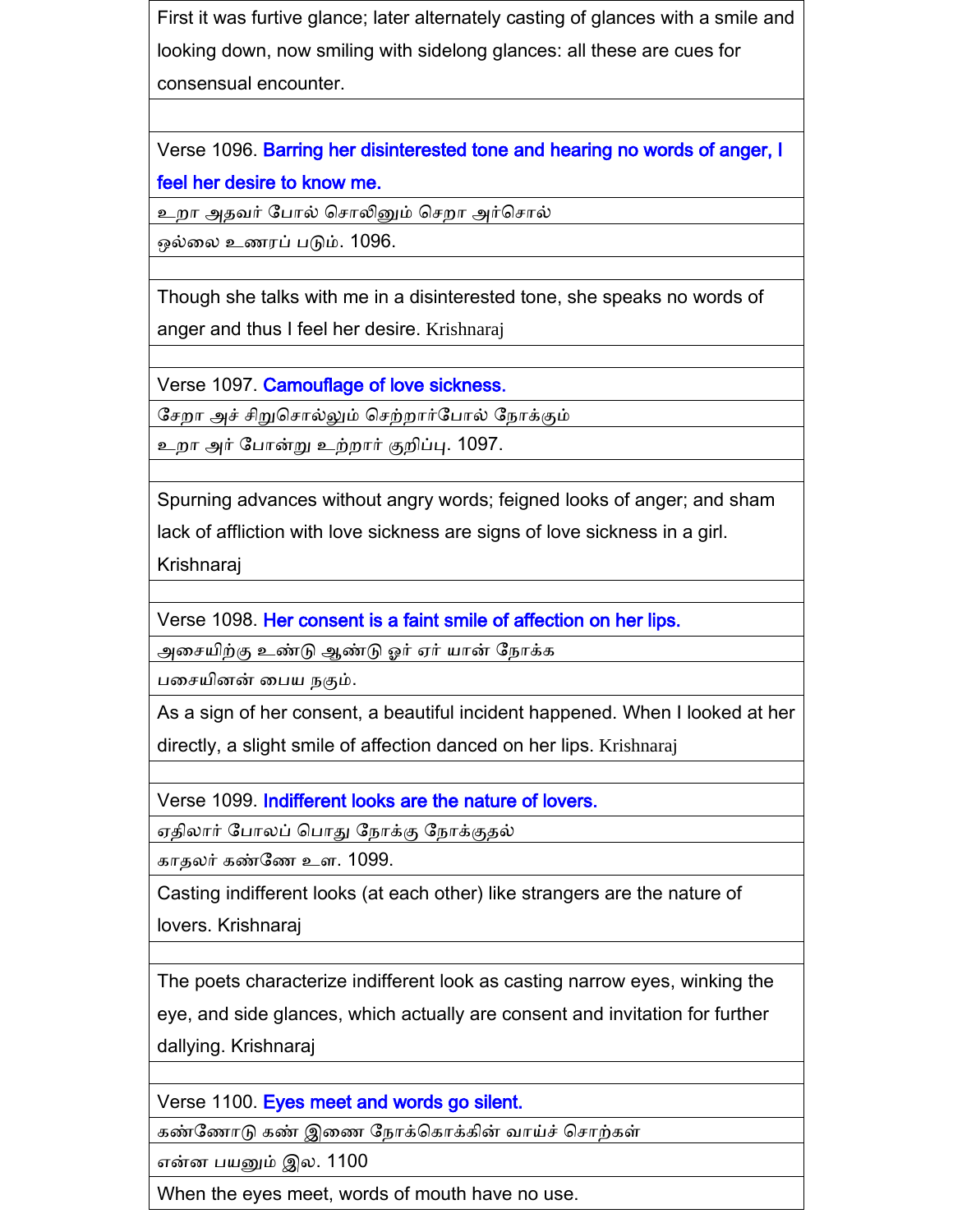When the lovers' eyes meet and reciprocate love, the words are redundant. Krishnaraj

Section 111. புணர்ச்சி மகிழ்தல் = Enjoying the embrace and union.

These verse are one-sided in the sense that the male only relates his experience and the female keeps her experience hidden in her heart on account of modesty. Many authors translate புணர்ச்சி as embrace. It literal meaning is union or coitus;  $\mu$  on  $\mu$ <sup>2</sup> (punarchi) is poetic; coitus is prosaic. Krishnaraj

Verse 1101. Five senses and five pleasures.

கண்டு கேட்டு உண்டு உயிர்த்து <u>உற்றறியும் ஐம்புலனும்</u>

ஒண்கதாடி கண்கண உள. 1101

The pleasures gained by seeing with the eyes, hearing with the ears, consuming with the mouth, smelling with the nose, touching with the body abide in the bangled belle. Krishnaraj

bangled = bangle-wearing.

The lover says, my eyes imbibed the beauty of her body; my ears enjoyed her mellifluous voice; my mouth tasted the petal-soft sweetness of her lotus lips; my nose enjoyed the divine smells of the flowers and her body; and my sense of touch enjoyed holding her in embrace. Thus all his five senses are fully deployed to enjoy her as much as she enjoyed him, though her experience is written in her heart and not read on her lips. Krishnaraj

Verse 1102. A belle is the cause and cure for the disease.

பிணிக்கு மருந்து பிறமன் அணியிழை

தன் கநாய்க்குத் தாகை மருந்து. 1102

Diseases have counter cures. A belle decked with beautiful jewels caused the cure for the disease she induced. Krishnaraj

Valluvar says that the cure runs counter to the cause of the disease. If a person is bitten by snake, the physician administers anti-venom. If the person has fever, one has to counter the fever with wet towels. This is not so for the disease caused by belle decked with beautiful jewels; she herself is the cure for the love sickness caused by her. She is the disease and the cure. Krishnaraj

It is common for the poets to call sensual pleasure as 'little pleasures (சிற்றின்பம்)'. If this is little pleasure, where else I can get the "Great pleasure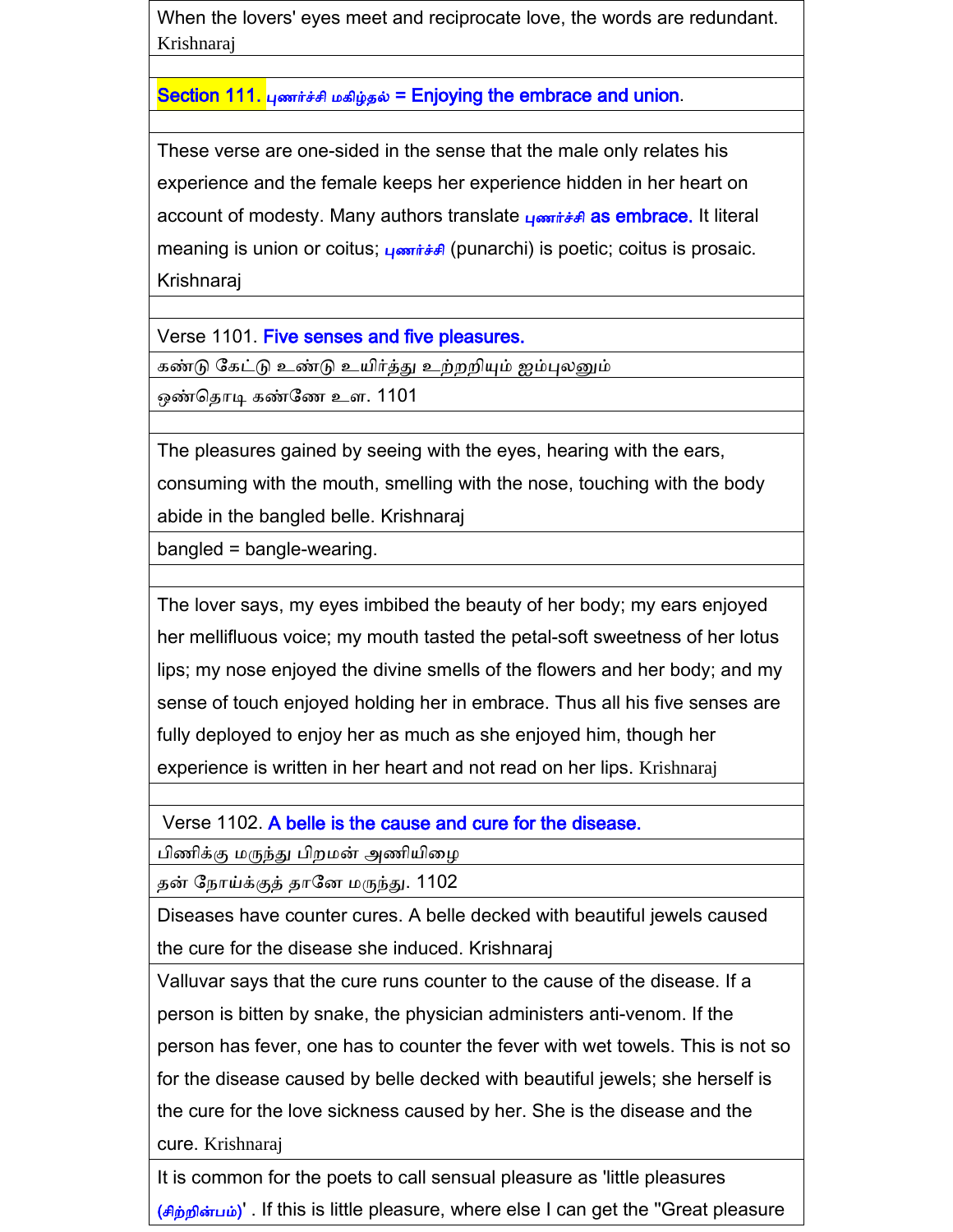(கபாின்பம்)'' ? Here Great Pleasure refers to the Bliss of Liberation from the cycle of births and rebirths. Orgasm is the little pleasure; Beatitude is Great Pleasure. We the people enjoy little pleasure, while Yogis enjoy Great pleasure. Krishnaraj

Verse 1103. Embracing his lover with soft shoulders is the ultimate bliss. How could the Heaven of Tirumal be better?

தாம் வீழ்வார் மென் தோள் துயிலின் இனிது கொல்

தாமனரக் கண்ணான் உலகு. 1103

Knowing the pleasure of embracing the soft shoulders of my lover while laying down, is the world of lotus-eyed Vishnu more pleasurable? Krishnaraj

The world of Vishnu or Tirumal is Vaikuntam or Paramapadam, the Vaishnava Heaven. There were many religions at the time of Valluvar. They were (are) SriVaishnavam, Saivam, Buddhism, Jainism, Dvaitam, Advaitam. Tirumal is always described as Lotus-eyed Lord. He was the only one to hold that honor. His world is Vaikuntam or Paramapadam, where the liberated souls enjoy Heavenly Bliss and get to embrace the Lord with lotus eyes. Embracing or union is symbolic of merger of the individual soul with the Universal soul. Union with the Lord is the ultimate Bliss. But our earth-bound lover opines that embracing or union in physical plane with his lover is the only bliss he has enjoyed in his life. He has not enjoyed the Heavenly Bliss and so he considers that the ultimate bliss is here on earth while he is in conjugate (or is it conjugal?) embrace on the soft shoulders of his lover. Krishnaraj

Verse 1104. Paradoxical cool and heat of the Fire of Love.

நீங்கின் கதாறூஉம் குறுகுங்கால் தண்கணன்னும்

தீயாண்டுப் கபற்ைாள் இவள். 1104

Going further away from her causes heat; getting closer to her offers coolness. Wherefrom did she obtain this kind of fire (Fire of love)?

My lover's body has the Fire of Love which is paradoxical in the sense as I get closer to the Fire, I feel the cool and as I get further away I feel the heat. Krishnaraj

Verse 1105. Soft cheeks, a source of all sensual pleasures.

கவட்ட கபாழுதின் அனவயனவ கபாலுகம

தொட்டார் கதுப்பினாள் தோள். 1105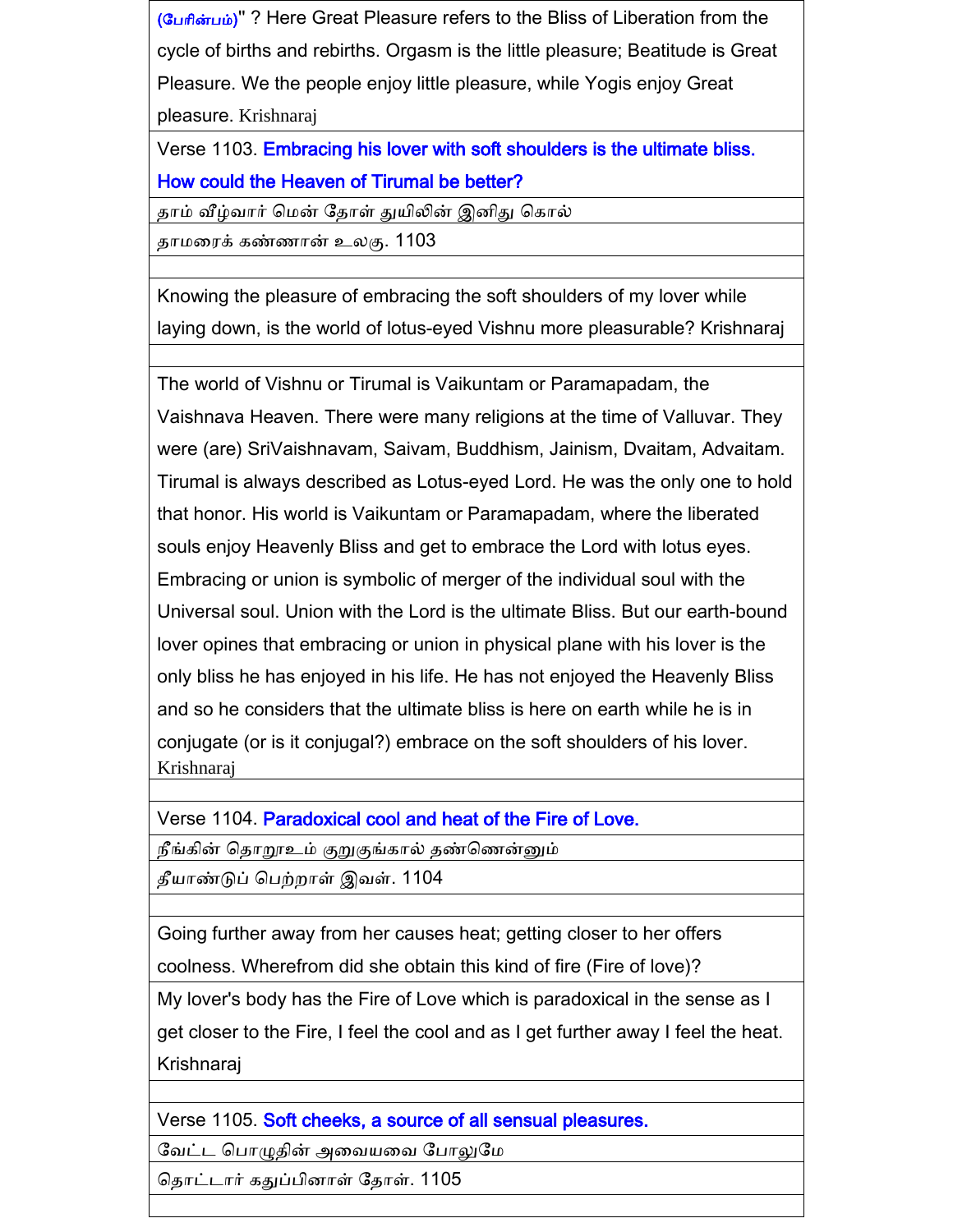The shoulders of my lover with the petal-soft cheeks offers me forthwith any and all kinds of pleasures commensurate with my desires. Krishnaraj

Here Valluvar says that the lover looks, smells, caresses, strokes, tastes, love-bites her petal-soft cheeks, which offer pleasures commensurate with his wish and act. He enjoys a beautiful cheeks by sight, the divine smell by his nose, the softness of her cheeks by his strokes and caresses, and the imagined taste of fruits by love-bites. Thus the cheeks offers up all pleasures as desired. Krishnaraj

Verse 1106. Ambrosial shoulders sends bolts of frisson.

உறுகதாறு உயிர்தளிர்ப்பத் தீண்டலால் கபனதக்கு

அமிழ்தின் இயன்ைை கதாள்.

As and when my lover's body grazes mine, every time my soul (life) feels the frisson and renewal anew; her shoulders are made of ambrosia. Krishnaraj

Verse 1107. O My! embracing is self-perpetuating bliss that draws sustenance from the body.

தம் இல் இருந்து தமது பாத்து உண்ட அற்று

அம்மா அாினவ முயக்கு. 1107

My-my! embracing my love is Bliss that receives its share of sustenance from my body itself. Krishnaraj

O My! I am in embrace with my love. For how long? I can't keep track of time that is fleeting by. My body awareness is gone. My body, mind and soul are soaking in bliss. Is this for eternity? How am I going to sustain this bliss? Now I see. My body is sharing its energy to sustain my bliss. Krishnaraj

This verse is full of ellipses and thus various commentators give many different interpretations. Some of them are way out of context and very contrived.

பாத்து = sharing. அரிவை = Woman between the age of 20 and 25. அம்மா = An exclamation of surprise = In English 'my-my'; mother. Krishnaraj

Verse 1108. Our Embrace is air-tight.

வீழும் இருவர்க்கு இனிதே வளி இடை

கபாைப் படாஅ முயக்கு. 1108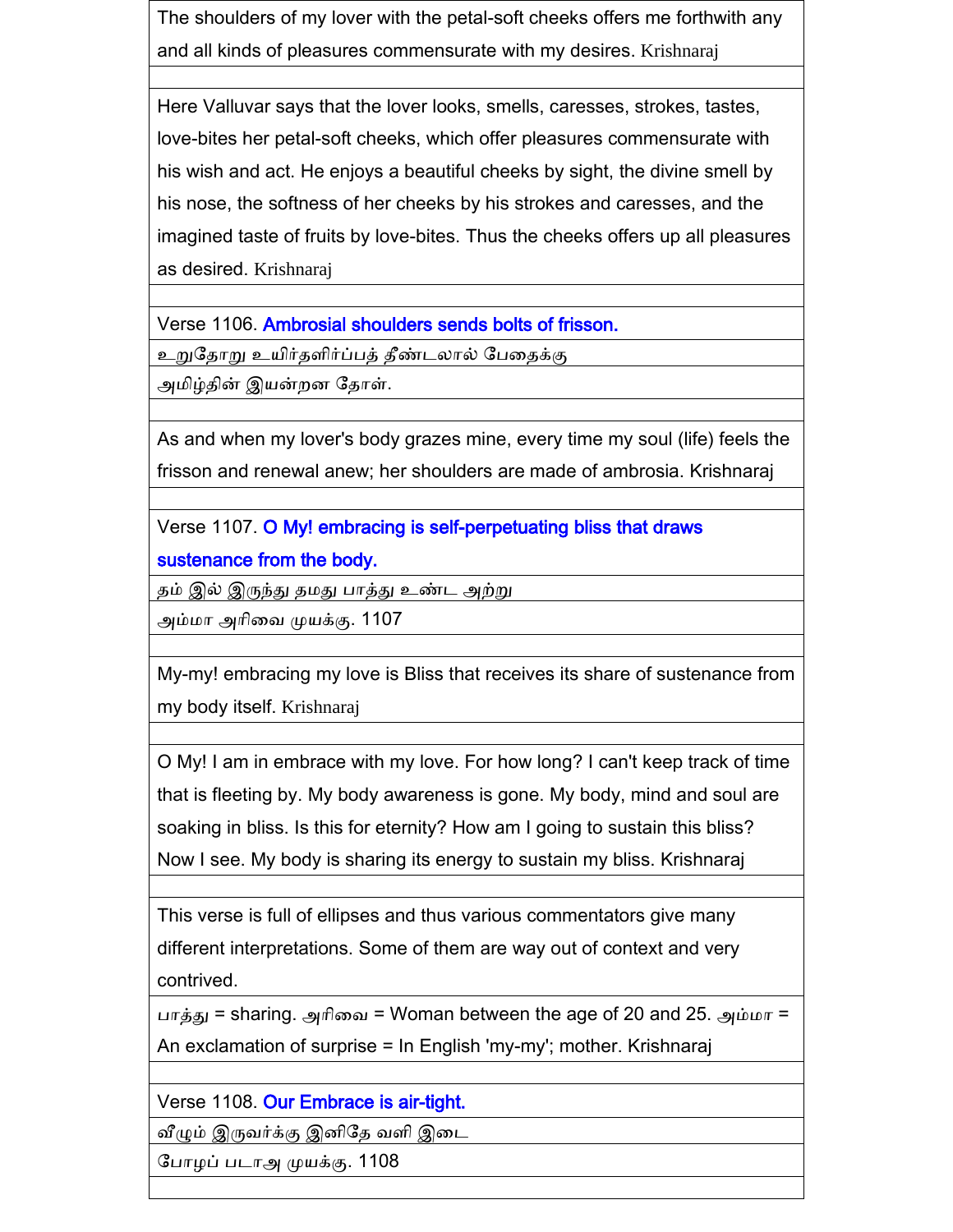The embrace is so close and tight that there is no air to split us apart; that is the sweetness shared by loving couple. Krishnaraj

Verse 1109. Separation, rising fervor, and reunion are the endless amorous cycle for the lovers.

ஊடல் உணர்தல், புணர்தல் இனவ காமம்

கூடியார் கபற்ை பயன். 1109

Separation, rising fervor, and reunion are love's rewards that the lovers gain.

Alternate interpretation:

Love quarrel, rising passion and reunion are love's rewards that the lovers gain.

Separation, rising fervor, and reunion are the endless amorous cycle for the lovers that keeps on giving without a pause. Krishnaraj

Verse 1110. Every union is a new discovery in love.

அறிதோறு அறியாமை கண்டற்றால் காமம்

செறிதோறும் சேயிழை மாட்டு. 1110.

Every time union with the jeweled belle takes place, that love is anew as if it is learning something new that remained unknown or undiscovered. .

Krishnaraj

 $S$ ection 112. நலம்புனைந்துரைத்தல் = Beauty extolled. நலம் = Beauty. புனைந்து = to laud, to extol; உரைத்தல் = to speak or explain.

Verse 1111. O Anichcham flower! My love is more delicate than you are.

நல் நீரை வாழி அனிச்சமே நின்னினும்

கமன்ைீரள் யாம் வீழ் பவள். 1111

O Anichcham flower! May you prosper! Though you are delicate, my love is softer than you. Krishnaraj

அனிச்சம் = Anichcham = Flower supposed to be so delicate as to droop or even perish when smelt. Krishnaraj

Verse 1112. Silent soliloquy: Garden flowers are no match to my love's

flower-eyes.

மலர் காணின் னமயாத்தி கநஞ்க இவள்கண்

பலர்காணும் பூ ஒக்கும் என்று. 1112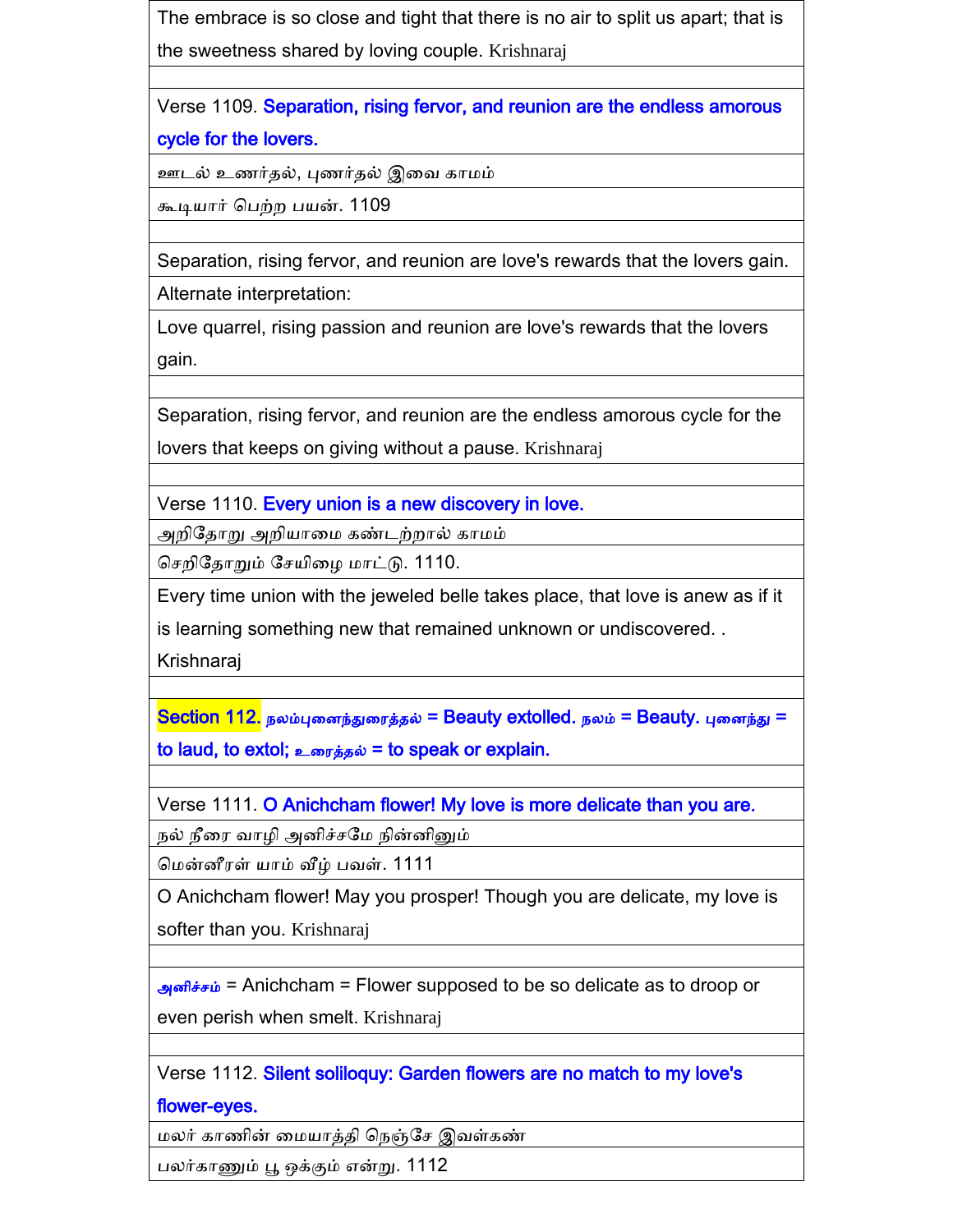O Mind! on seeing blossoms on public display for many to see, you are perplexed by comparing them to my love's eyes. Krishnaraj

The gregarious blossoms in the garden and on public display are enjoyed by many by sight, smell, touch, and eye-embrace. My love's eyes are for me only to see, smell, touch, and embrace eye-to-eye. Those ordinary garden flowers are not comparable to the flower-eyes of my love. O Mind! How could you ever be so confused? What a colossal misperception on your part. Krishnaraj

Verse 113. She is a tender sprig with pearl teeth, fragrant breath, spear-like eyes and bamboo shoulders.

முறி மேனி முத்தம் முறுவல் வெறி நாற்றம்

கவல் உண் கண் கவய்த்கதாள் அவட்கு. 1113

Her body is like the tender sprig; her teeth are like pearls; her breath is naturally fragrant; her eyes with eyeliner are like the spears; her shoulders are like bamboo.

Krishnaraj

It is common to compare women to tender sprigs, and winding and creeping vines with sinuous thunderbolt-like waists. Tamil girls are glorified for their skin tone resembling the color of tender mango leaves (a color between gold, yellow and green). The girls and married women wear sandalwood paste on their body and fragrant flowers on their jet-black tresses on a daily basis. As they walk by, you know them by the waft of fragrance that clings to the air and gently soothes your olfactory senses. Bamboo is smooth and shiny with regularly placed nodes and looks like shoulders with bony bumps. Krishnaraj

Verse 1114/1330. Lotus flowers droop their heads in shame on seeing my love's eyes.

காணின் குவனள கவிழ்ந்து நிலன் கநாக்கும்

மாண் இனை கண் ஒவ்கவாம் என்று. 1114.

The lotus flowers upon beholding the eyes of my delightfully decked love and thinking that they cannot match her eyes, droop their heads down to the earth in shame. Krishnaraj

Just imagine the skyward looking lotus flowers in a pond soaking up the sun suddenly droop their heads down in shame upon seeing the eyes of a belle. Krishnaraj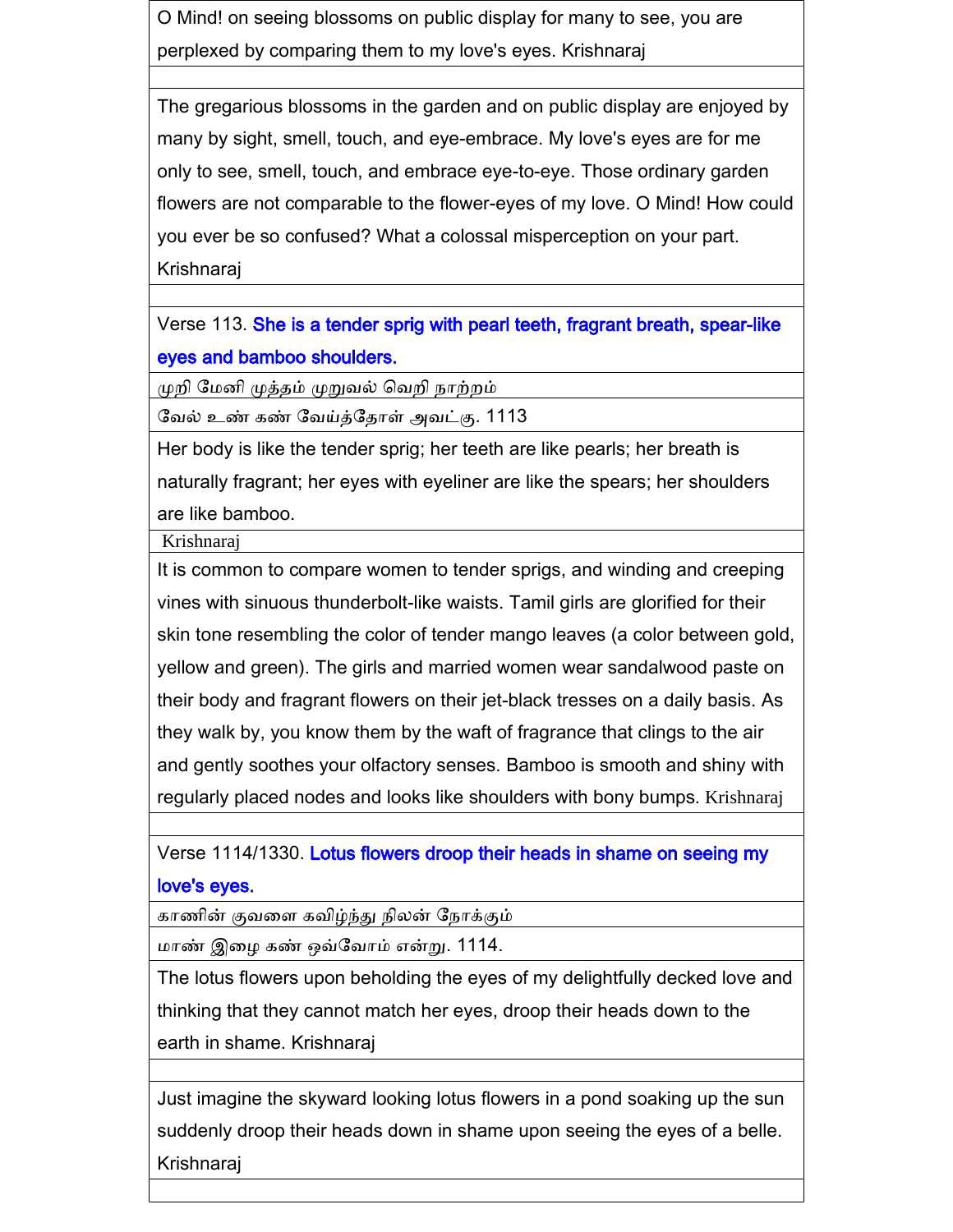Verse 1115/1330. The weight of the stalk of the flower on her tresses will stress her slender waist.

அனிச்சப் பூக் கால் களையாள் பெய்தாள் நுசுப்பிற்கு

நல்ல படாஅ பனை. 1115.

.

This verse (1115) has lent itself for more than one meaning. Commentators interpret this verse differently, because  $\mu_{\omega}$  (Parai) means both 'word' and 'drum'. There is no word in this verse that says anything about breaking. Krishnaraj

Though my love wears the Anichcha flower without nipping the stalk, no good words about her waist will be sounded. Krishnaraj

Though my love wears the Anichcha flower without nipping the stalk, her (fragile) waist will break to the sound of a drumbeat.

My love wears on her tresses the delicate light Anichcha flower without removing the stalk or pedicle, the weight of which is heavy enough to break the fragile waist of my love to the sound of a drumbeat. Or It is a sad statement indeed about the waist of my love who wore the delicate flower with intact stalk. Krishnaraj

I doubt that Valluvar intended to say that the girl's waist broke under the weight of the flower stalk. It is more dramatic to say that her slender, fragile, sinuous and thunder-bolt-like waist broke from under the weight of the stalk of the flower to the sound of a drumbeat. It is dramatic, tragic and macabre but not poetic, auspicious, contextual and circumstantial. The drumbeat to sync with the breaking of the waist is an anomaly. Syncing of the drumbeat with an auspicious event is more normal than with a tragic event. When the young man is musing in his mind about the girl, I see no call to introduce a drumbeat syncing with the paralyzing break of the waist. What follows also does not support the premise of the drumbeat and fracture of the waist. One commentator introduces the element of fear in the lover that the waist may break from under the weight of the stalk of the flower. Krishnaraj

 $_{\text{B}}$ ல்ல = good, fine, excellent, auspicious. பறை = Drum, word or statement.

#### 1116/1330. The stars are confused in distinguishing my love's face from the moon.

மதியும் மடந்னத முகனும் அைியா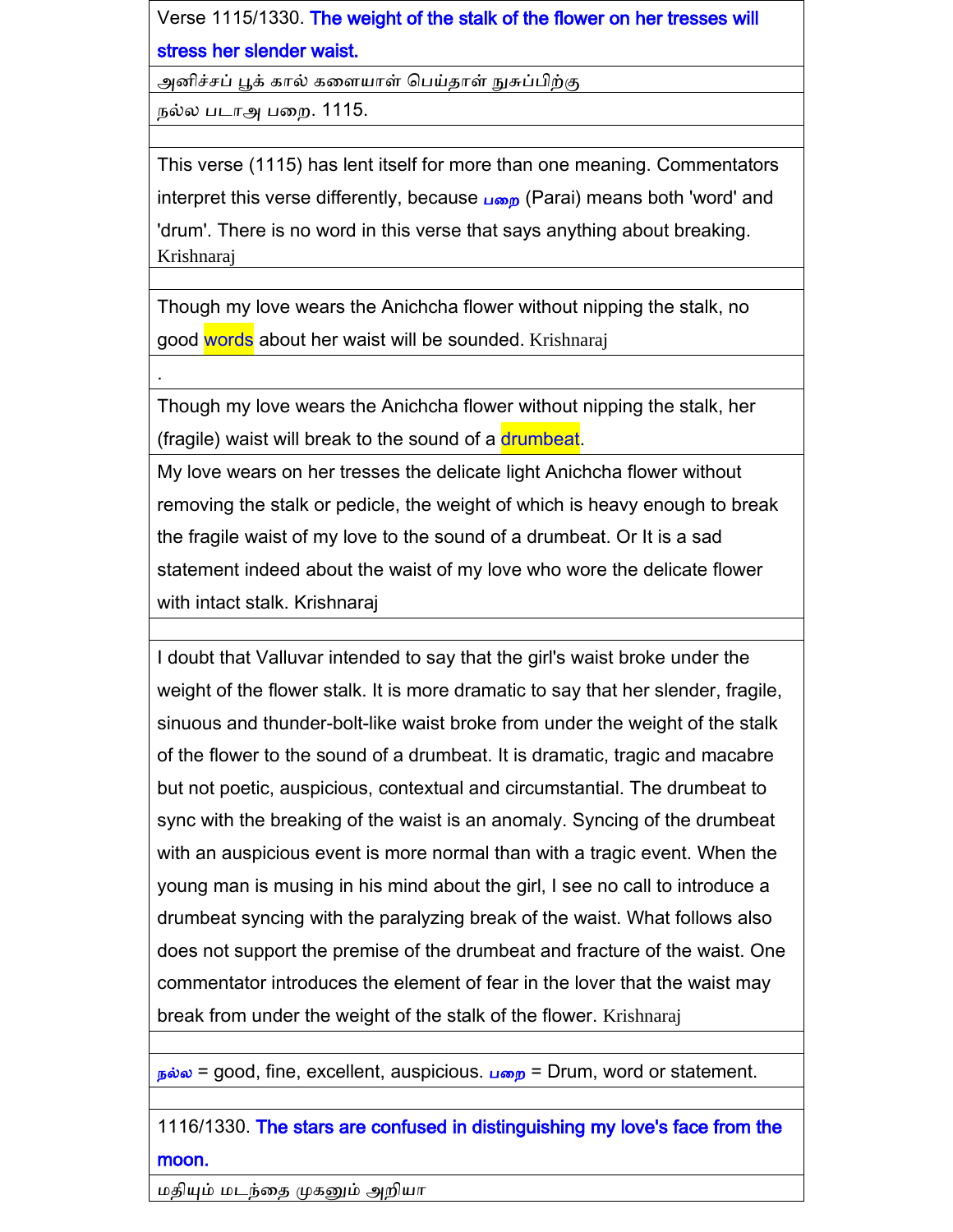பதியின் கலங்கிய மீன். 1116.

The stars unable to see the difference between the moon and the maiden's face and confused about their relative position, stood in place. Krishnaraj

1117/1330. My love has no stains on her face unlike the blotted moon.

அறுவாய் நினைந்து அவர் மதிக்குப் கபால

மறு உண்கடா மாதர் முகத்து. 1117.

Does the maid have the stains like the truncated moon waxing to its full brightness and having stains? Krishnaraj

 $mg<sub>u</sub>$  = maru = Stain, blot, spot, especially on the moon.

The full moon has irreducible permanent stains on its face. Does the maid have the stains on her face? The answer is No.

The moon in most of its phases is defective with missing parts except at full moon. My love's face is never defective, unlike the moon. Besides, my love has no stain on her face as the moon has. Since my love's face has no defect and no stain, the stars are able to distinguish between the blotted moon and the stainless face of my love. Krishnaraj

1118/1330. O Moon, Go, get you face fixed, washed or whatever.

மாதர் முகம் கபால் ஒளி விட வல்னலகயல்

காதலை வாழி மதி. 1118.

O Moon! If you can radiate and shine like the maiden's face, you would be loved (by some one). Then I will bless you.

O Moon!. If you can get a radiant shine like my love's, you will also become a girl worthy of love. At that point in time, I will offer my blessings to you both. Krishnaraj

1119/1330. O Moon! Once you get flower eyes and radiant face, you must not appear in public.

மலர் அன்ை கண்ணால் முகம் ஒத்தி ஆயின்

பலர் காணத் கதான்ைல் மதி. 1119.

O Moon! If you become a maid with flower eyes and radiant face, you must not appear in public for all to see you. Krishnaraj

O Moon! You have been wandering the firmament. Many souls are looking at you. First you must have eyes like my love. You must have a stainless radiant face. Stay home and stop wandering, being looked at by a zillion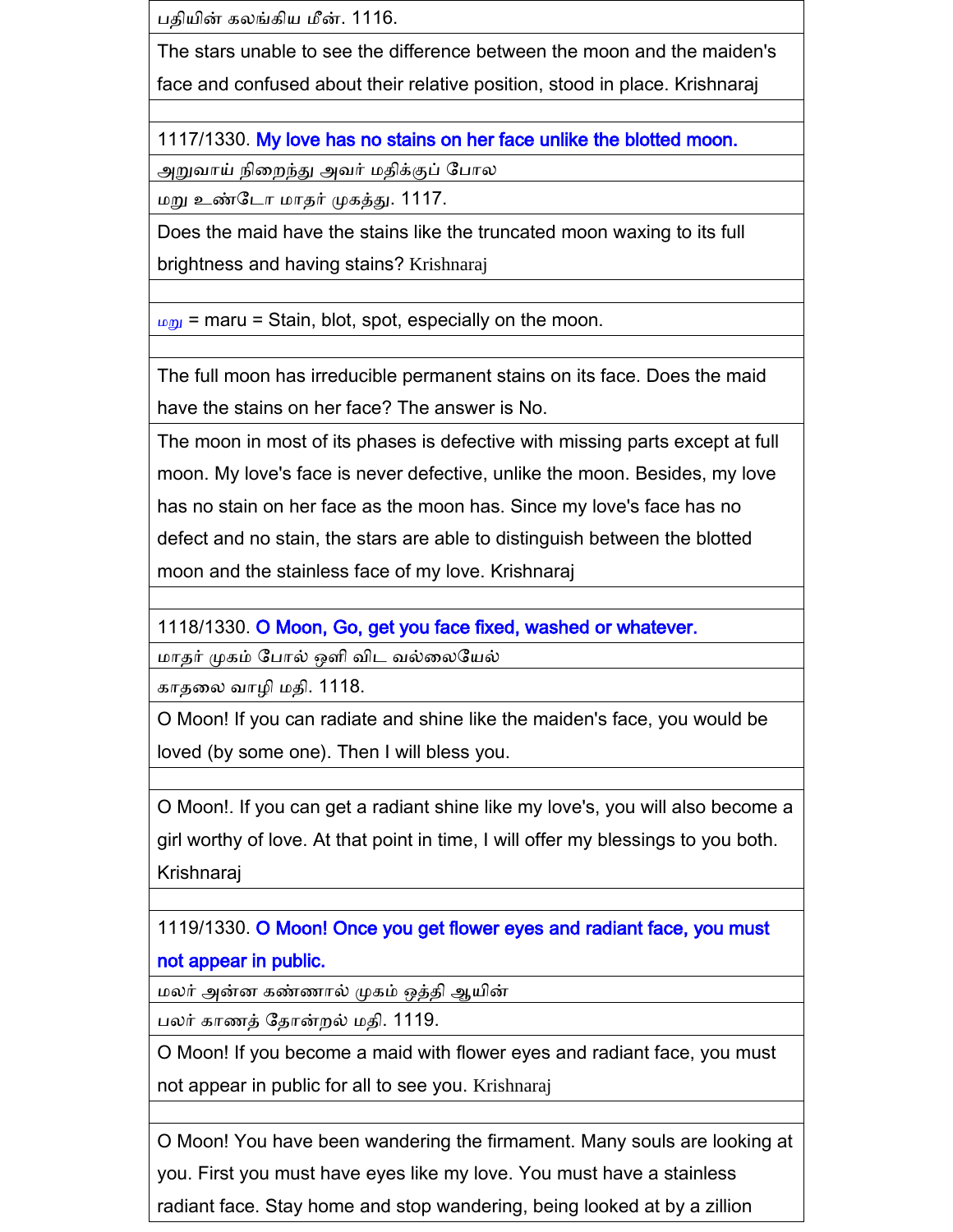people. As I enjoy my love's face and eyes, you stay home and be loved by your lover.

But you would never have eyes and radiant face like my love's. You are not going to stop strolling in the firmament. Your feet are getting callous and sore. My love has very soft soles and cannot endure to step on flower petals and downy feathers. Thus she cannot roam around like you do in the firmament. Krishnaraj

Verse 1120/1330. Petal and down are too hard on my love's tender feet.

அனிச்சமும் அன்னத்தின் தூவியும் மாதர்

அடிக்கு நெருஞ்சிப் பழம். 1120.

Anichcha flower petals and swan's downy feathers will hurt my love's feet like the Caltrop thorn.

The Aniccha flower petals and the swan's downy feathers are very soft, though they may hurt his love's feet like a thorn. That indicates the tender soft soles of his love's feet. Krishnaraj



Section 113: காதற் சிறப்புரைத்தல் = Love's Grandeur or excellence.

Lovers after union and separation have mental soliloquy. Five verses depict the male's thoughts and five those of the female. Krishnaraj

1121/1330. Her milk-and-honey-sweet words sustain me.

பாலோடு தேன் கலந்த அற்றே பணி மொழி

வால் எயிறு ஊைிய நீர். 1121.

Her sweet words are a mix of honey and milk that spring like water from under her pure white teeth. Krishnaraj

The welling saliva which springs and bathes her pure white teeth and which I drank during my union sustains and energizes me as milk, honey and her sweet words sustain me. Krishnaraj

1122/1330. We are the soul and the body; we are one.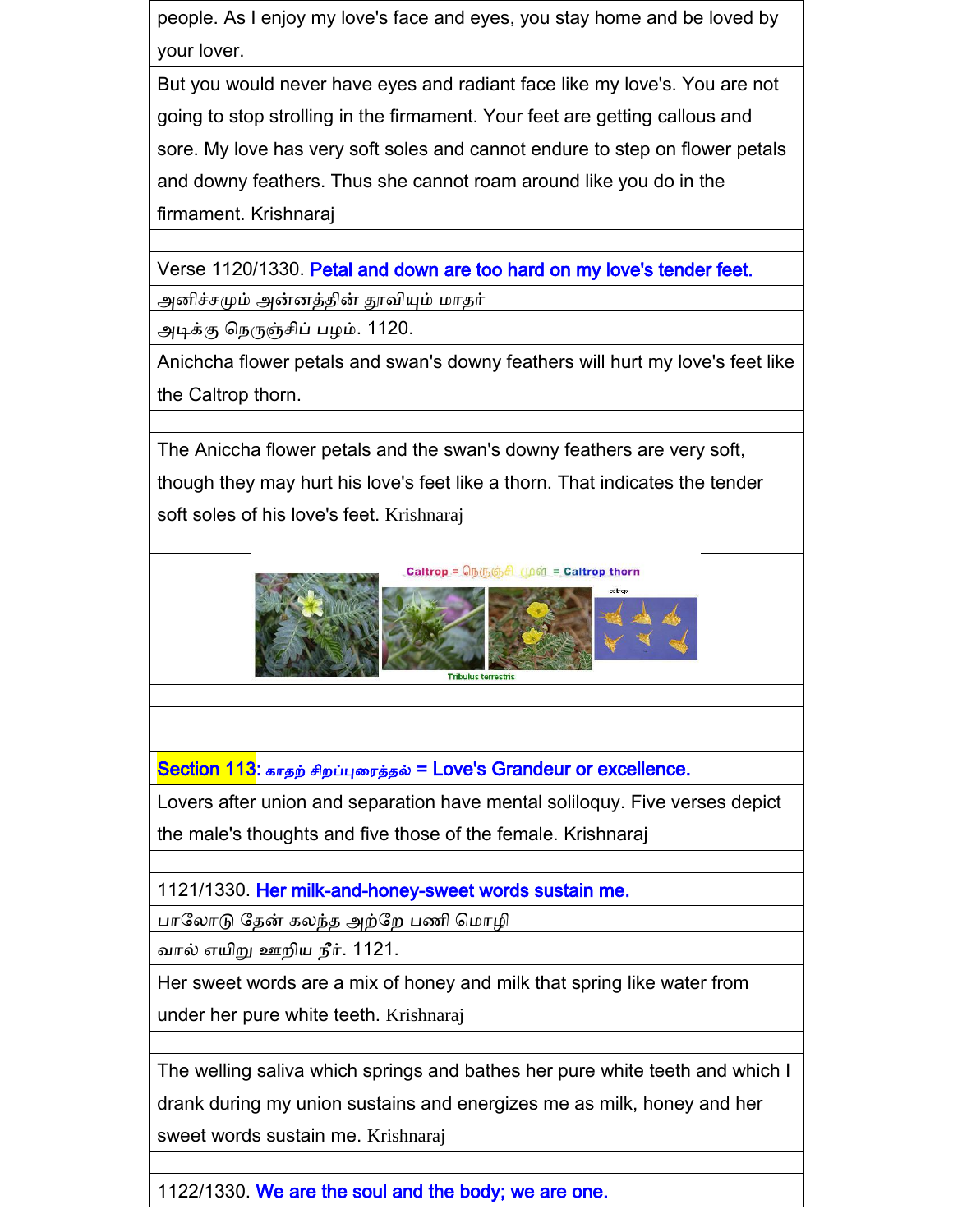உடம்போடு உயிரிடை என்ன மற்று அன்ன

மடந்னதகயாடு எம்மினட நட்பு.

My love with this belle is like the bond between the soul and the body. Krishnaraj

Soul and body are the prime mover of life on earth. One without the other is unimaginable for a human being or any other being. Both are complementary. When the soul leaves the body on earth, it seeks another body; that is its nature. The soul that I am, seeks the body that is my love. One without the other is not complete. Animation of one without the other is impossible. The love that the soul has for the body is like the love I have for my damsel. Krishnaraj

1123/1330 O image of my love. Leave forthwith from the pupil of my eye.

கருமணியில் பாவாய் நீ கபாதாய் யாம்வீழும்

திருநுதற்கு இல்னல இடம். 1123.

O image of the damsel in my pupil, go away. (Because of your appropriation of the pupilary space,) there is no place for my beloved with a beautiful forehead. Krishnaraj

My love has the rightful place in the pupil of my eye; you, the image of my love, have no right to be there. O image of my love, may I gently say it to you: scram, scoot.... Krishnaraj

1124/1330. She is life of my life; her separation is death of my life.

வாழ்தல் உயிர்க்கு அன்னள் ஆயிழை சாதல்

அதற்கு அன்ைள் நீங்கும் இடத்து. 1124.

The damsel decked in select jewels is like living for my life. On separation (from me) it is like death for my life. Krishnaraj

1125/1330. Her virtuous qualities are unforgettable.

உள்ளுவன் மன்யான் மைப்பின் மைப்பு அைிகயன்

ஒள் அமர் கண்ணாள் குணம். 1125

My love with radiant desirable eyes is of virtuous conduct, which though I

forget is unforgettable and I always keep thinking. Krishnaraj

1126/1330. He is such a fine dexterous lover, whom she keeps in her eyes.

கண் உள்ளில் கபாகார் இனமப்பின் பருவரார்

நுண்ணியர் என் காதலவர். 1126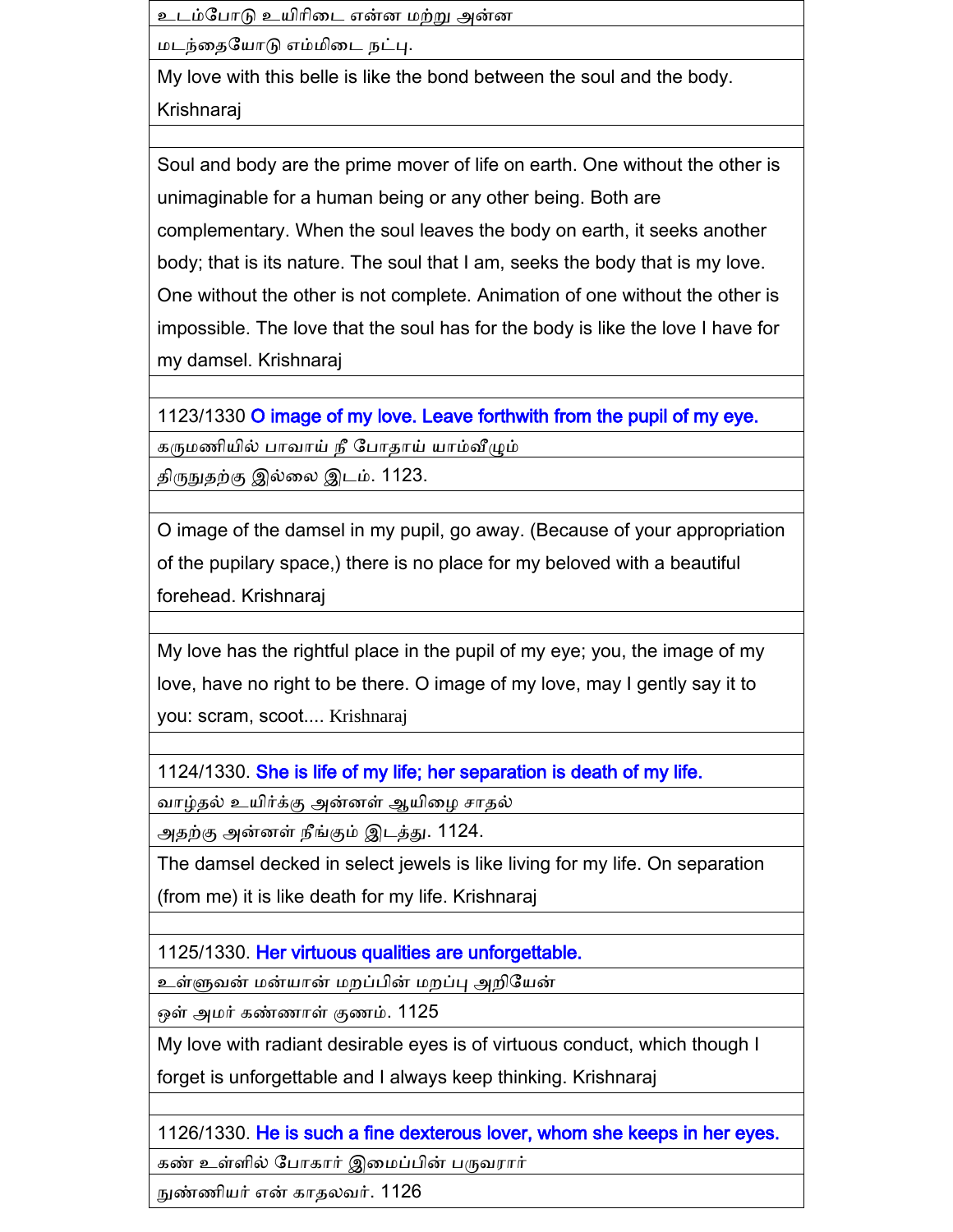He never enters my eye; he never sustains injury by the batting of my eyes. He is such a fine dexterous lover. Krishnaraj

My lover abides in the interphase between my eyes and the eyelids. He is neither inside my eye nor outside my eye. I am afraid whether I may injure him when I bat my eyelids. It is not so. He is a very fine dexterous person. Krishnaraj

She abided in the pupil of her eyes. He abides in the interphase between the eyes and the eyelids. The idea is that he is so precious to her that she keeps her lover in her eyes. He is so dexterous that he does not sustain injury by the batting of the eyelids. This is poetry at its best. His image is present on her corneas and the image does not sustain injury by the batting of her eyes. Krishnaraj

1127/1330. Mascara, if worn, may hide my lover in my eyes.

கண்ணுள்ளார் காதல் அவராகக் கண்ணும்

எழுகதம் கரபாக்கு அைிந்து. 1127.

Since my lover is in my eyes, collyrium is not applied to my eyes. It is because I think it will hide him. Krishnaraj

I keep my lover in my eyes in and out of sight. On days I am separated from him, I do not wear any eye make-up. (Her love sickness from separation prevents her from wearing the eye make-up. Even if she wears mascara, who has the privilege to see her eyes except her lover? Another concern is that the collyrium may hide him.) My lover is in my eye, my heart, my mind, my body and my soul. Krishnaraj

1128/1330. My lover abides in my heart and throat so I am afraid to eat hot foods.

கநஞ் த்தார் காதல் அவர் ஆக கவய்து உண்டல்

அஞ்சுதும் கவபாக்கு அைிந்து. 1128.

My lover is ever abiding in my heart (throat) so I fear eating hot foods. It is because I think it will scald him. Krishnaraj

தெஞ்சு = Nhenju = Heart, Mind, Conscience, bosom, throat.

Nhenju is throat and the rest. It is poetical to call it heart.

It is a common custom that the whole household waits until the man of the

house comes home before they eat their evening meals, which is eaten very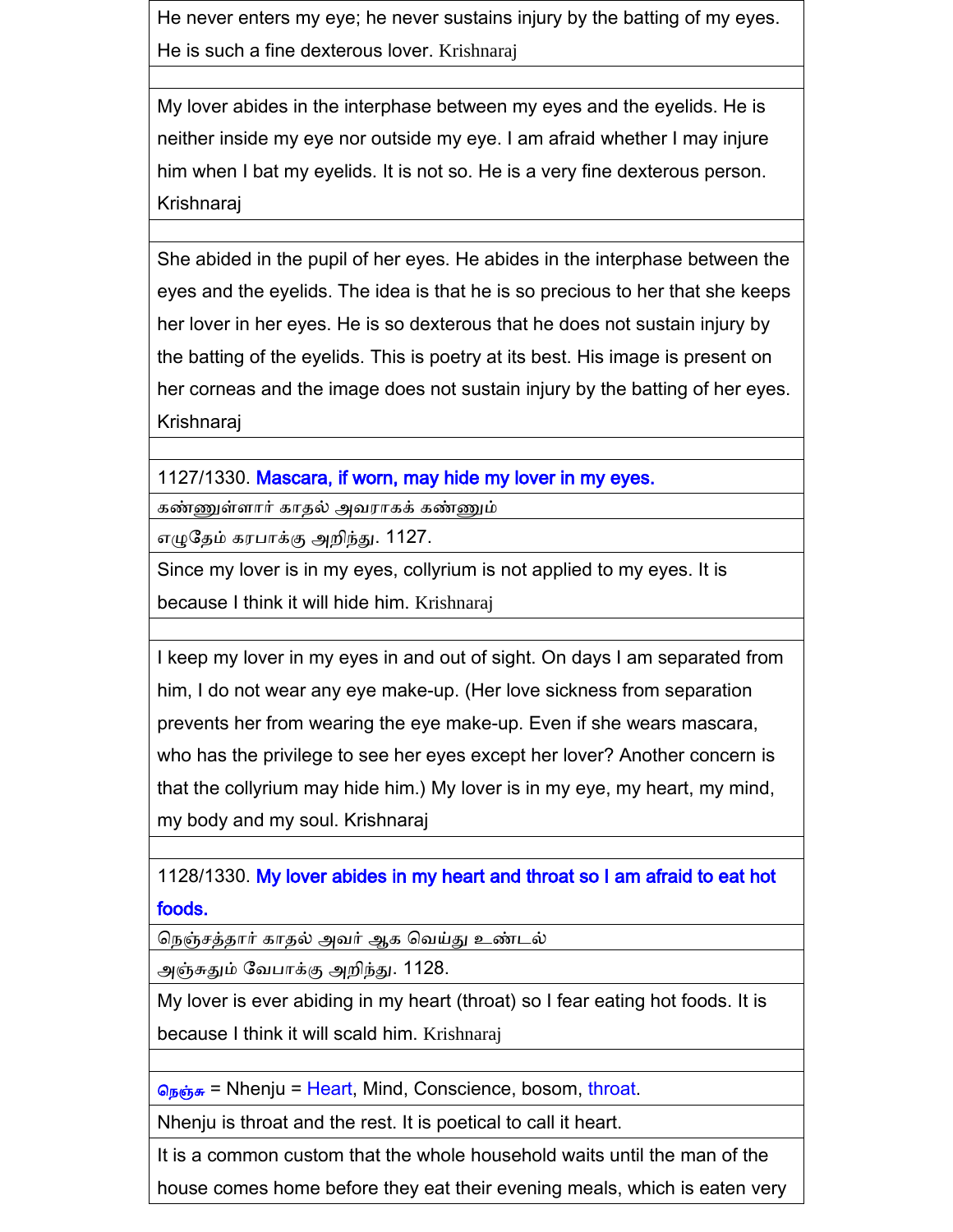late in the evening, sometimes before bedtime. In a household with the couple only, the wife does not eat until her lover comes home. But she decks herself with fresh clothes and coiffure for the evening with mascara, sandalwood paste... waits for her lover to come with a string of woven flowers of fragrant Jasmine and receives him. She immediately and deftly perches the flowers on her hair. There is no public demonstrations, such as kissing, hugging, and adulatory words such honey..., unless they are in absolute privacy away from prying eyes and live by themselves, which is not the case most of the time. Krishnaraj

1129/1330. I don't close my eyes for fear that my lover will disappear. Strangers wrongly accuse him of desertion.

இமைப்பின் கரப்பாக்கு அறிவல் அனைத்திற்கே

ஏதிலர் என்னும் இவ்வூர். 1129.

I think my lover will disappear if I shut my eyes. The strangers in this place say that my lover has done me harm. Krishnaraj

I stay awake all the time fearing that if I close my eyes, my lover will disappear. The strangers and family members wrongly think that my lover has deserted me causing me sleepless nights. Krishnaraj

1130/1330. Townspeople know nothing (diddly-squat) about my lover.

உவந்து உனைவர் உள்ளத்துள் என்றும் இகந்து உனைவர்

ஏதிலர் என்னும் இவ்வூர். 1130.

What a heartless gossip of this townspeople. They disparage my lover as deserter, who abides in my heart with joy. Krishnaraj

These townspeople are running amuck with rampant malicious gossip that my love, my life and my joy has deserted me, though he abides in my heart in love and happiness. The gossip is that he, having had surreptitious union with her, had abandoned her causing a grievous hurt and making her ineligible for marriage to another prospective suitor. People would regard her as a used commodity and would not want to associate with her. Krishnaraj It is not at all true. We have mutual love and respect. We are happy with each other. There is no question of desertion or lack of his love for me. Krishnaraj

Section 114. நாணுத்துைவுனரத்தல் = Abandonment of Reserve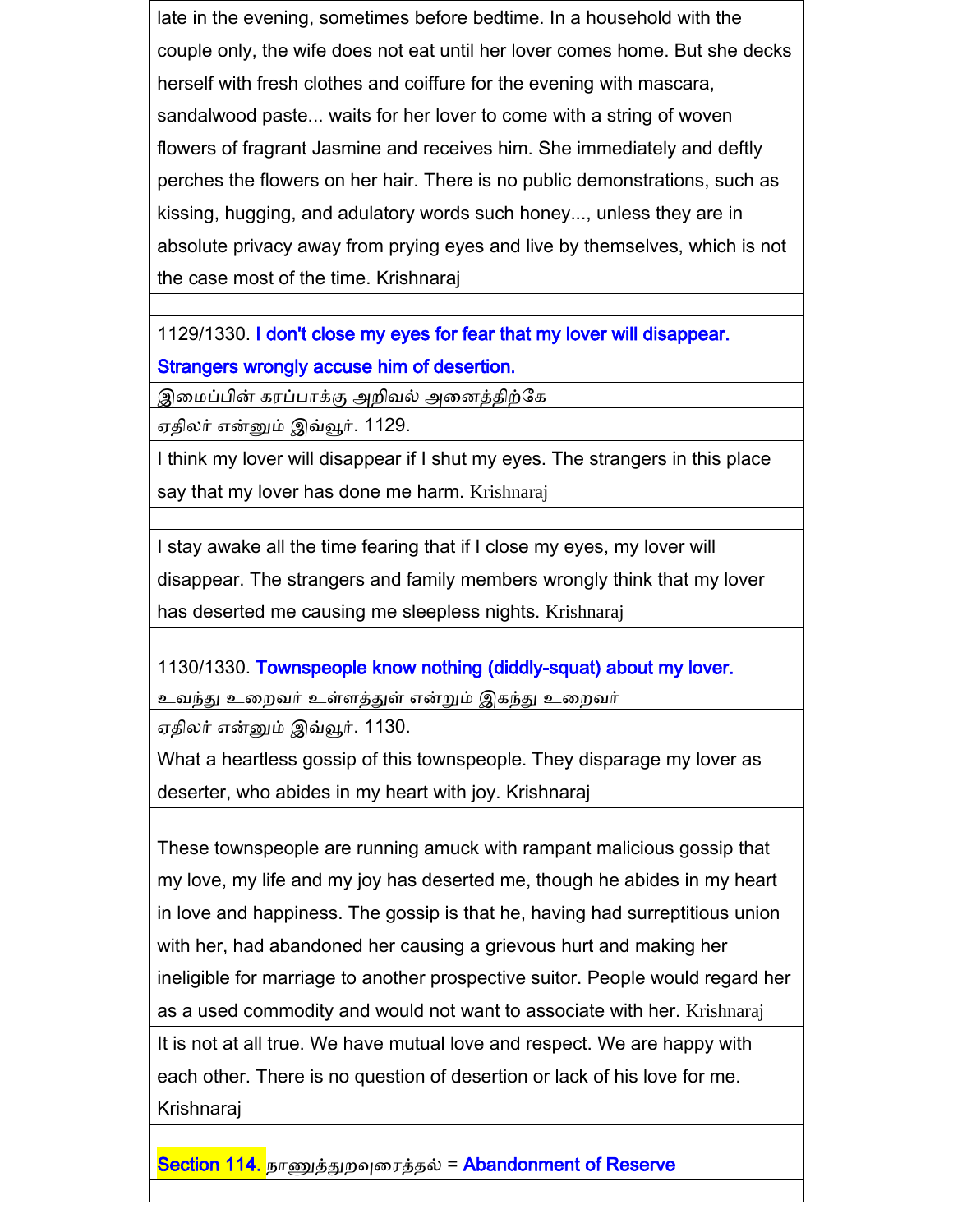In the previous section, the lovers had their own mental soliloquy and reminiscing, keeping their secret love under wraps. Later unable to engage in secretive union, their love transcended public scrutiny. Leaving aside the society-imposed modesty, they moved together in public view expressing their love for each other. This section deals with that stage in the saga of their love. Krishnaraj

1131/1330. Having enjoyed premarital sex and suffering loss of consortium, the only comfort a boy has riding a Madal.

காமம் உழந்து வருந்தினார்க்கு ஏமம்

மடல் அல்லது இல்னல வலி. 1131.

Having experienced premarital sexual relationship, the separation is agonizing to the lover whose only comfort is riding a Madal ( $\omega \in \tilde{\omega}$ ). Krishnaraj

In the days gone by, when the lovers are discovered, the parents urgently make arrangements to sanctify the relationship with marriage. If marriage is not possible for any reason, the boy is subjected to a ride on a wooden horse decorated with palm leaves, which makes the town know the secret love affair of the boy. The headmen of the town discreetly find out from the boy who the girl is and arrange marriage with the consent of the girl's parents. Riding the Madal is also an expression of regret and willingness to marry the girl. Krishnaraj

 $\underline{\mathbf{w}}$  = A wooden horse made of palmyra stems on which a thwarted lover mounts to proclaim his grief and win his love.

 $u_{\text{L}}$ லூர்தல் = To ride a horse of palmyra stems, as a disappointed lover to win the girl of his love. Krishnaraj

1132/1330. My soul and my body desires to ride the Madal and marry the girl.

கநாைா உடம்பும் உயிரும் மடல் ஏறும்

நாணினை நீக்கி நிறுத்து. 1132.

Unable to suffer separation (from love sickness), my body and my soul leaving aside the shame (of discovery) want to ride the Madal (wooden Palmyra horse). Krishnaraj

My body and my soul cannot bear the separation from my love, though I have been discovered. I am going to leave aside the shame and take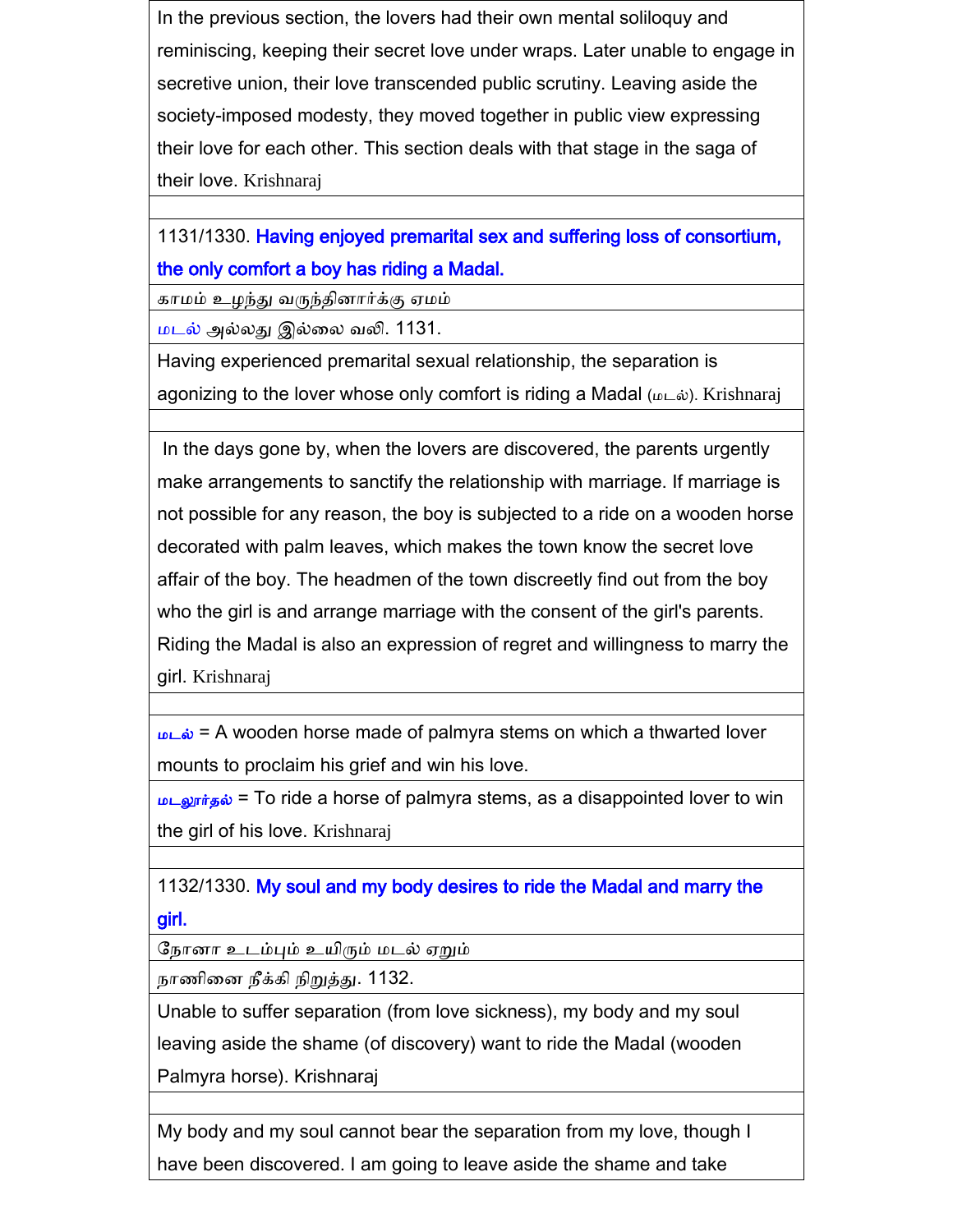advisement from body and soul, which say, "take the ride on Madal and marry the girl." Krishnaraj

1133/1330. I am guilty of immodesty and lechery, ready to ride the wooden Palmyra horse.

நாகணாடு நல்லாண்னம படு உனடகயன் இன்று உனடகயன்

காமுற்ைார் ஏறும் மடல்.

Before I had modesty and manliness; today I joined the lecherous company ready to ride the Madal. Krishnaraj

To me modesty and manliness are the things of the past. Today I am a shameless lecher ready to ride the Madal. If only my love's parents have consented for marriage, I would not be in this position. Her parents do not see a prospective son-in-law in me. My self-respect and self-image are in tatters. What am I going to do except ride the Madal? It has become a certainty for me. Krishnaraj

1134/1330. Crossing the rapids of passion to reach the shore is impossible.

காமக் கடும்புனல் உய்க்குமே நாணோடு

நல்லாண்னம என்னும் புனண.

Could the raft of modesty and manliness help me cross the rapids of love and take me to the shore? Krishnaraj

Modesty and manliness are the raft. The rapids of passion and love are ferocious. The raft of modesty and manliness is damaged and leaky. I cannot cross the rapids with a leaky raft, because I will certainly drown and die. So I am left with no choice but to ride the Madal, the Palmyra horse. Krishnaraj

1135/1330. My sweet gave me gifts of misery of lonely evenings and a prospect of a ride on the wooden horse.

தொடலைக் குறுந்தொடி தந்தாள் மடலோடு

மானல உைக்கும் துயர். 1135.

A swirl of misery on lonely evenings and a ride on the Madal are the gifts from the belle with jeweled girdle and beautiful bangles. Krishnaraj

I am in a swirl of misery in the evenings because I am afflicted with love sickness and worry about riding the Palmyra horse. Lonely Evenings and hazy nights afflict me acutely because I do not have my love by my side. Her absence makes me brood on the humiliating looming ride on the wooden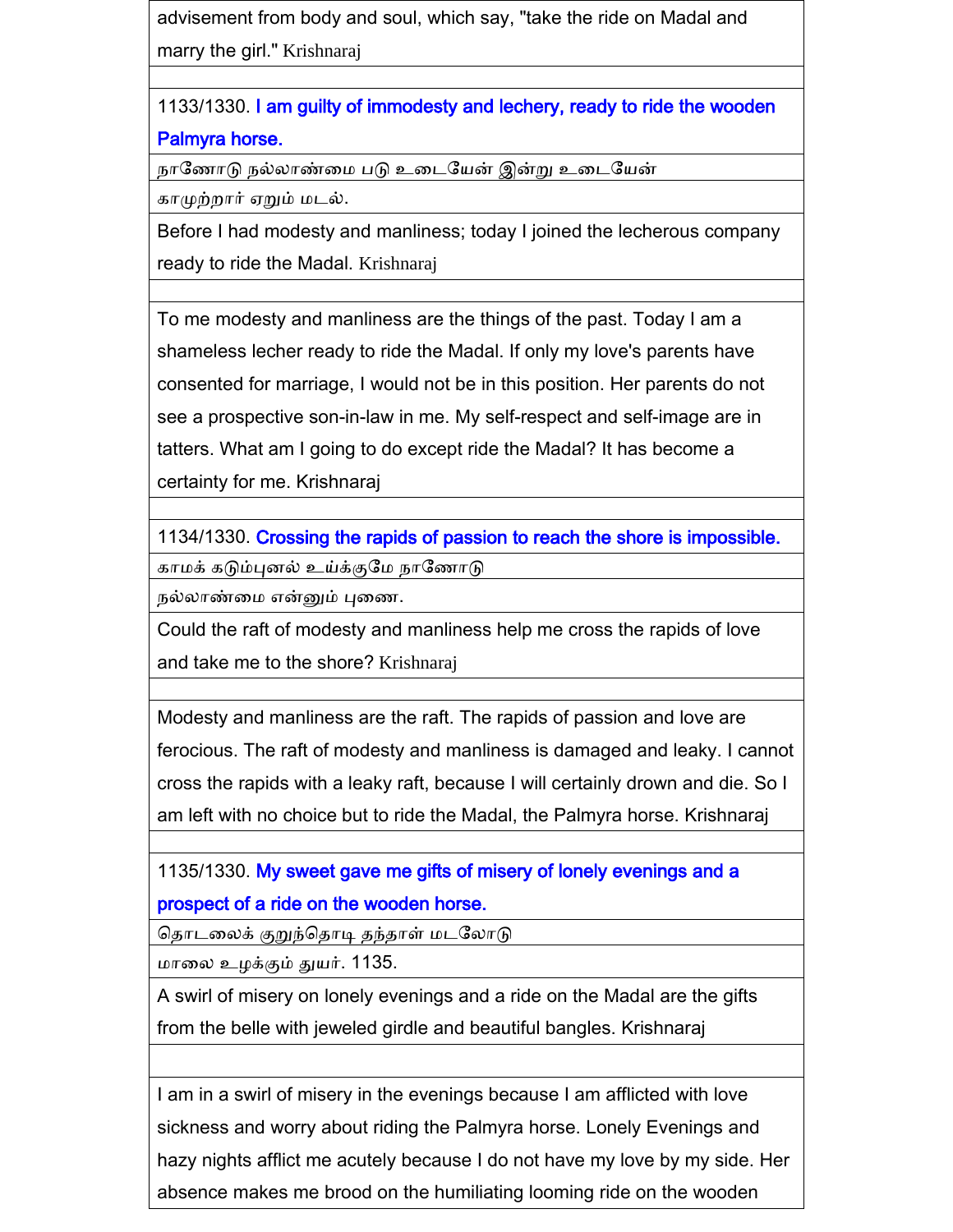horse. I miss hearing the jingles of her bangles on her beautiful wrists and seeing the flashing jeweled girdle around her slender waist. Krishnaraj

1136/1330. My lot is that I don't get a wink of sleep on account of my sweetheart. Riding the wooden horse occupies my nightmarish thoughts.

மடலூர்தல் யாமத்தும் உள்ளுவேன் மன்ற

படல் ஒல்லா கபனதக்கு என் கண். 1136.

Because of the maiden, my eyes do not close. In the middle of the night, I keep thinking of ride on the wooden Palmyra horse. Krishnaraj

1137/1330. It is noble that a girl does not ride a wooden horse.

கடல் அன்ை காமம் உைந்தம் மடல் ஏைாப்

கபண்ணின் கபருந்தக்கது இல். 1137.

Though I suffer oceanic love-misery, there is no greater noble-mindedness than a maiden who does not ride the wooden horse. Krishnaraj

The lover regrets to note that he succumbed to love and the maiden would have had greater control over her impulses. The Girls, the lover thinks, have a greater control over the sexual impulses than boys have. Having

succumbed to love, I am forced to ride the Madal. Krishnaraj

Now we will find out what a girl thinks about abandoning the reserve as compared to the boy, as she entertains mental soliloquy. Krishnaraj

1138/1330. Love sickness out of the closet and on the streets.

நினை அாியர் மன் அாியர் என்ைாது காமம்

மனை இைந்து மன்றுபடும். 1138.

The Girl thinks as follows. My love sickness has come out of hiding, though the girls are supposed to have a higher restraint over their passion and are capable of compassion.

Krishnaraj

This love sickness of mine has been in hiding in my mind and now has come out in the open for everyone to know, causing me shame and distress. My reputation is in tatters in the house among my family members and on the streets among the public.

Krishnaraj

1139/1330. Love drives me mad.

அறிகிலார் எல்லாரும் என்றே என் காமம்

மறுகின் மறுகும் மருண்டு. 1139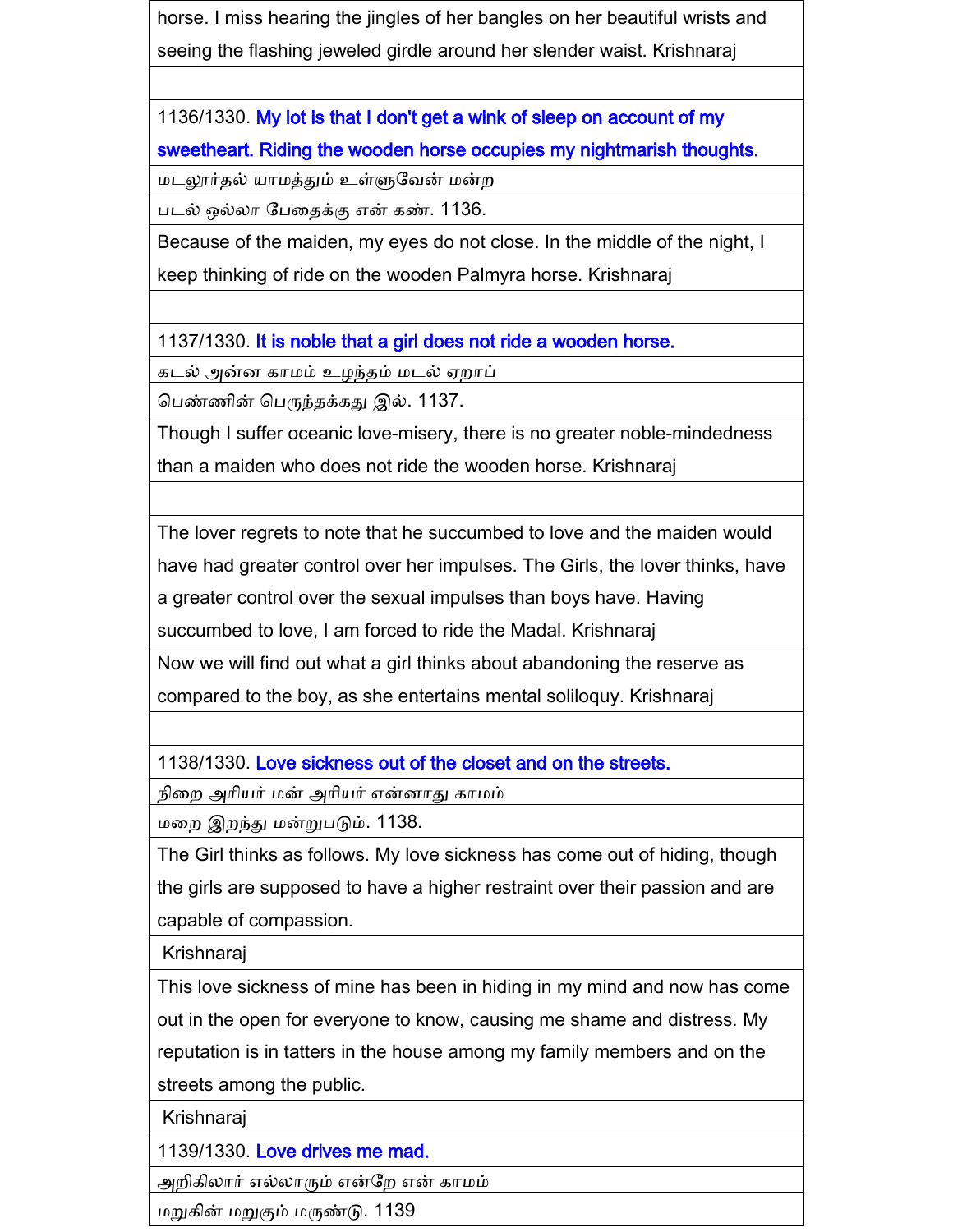As if the people on the street were not in the know, my passion makes me go to the streets, look here and there and appear as if I were seized by madness. Krishnaraj

My love sickness makes me to go the streets and look for my lover, hoping he will show up. Krishnaraj

1140/1330. Laughter is cheap if you don't know what love is.

யாம் கண்ணிற் காண நகுப அறிவில்லார்

யாம் பட்ட தாம் படா ஆறு. 1140.

On account of having not suffered love sickness and distress, the unafflicted ignoramuses laugh at me right before my eyes. Krishnaraj

Section 115. அலர் அறிவுறுத்தல். Rumor Mongering.

The townspeople engage in rumors and derision upon seeing what is

perceived as the immodest couple, who come to know of the gossip-

mongering public. Five verses are the voice of the boy and five are the girl's. Krishnaraj

1141/1330. Barring rumors, my life is steady.

அலர் எை ஆருயிர் நிற்கும் அதனைப்

பால் அைியார் பாக்கியத்தால். 1141.

As the rumors rise and spread, my life stands steady. By Grace, many do not know that fact. Krishnaraj

I know that there is a rumor going around about me and the girl. I kept wondering whether the girl has forgotten me after our surreptitious trysts have ended. I even thought I will end my life if I do not rejoin her. The rumor that she goes out in the streets like a crazed person, abandoning her modesty and looking for me is good news to me. My thoughts of suicide on failure to rejoin her are unknown to the townspeople, which makes me very happy indeed. All the news about me and my sweetheart are out on the streets; there is nothing more for them to know. Krishnaraj

### 1142/1330. This town has cast derision one, not knowing the excellent qualities of my sweetheart.

மலர் அன்ை கண்ணாள் அருனம அைியாது

அலர் எமக்கு ஈந்தது இவ்வூர். 1142.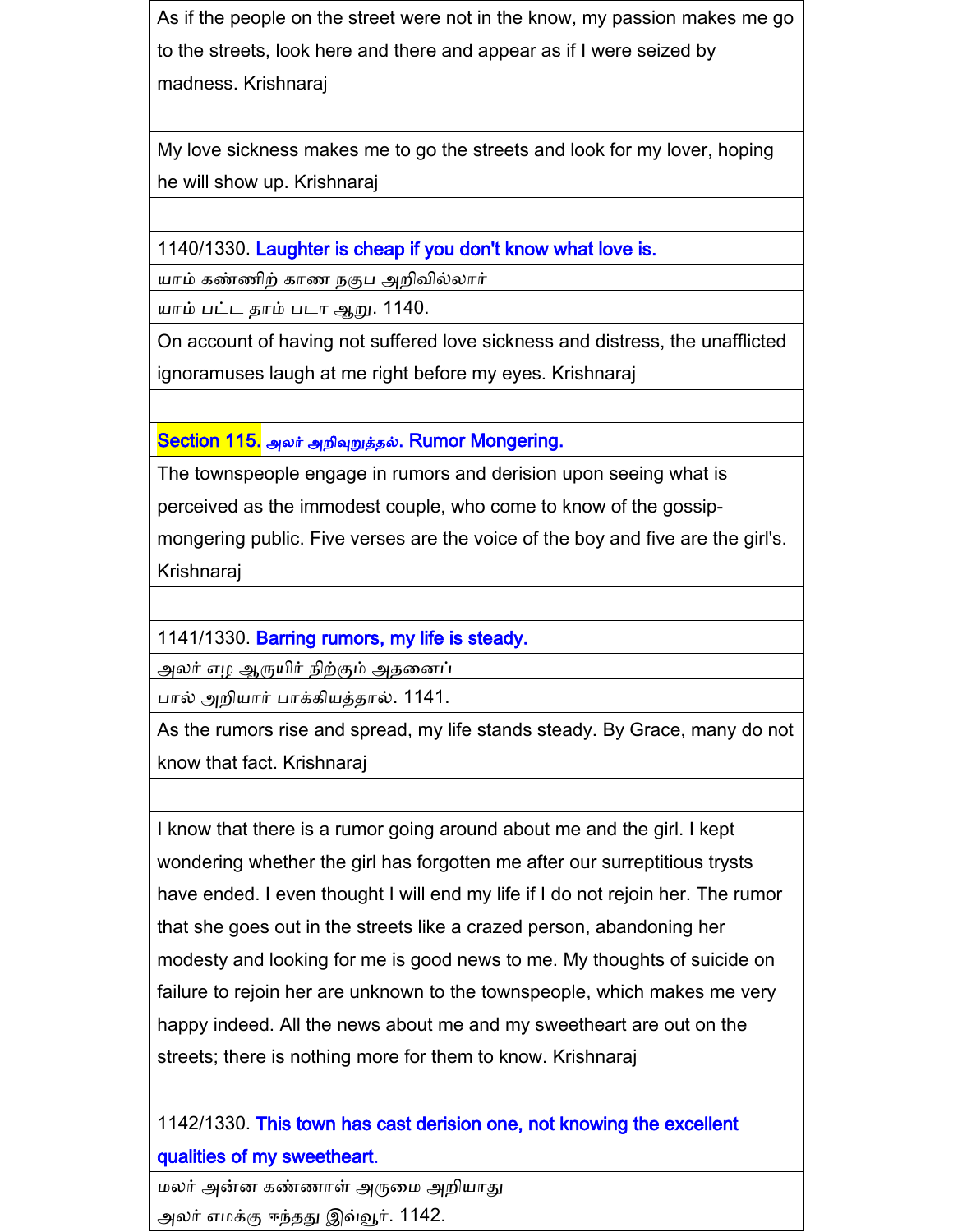Not knowing the excellent qualities of my sweetheart with flower-like eyes,

this town has cast derision on me. Krishnaraj

1143/1330. This gossip has done me right because I feel I attained what I intended to get.

உறாதோ ஊர் அறிந்த கௌவை அதனைப்

கபைாது கபற்ை அன்ை நீர்த்து. 1143.

The deriding speech of the town's gossip makes me feel as if I gained what otherwise is unattainable. Is the gossip unfair? Krishnaraj

This gossip has done me right because I feel I attained what I intended to get.

1144/1330. Deriding gossip made my love invigorating.

கவ்வையால் கவ்விது காமம் அது இன்றேல்

தவ் என்னும் தன்னம இைந்து. 1144.

The deriding gossip grew my love; without it, its nature would have waned and become bland. Krishnaraj

Despite our love came into the public view and scrutiny, it thrived and

flourished; otherwise its nature would be lost and become insipid. Krishnaraj

1145/1330. Love is inebriating.

களித்கதாறும் கள் உண்டல் கவட்ட அற்ைால் காமம்

கவளிப்படும் கதாறும் இைிது. 1145.

As inebriation with the liquor increases one's craving for more, so does passion revealed by gossip increases desire and sweetness. Krishnaraj

Liquor induces inebriation, which feeds on more liquor feeding on more inebriation. The experience of inebriation induces desire for liquor. Any gossip about his drunkenness does not diminish or abolish his drinking, but his love for liquor increases. More he imbibes, more he gets high; higher he gets, more he drinks. Krishnaraj

So is love and passion, which once experienced enhances the desire for more of the same. As the town gets thicker with gossip, my love for my sweetheart thickens and gives me greater and greater pleasure. I welcome this gossip, which whetted my love for my sweetheart. Krishnaraj

1146/1330. One embrace too many: the gossip that swallowed the town as the mythical snake swallows the moon on eclipse.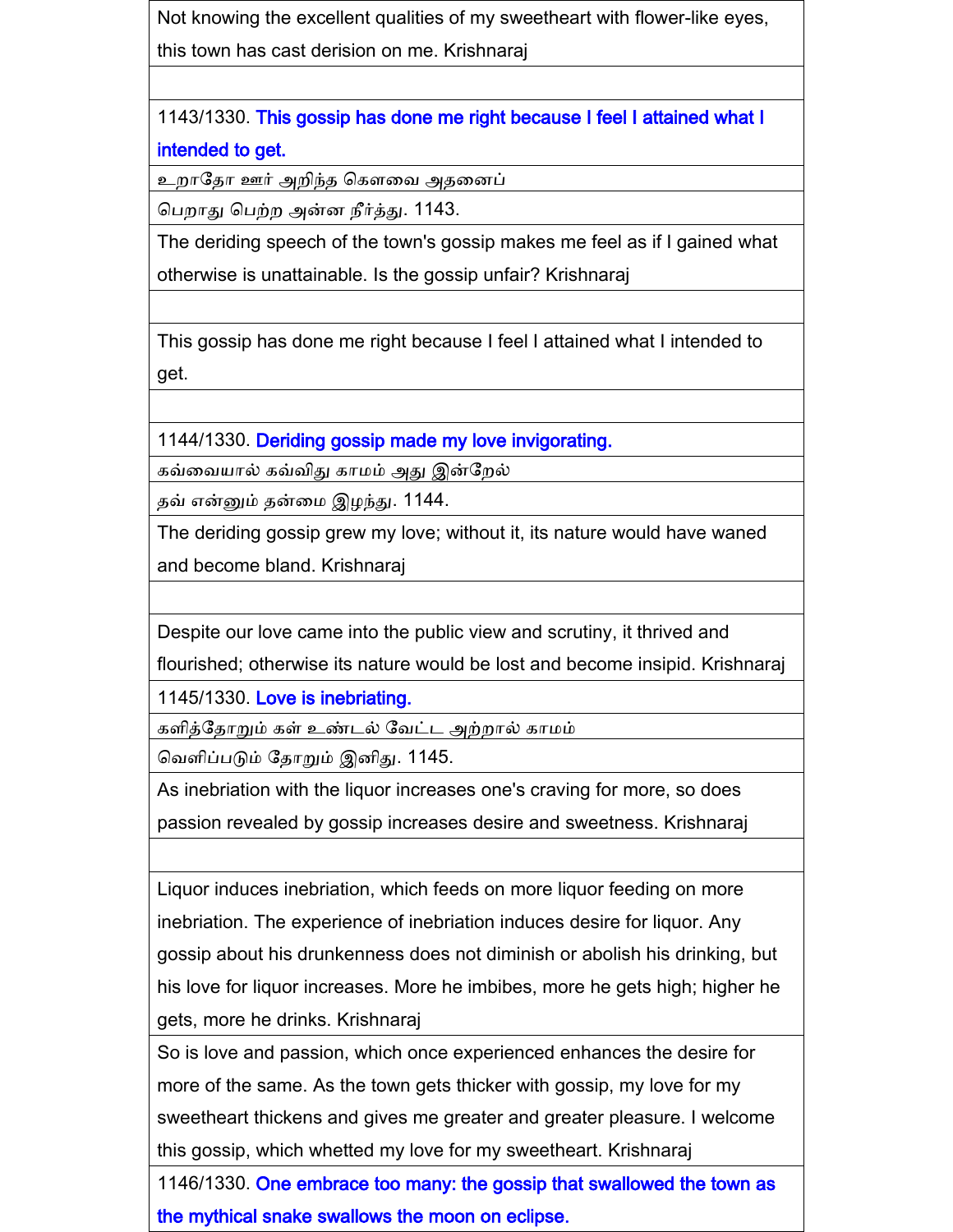கண்டது மன்னும் ஒரு நாள் அலர் மன்னும்

திங்கனள பாம்பு ககாண்ட அற்று. 1146.

I embraced my love only once. Yet the gossip is as if the moon was being swallowed by the mythical snake. Krishnaraj

I united with my love only once. What of it? The eclipse of the moon happens once a month and the enveloping dark night falls as the mythical snake RAhu swallows the moon. That is the dark night of lunar eclipse. One encounter is all that took for the derisive gossip to seize and swallow the town as Rahu does to the moon. Krishnaraj

1147/1330. My love sickness grows on the manure of public scandal and water of harsh words of my mother.

ஊரவர் கௌவை எருவாக அன்னை சொல்

நீராக நீளும் இந் கநாய். 1147.

The town gossip is the manure; mother's words are the water; thus this disease grows.

Krishnaraj

My love sickness derives its nutrition from the manure of town gossip and the water from my mother's harsh words. Krishnaraj

Look girl!, I can't go out without someone talking about your love affair with that boy. I had it with you. How could you do this to us? People in the bazaar make snide remarks; some say things right on my face; some giggle; some look at me with side glances and quizzical eyes. My body, mind and soul cringe every time some one walks up to me. I am always afraid that they will say something about you. Our family reputation is in the mud. How could I ever find a bridegroom for your sister or for that matter your brothers? We are doomed. Our reputation is dragged down on the streets. You earned us the name of a family of loose moral values. Krishnaraj

1148/1330. Extinguishing my love with rumor is like killing the fire with clarified butter.

நெய்யால் எரி நுதுப்பேம் என்ற அற்றால் கௌவையால்

காமம் நுதுப்கபம் எைல்.

Extinguishing my love with gossip is like extinguishing the fire with clarified butter.

Krishnaraj

Derision and gossip will not extinguish my love for my lover. It is like saying that one could extinguish fire with clarified butter (gasoline in modern times).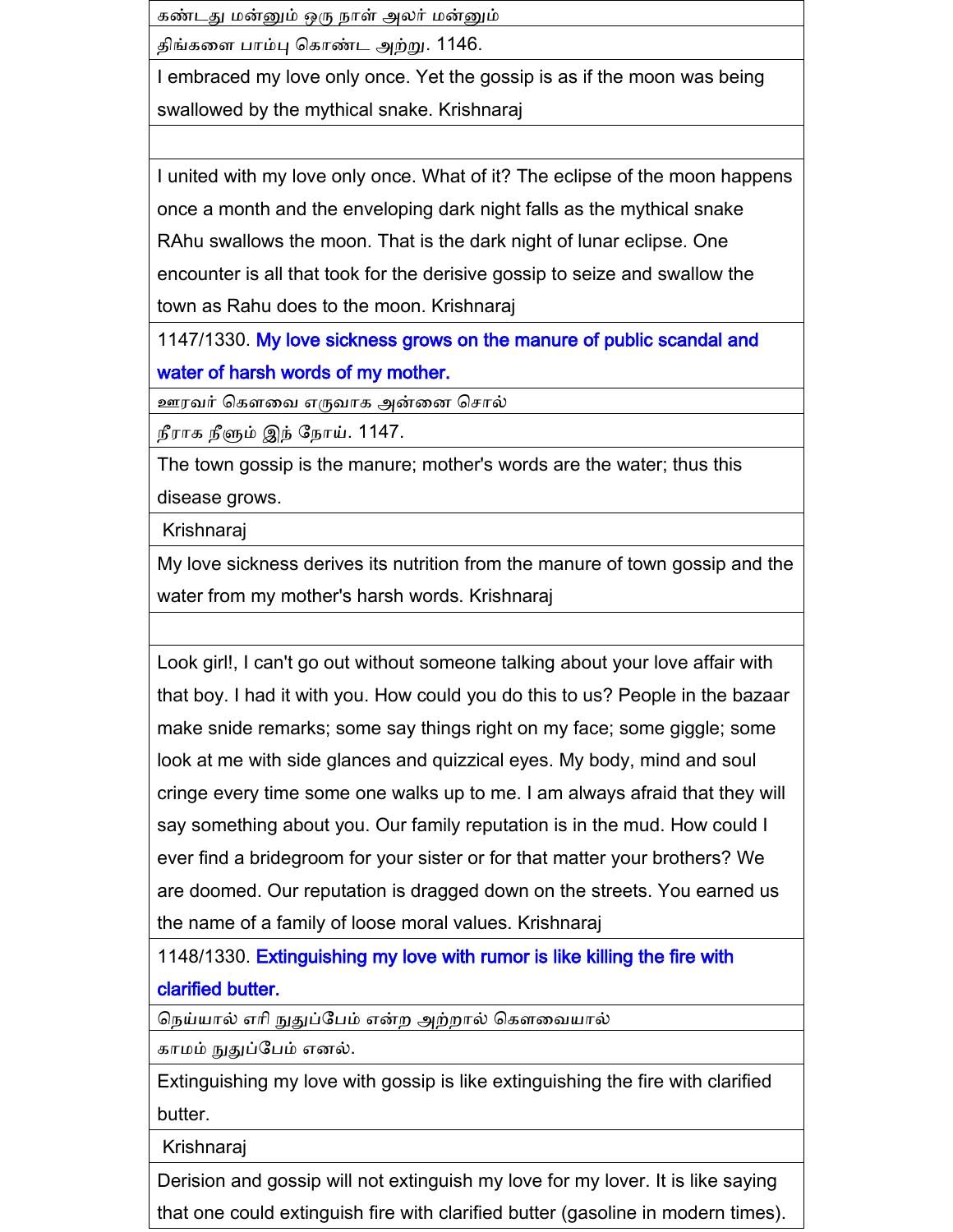To this day all Hindu ritual fires are fed by clarified butter ranging from marriage ceremony to funeral ceremony. There is no ceremony in Hindu religion without the use of fire. Butter is the food of gods. Krishnaraj

1149/1330. Calumny does not cause any fear in me.

அலர் நாண ஒல்வதோ அஞ்சல் ஒம்பு என்றால்

பலர் நாண நீத்தக் கனட. 1149.

"Give up fear," so he said. . My lover has remained aloof when I am subjected to public derisive gossip. Why should it cause any fear in me? (No, It doesn't.) Krishnaraj

My lover told me once, "no matter what others say, I am here for you. Do not give in to fear." My lover, having said that, remains away from me when I am the subject of public derision and rumor. Should I fear this gossip and calumny? ( I will not succumb to them.) The girl comforts herself as follows: "My lover having given such assurances is trying right now to get in touch with me. I am not concerned. I will remain steady. He will certainly come looking for me." Krishnaraj

1150/1330. My lover will show up any time. The more they pile on me the rumors, the more he will attempt to reach me.

தாம் கவண்டின் நல்குவர் காதலர் யாம் கவண்டும்

ககளனவ எடுக்கும் இவ் வூர். 1150.

My lover will offer me help when he desires to do so. Let this townspeople continue to engage in derisive rumor to my liking. Krishnaraj

This is what the girl says to herself. The reason why she is beginning to like the rumor is that as its intensity rises so will the attempt on the part of her lover increase to reach her. To her it sounds beneficial that the townspeople increasingly engage in derisive rumor. Krishnaraj

End of களவியல் = Surreptitious Love.

Division. கற்பியல்: Monogamous Marital Bliss.

Section 116 பிரிவாற்றாமை = Pangs of Separation.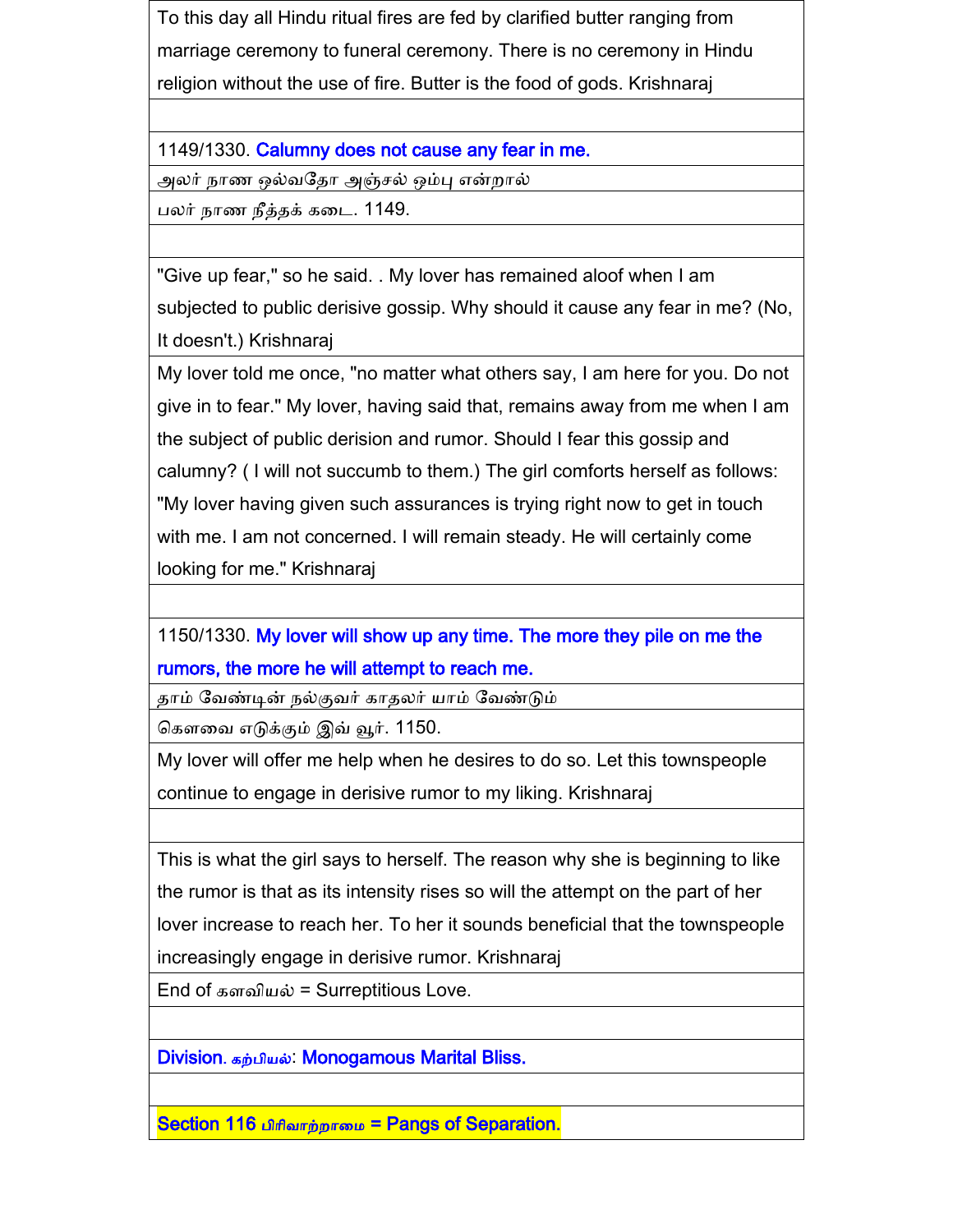The couple are married and live a life of marital bliss. But the husband has to leave home on account of his job. This section deals with the pangs of

separation as the husband says, goodbye. Krishnaraj

1151/1330. Goodbye precipitates separation anxiety.

க ல்லானம உண்கடல் எைக்கு உனர மற்றும் நின்

வல்வரவு வழ்வார்க்கு உனர. 1151.

Tell me if you are not going somewhere; if not, talk of your imminent return to my survivors. Krishnaraj

1152/1330. Fear of separation.

இன் கண் உனடத்த அவர் பார்வல் பிாிவஞ்சும்

புன்கண் உனடத்து புணர்வு. 1152

His countenance gives me delight; the fear of separation gives me sadness. Krishnaraj

1153/1330 His separation makes me lose my courage and composure.

அரிதரோ தேற்றம் அறிவுடையார் கண்ணும்

பிாிகவார் இடத்து உண்னம காண். 1153.

On account of the true love for the departing husband, even the intelligent

wife cannot be courageous and contain her distress. Krishnaraj

1154/1330. Fear of separation overwhelms her.

அளித்து அஞ்சல் என்றவர் நீப்பின் தெளித்த சொல்

தேறியார்க்கு உண்டோ தவறு. 1154.

What blame do I have, if I, trusting his words of reassurance against fear,

challenge him for leaving me (for the sake of the job). Krishnaraj

1155/1330 I cannot concur with his decision to leave.

ஓம்பின் அனமந்தார் பிாிவு ஒம்பல் மற்று அவர்

நீங்கின் அாிதால் புணர்வு. 1155.

I must prevent departure of my husband who promised security for me. If he were to leave, I cannot consent, comply and concur. Krishnaraj

1156/1330. His departure is imminent.

பிாிவு உனரக்கும் வன் கண்ணர் ஆயின் அாிது அவர்

நல்குவர் என்னும் நசை. 1156.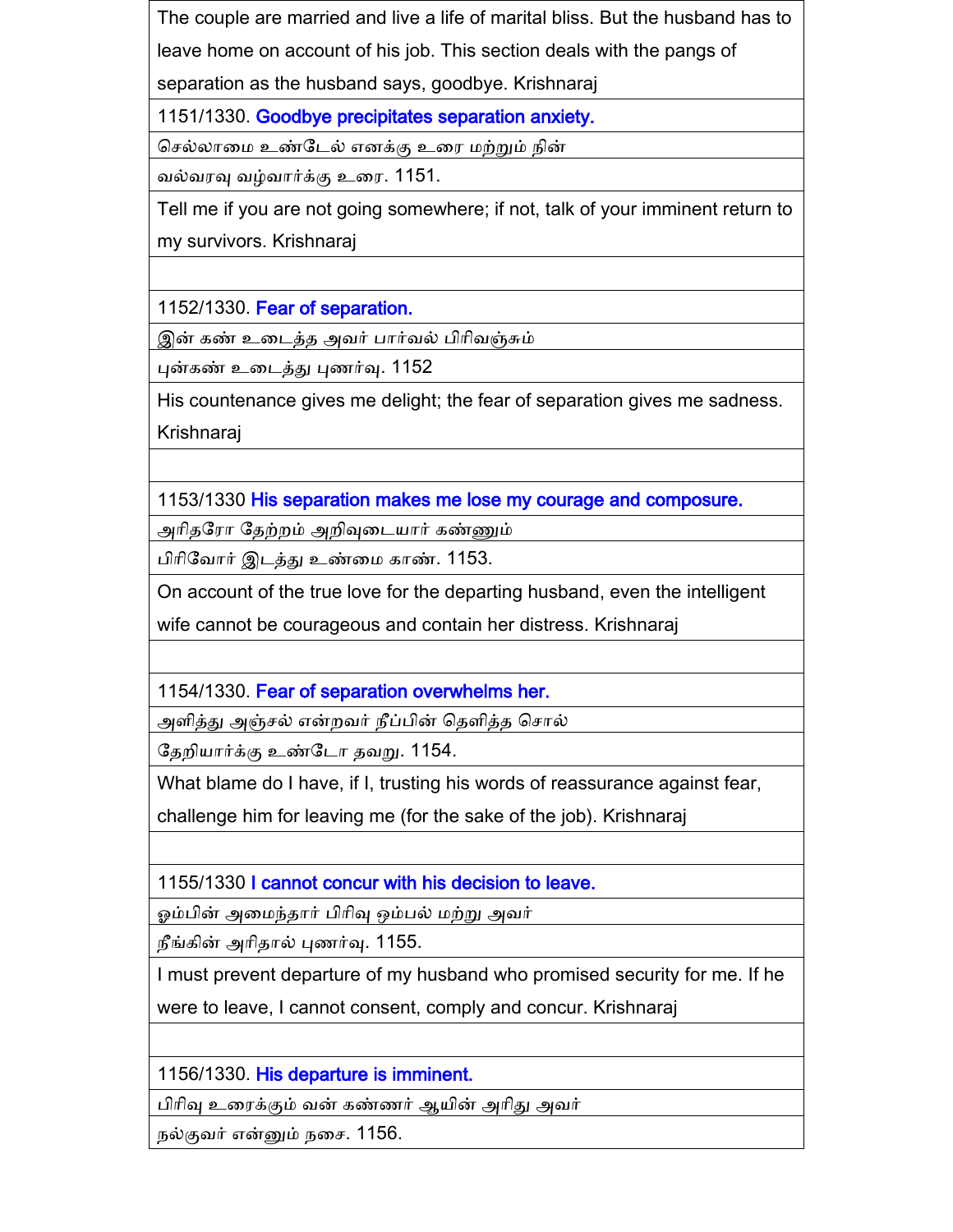If he were to have a strong will in announcing his departure, I must give up the notion that he will stay his departure in deference to my wishes. Krishnaraj

1157/1330. Loose bangles jingle announcing lover's departure.

துறைவன் துறந்தமை தூற்றா கொல் முன்கை

இறை இறவா நின்ற வளை. 1157.

O Bangles, You have slid down my forearms to the creases on my wrists, threaten to swirl out of my hands and jingle announcing to the townspeople of the departure of my husband. Krishnaraj

This is one of the moving verses that Valluvar composed. The bangles on the forearm were tight before; because of her lover's departure, she lost weight and thus the bangles lost their hold and slid down beyond the creases of her wrists, making a jingle from the loose fit, which is announcing the departure of her lover to the gossip-prone townspeople. Krishnaraj

1158/1330. Separation cause misery in me.

இன்னாது இனன் இல் ஊர் வாழ்தல் அதனினும்

இன்னாது இனியார்ப் பிரிவு. 1158.

It is a misery to live in a town without relatives. It is more miserable to live separated from my sweetheart. Krishnaraj

1159/1330. Lovesickness burns upon removal of touch unlike the fire.

தொடில் சுடின் அல்லது காமநோய் போல

விடில்சுடல் ஆற்றுகமா தீ. 1159.

Fire burns only upon touch; lovesickness burns upon removal. Krishnaraj

Fire burns on touch. Lovesickness does not burn as long as the couple are in touch; once the touch is sundered, lovesickness burns. What a paradox.

Krishnaraj

1160/1330. Separation will come to an end.

அரிது ஆற்றி அல்லல் நோய் நீக்கிப் புரிவு ஆற்றி

பின் இருந்து வாழ்வார் பலர். 1160

Having tried hard to tolerate the misery of lovesickness on account of

separation, many live happily ever after. Krishnaraj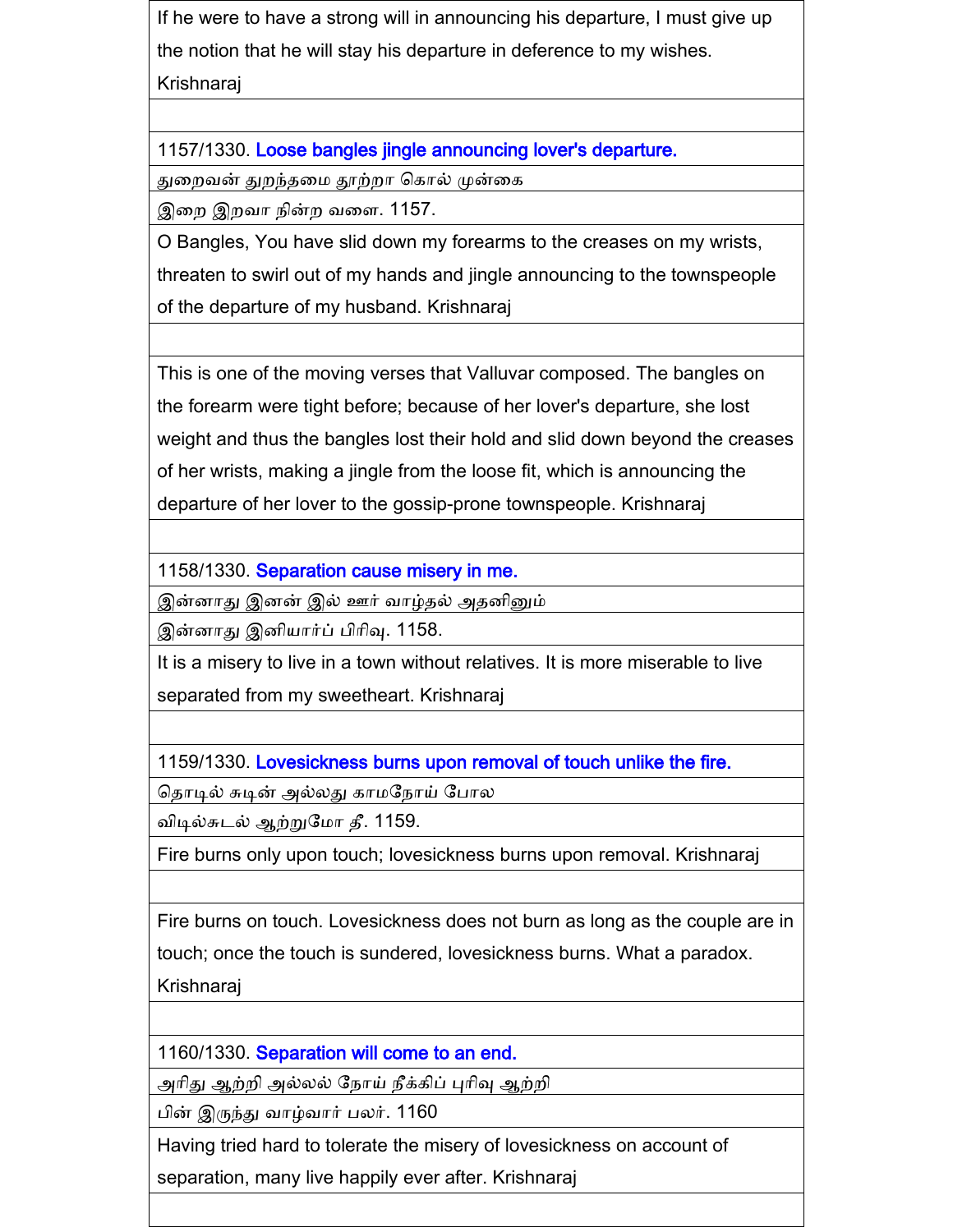Section 117. படர்கமலிந்திரங்கல் = Languishing and Languor படர் = Sorrow . மெலிந்து = to become weak and thin . இரங்கல் = Weeping, crying; Lady's bemoaning her lover's absence. Sorrow has taken over the girl; she hasn't been eating well since her husband left her on job and so became thin and weak. She sits there crying all day long. Separation of husbands happens to many newlyweds on account of job, military assignments... as happening at present in USA and elsewhere in the world (Oct/2008). The wife puts up with the separation, pines away her days and nights in memory, suppress and sublimate her natural yearnings. The wife in our saga consoles herself by saying that his return will be a reward, worth waiting for. Krishnaraj

1161/1330. Lovesickness is a never-ending gushing stream.

மனைப்கபன் யான் இஃகதா கநானய இனைப்பவர்க்கு

ஊற்று நீர் கபால மிகும். 1161

I will hide my lovesickness, which is like a stream; the more I draw, more it gushes.

Lovesickness is a gushing stream which never seems to abate and dry up though I keep on drawing. Krishnaraj

1162/1330. I am too basheul to send my lover a message of my lovesickness.

கரத்தலும் ஆற்றேன் இந் நோயை நோய் செய்தார்க்கு

உனரத்தலும் நாணும் தரும்.

I am unable to contain this lovesickness. I am too bashful to intimate this message to my lover who caused my sickness. Krishnaraj

How can I, being a girl, admit my lovesickness and send a message to my lover that I am wasting away for want of love from him? Even when he stays close to me, I feel bashful to announce my desire to him. I am limited by virtue of being a girl and so express my desires by sidelong looks, by touch, by a smile only he knows what it means, by giving him lukewarm milk at bedtime, by grazing him, by giving him pan, sweets... He, being a man, sweeps me off my feet and holds me in embrace. Krishnaraj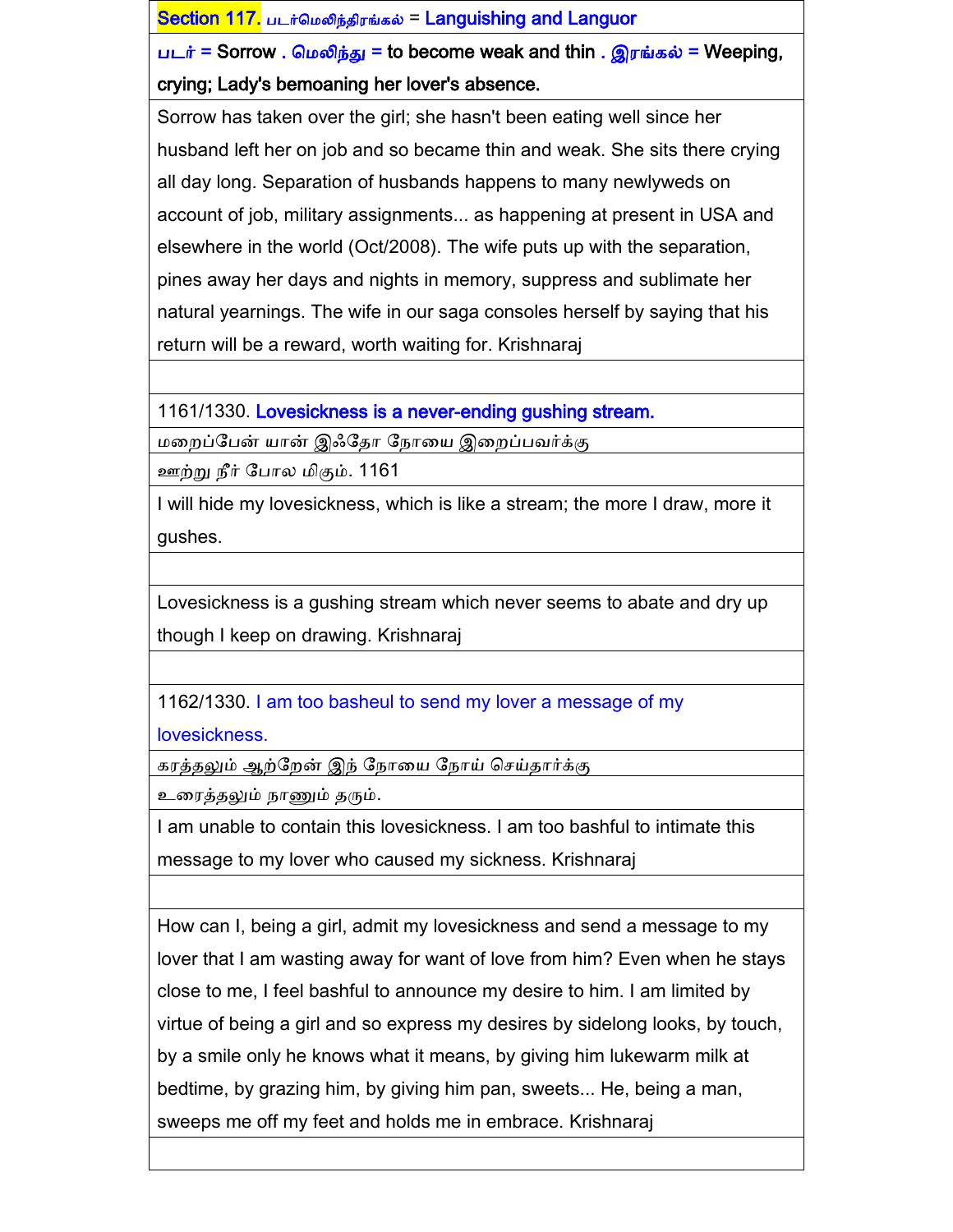1163/1330. Lovesickness and modesty are the two burdens that weigh equally on my life.

காமமும் நாணும் உயிர்காவ தூங்கும் என்

கநாைா உடம்பின் அகத்து. 1163.

My unbearable lovesickness and my modesty in my body and mind are hanging like weights at the ends of the pole of my life. Krishnaraj

Lovesickness and modesty are of equal weight hanging at the end of the bending pole of my life, which at any time can break from the heaviness of the weights. I am stuck between a rock and hard place (as the English idiom goes). My life is bent, stressed, and creaking; it can at any time simply break. Krishnaraj

1164/1330. Love is a ocean that needs a raft of a lover to reach the shore.

காம கடல் மன்னும் உண்கட அது நீந்தும்

ஏமப்புனண மன்னும் இல். 1164.

Love and passion is like the vast ocean; but I do not have the raft to traverse it and reach the shore. Krishnaraj

My lover is the raft I ply in the ocean of love and passion to reach the shore.

1165/1330. His love causes me grief. What if he is unloving?

துப்பின் எவன் ஆவர் மன் ககால் துயர் வரவு

நட்பினுள் ஆற்றுபவர். 1165.

My lover's friendship causes me so much grief. If he is hostile, what will he be?

Krishnaraj

My lover's friendship causes me so much grief in his absence. What if he is unloving?

1166/1330. Joyous love is big; sorrow with no love is bigger.

இன்பம் கடல் மற்று காமம் அஃது அடங்கால்

துன்பம் அதநிற் கபாிது. 1166.

Joy that comes with love is as expansive as the ocean. If the love does not

find expression, the sorrow that comes with it is larger than the ocean.

Krishnaraj

 $s_{\text{tr}}$ <sub> $\omega$ </sub> = KAmam = sexual pleasure.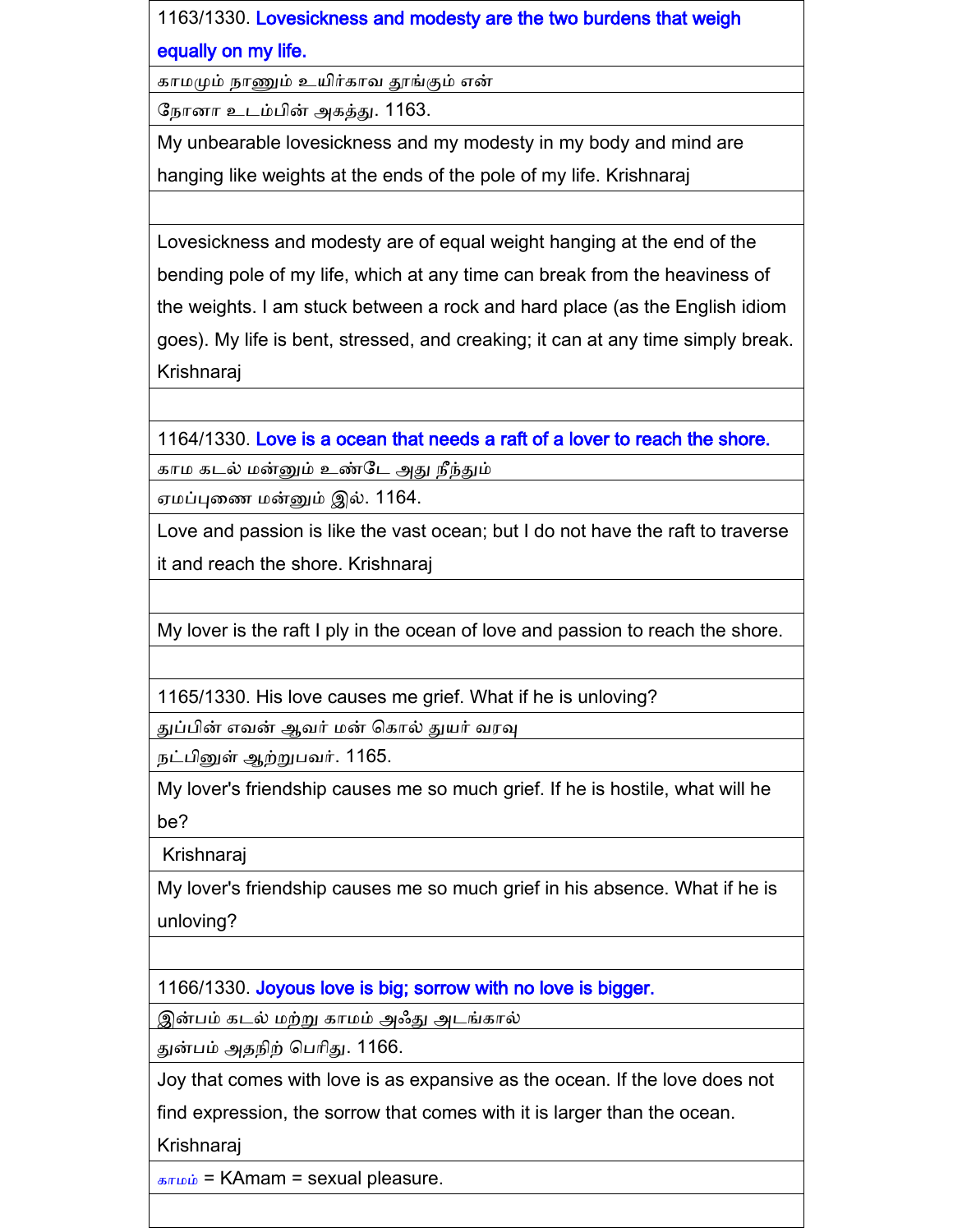1167/1330. I see no shore in this ocean of love.

காமக் கடும்புைல் நீந்தி கனர காகணன்

யாமத்தும் யாகை இளன். 1167.

Swimming in this expansive ocean of love, I see no shore in these dark nights of loneliness. Krishnaraj

1168/1330. Night spends sleepless nights with no companionship.

மன் உயிர் எல்லாம் துயிற்ைி அளித்து இரா

என் அல்லத் இல்னல துனண. 1167

O Night! You make all creatures of the world go to sleep and rest but you say night is not for you and stay awake without companionship. Krishnaraj

1169/1330. Long and slow nights without my lover are tyranny.

கொடியார் கொடுமையின் தாம் கொடிய இந்நாள்

கநடிய கைியும் இரா. 1169.

The nights, moving slow, cause me greater tyranny than that of my lover.

Krishnaraj

Absence of my lover prolongs the nights. These nights drag on for ever. The the long and slow nights are more tyrannical than the tyranny of absence of my lover. Krishnaraj

1170/1330. If only my eyes go the way of my mind, there will no tears.

உள்ளம் போன்று வழிச் செல்கின்பின் வெள்ள நீர்

நீத்தல் என்கைா என் கண். 1169.

If my eyes goes the way my mind goes, they would not be swimming in the flood of tears. Krishnaraj

My mind goes seeking my lover and gets some comfort in his company. If my eyes go the way of my mind, there will not be such a torrential flood of tears gushing forth from my eyes. Krishnaraj

118. கண் விதுப்புதல். Blurred eyes from wistful gazing

1171/1330. O Eyes, You showed him to me and caused this lovesickness.

Why then are you weeping?

கண் தாம் கலுழ்வது எவன் ககாகலா தண்டா கநாய்

தாம் காட்ட யாம் கண்டது. 1171.

O Eyes! You caused this intractable disease I suffer, because you showed

him to me. Why then are you weeping? Krishnaraj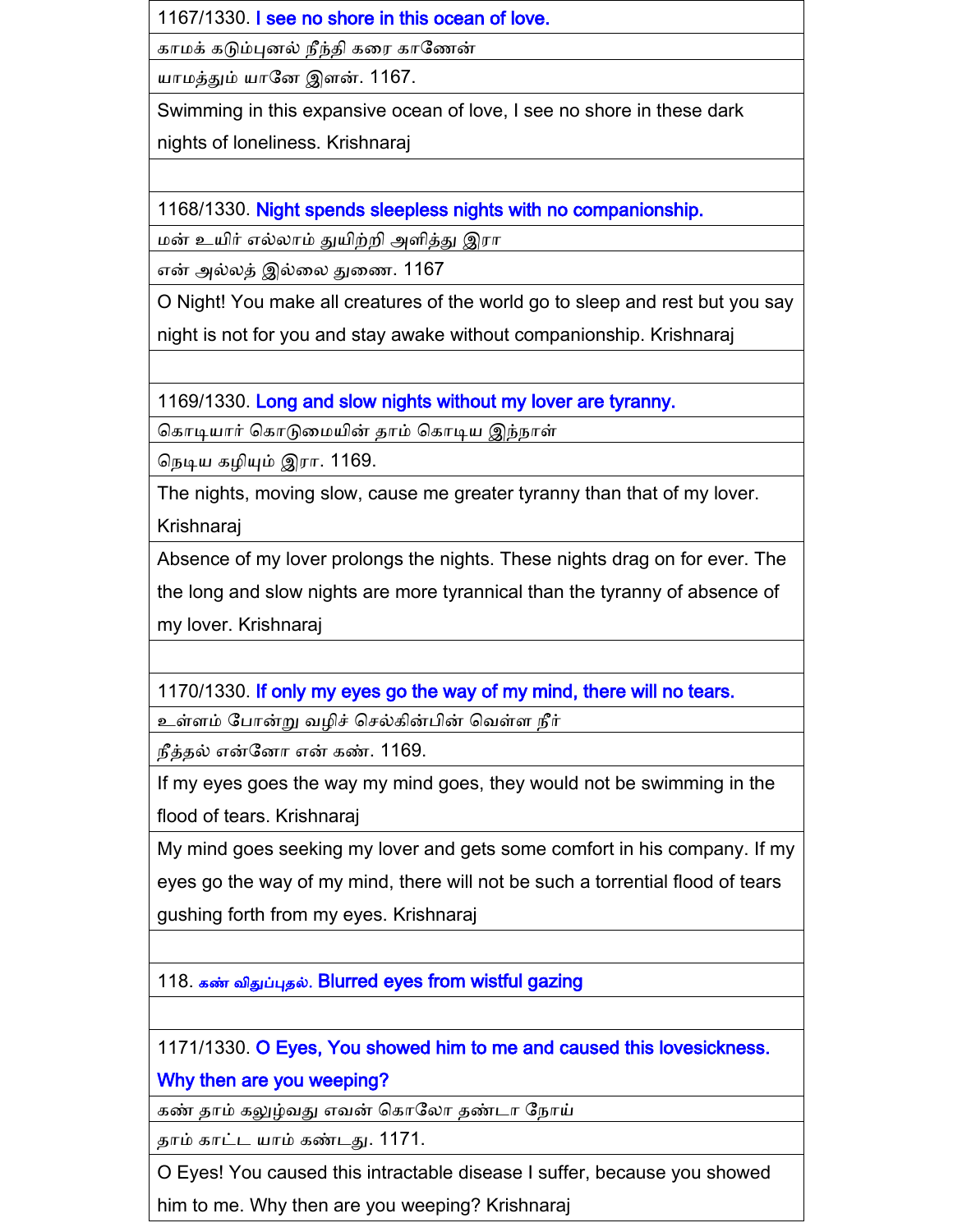O Eyes, you caused the love sickness in me. You showed him to me and thus I fell in love with him. That being you fault, why then are you weeping?. Krishnaraj

1172/1330. Lovesickness: Foolish eyes fell in love and now they cry upon his departure.

கதாிந்து உணரா கநாக்கிய உண் கண் பாிந்து உணரா

னபதல் உனைப்பது எவன்? 1172

Without deliberation, desire-driven and collyrium-laden eyes fell in love with my lover, now intercedes on his behalf and suffers misery. Krishnaraj

The eyes without deliberation fell in love with my lover not considering that

he may leave you at any moment. The same eyes cry in pain and misery

now that he is not here anymore. Krishnaraj

1173/1330. Lovesickness: Befooled crying eyes draw derision.

கதுகமை தாம் கநாக்கித் தாகம கலுழும்

இது நகத்தக்க துனடத்து. 1173

The eyes fell in love with him the instant they saw him. Now the suddenly crying eyes draw derision. Krishnaraj

1174/1330. Lovesickness: Eye dry from lack of tears.

கபயல் ஆற்ைா நீர் உலந்த உப் கண் உயல் அற்ைா

உய்வு இல் கநாய் என் கண் நிறுத்து. 1174.

Having caused constant misery, these collyrium-laden eyes have become

dry, unable to shed any more tears. Krishnaraj

1175/1330. Lovesickness: vaster as ocean and sleepless eyes in distress.

படல் அற்ைா னபதல் உைக்கும் கடல் ஆற்ைாக்

காமனோய் செய்த என் கண்.1175

My eyes that caused lovesickness incomparable in size even to the ocean

stays open without sleep and languishes in distress. Krishnaraj

1176/1330. Sweetness in distress.

ஓஓ இனிதே எமக்கு இந்நோய் செய்த கண்

தாஅம் இதன் பட்டது. 1176.

How sweet it is that the eyes that caused me unhappiness are in distress! Krishnaraj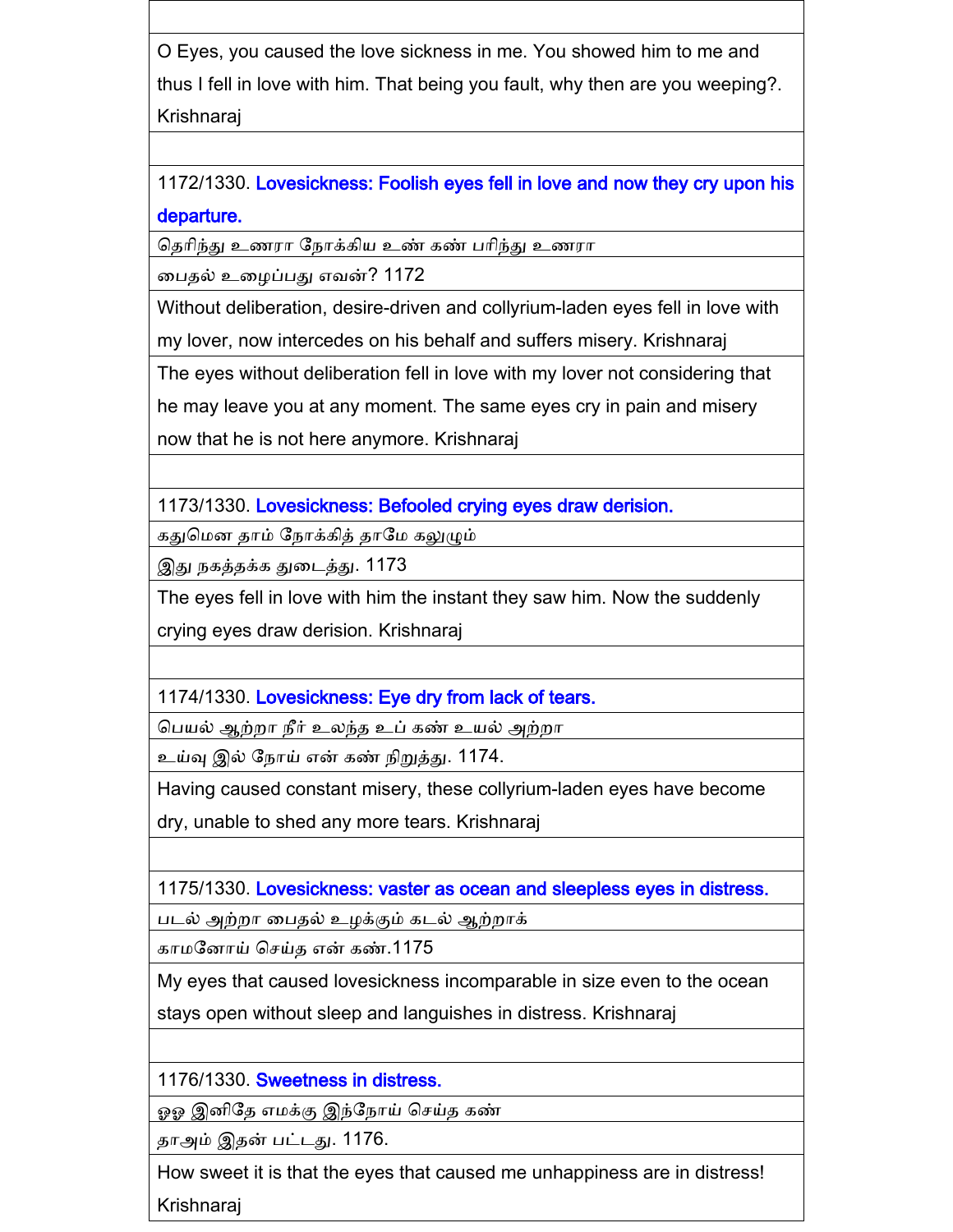1177/1330. Eyes in love and longing go dry.

உழந்து உழந்து உள்நீர் அறுக விழைந்து இழைந்து

கவண்டி அவர்கண்ட கண். 1177.

Let the eyes that saw him in love and longing go dry from shedding tears. Krishnaraj

1178/1330. My lover is elsewhere. Pining eyes, no tranquility. What stupidity!.

கபணாது கபட்டார் உளர் மன்கைா மற்று அவர்க்

காணாது கண் அனமவு இல. 1178/1330

He having made love to me without real love is living elsewhere. My eyes not

seeing him are pining for him without peace. What stupidity! Krishnaraj

1179/1330 My eyes do not go to sleep whether he is with me or not. Thus, it causes distress to me.

வாராக்கால் துஞ்சா வரின் துஞ்சா ஆயிடை

ஆர் அஞர் உற்ைை கண். 1179/1330

When my lover is not here, my eyes do not go to sleep; If he is here, the

eyes do not go to sleep. Thus, my eyes cause me unhappiness all the time.

Krishnaraj

1180/1330.My eyes are the doorway for the townspeople to see my

lovesickness.

மனை கபைல் ஊரார்க்கு அாிது அன்று எம்கபால்

பனை அனை கண்ணார் அகத்து. 1180/1330

It is not difficult for the townspeople to know the secrets of my heart from my revealing eyes (which announce my distress). Krishnaraj

Section 119 Verses 1181-1190 பசப்பு பருவரல் Separation-Sallowness-Sorrow.

The lovers, when separated, suffer a kind of pallor peculiar to the languishing woman. The skin becomes pallid or sallow revealing the underlying undertones of her complexion. You have to see it to know it. The woman fusses over the pallor afflicting her. She soliloquizes to herself about her predicament. Krishnaraj

1181/1330. To whom could I tell the pallor of separation?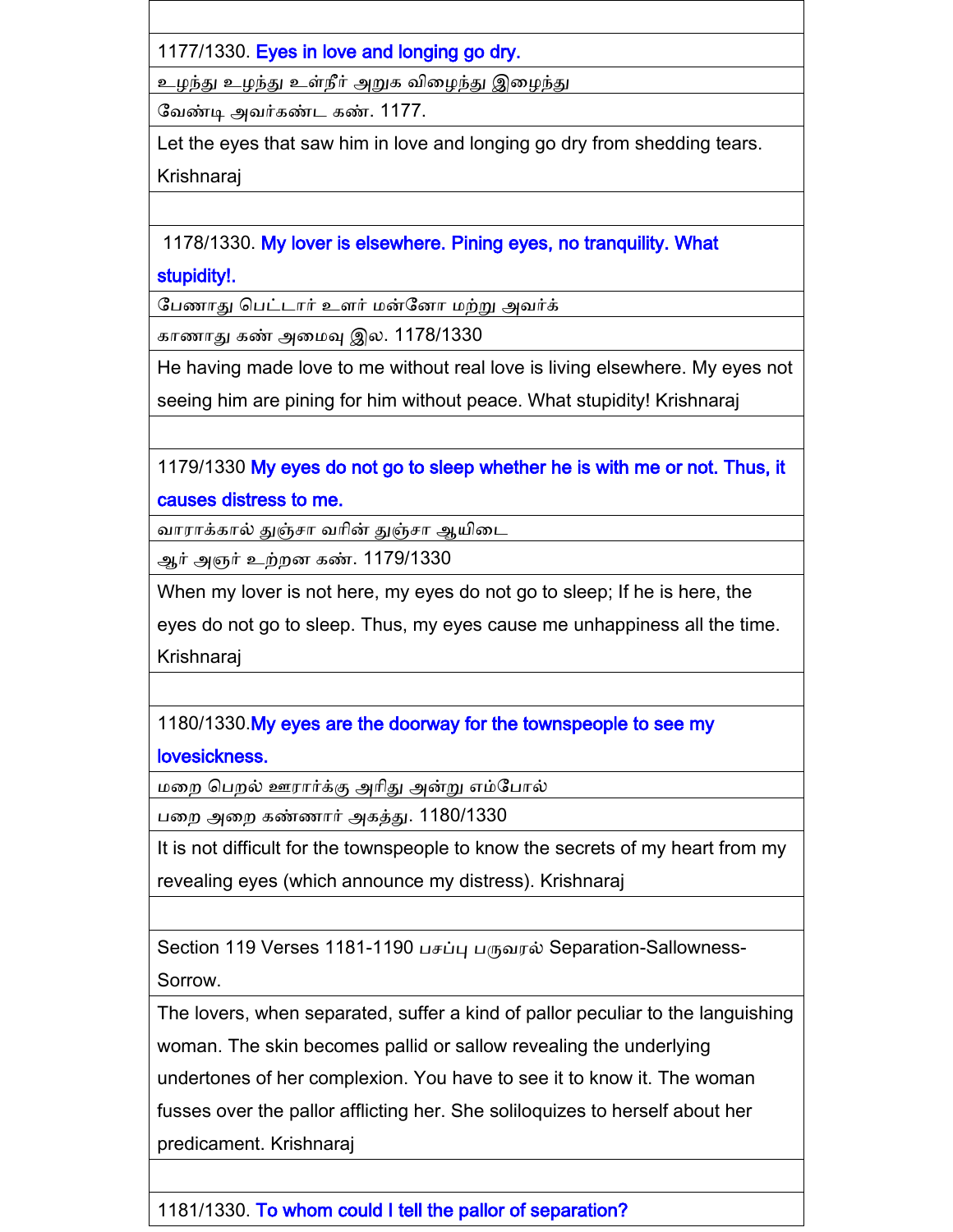நயந்தவர்க்கு நல்காமை நேர்ந்தேன் பசந்த என்

பண்பு யார்க்கு உரைக்கோ பிற. 1181

I am unable to tell my beloved lover the change in my complexion. To whom else could I tell? Krishnaraj

1182/1330. The separation-pallor is afflicting my body with great pride.

அவர் தந்தார் என்னும் தனகயால் இவர் தந்து என்

மேனி மேல் ஊரும் பசப்பு. 1182.

The separation-pallor, created by my lover, reigns over me with great pride,

and having spread all over rides on my body. Krishnaraj

1183/1330. My beauty and modesty are afflicted by lovesickness.

சாயலும் நாணும் அவர் கொண்டார் கைம்மாறா

கநாயும் ப னலயும் தந்து. 1183.

Having given me distress and separation-pallor and in exchange, my lover

has taken away my beauty and modesty. Krishnaraj

1184/1330. My lover is on my mind and speech. Could this pallor be a

deception?

உள்ளுவன் யான் உனரப்பது அவர் திைம் ஆல்

கள்ளம் பிறலோ பசப்பு. 1184.

I am thinking of my lover; I talk about him; that being so, could the

separation-pallor be a deception? Krishnaraj

1185/1330. My lover goes there; my body suffers pallor here.

உவக்காண் எம் காதலர் செல்வார் இவக்காண் என்

மேனி பசப்பு ஊர்வது.1185.

My lover goes there; my body suffers pallor here. Krishnaraj

1186/1330. Pallor (sallowness) is Darkness.

விளக்கு அற்ைம் பார்க்கும் இருகள கபால் ககாண்கன்

முயக்கு அற்றம் பார்க்கும் பசப்பு. 1186/1330

As darkness looks out for the lamp to leave, so does the pallor wait for the

embrace of my lover to leave. Krishnaraj

1187/1330. Pallor took the place of embrace of my body by my lover.

புல்லி கிடந்கதன் புனட கபயர்ந்கதன் அவ்வளவில்

அள்ளிக் கொள்வற்றே பசப்பு. 1187.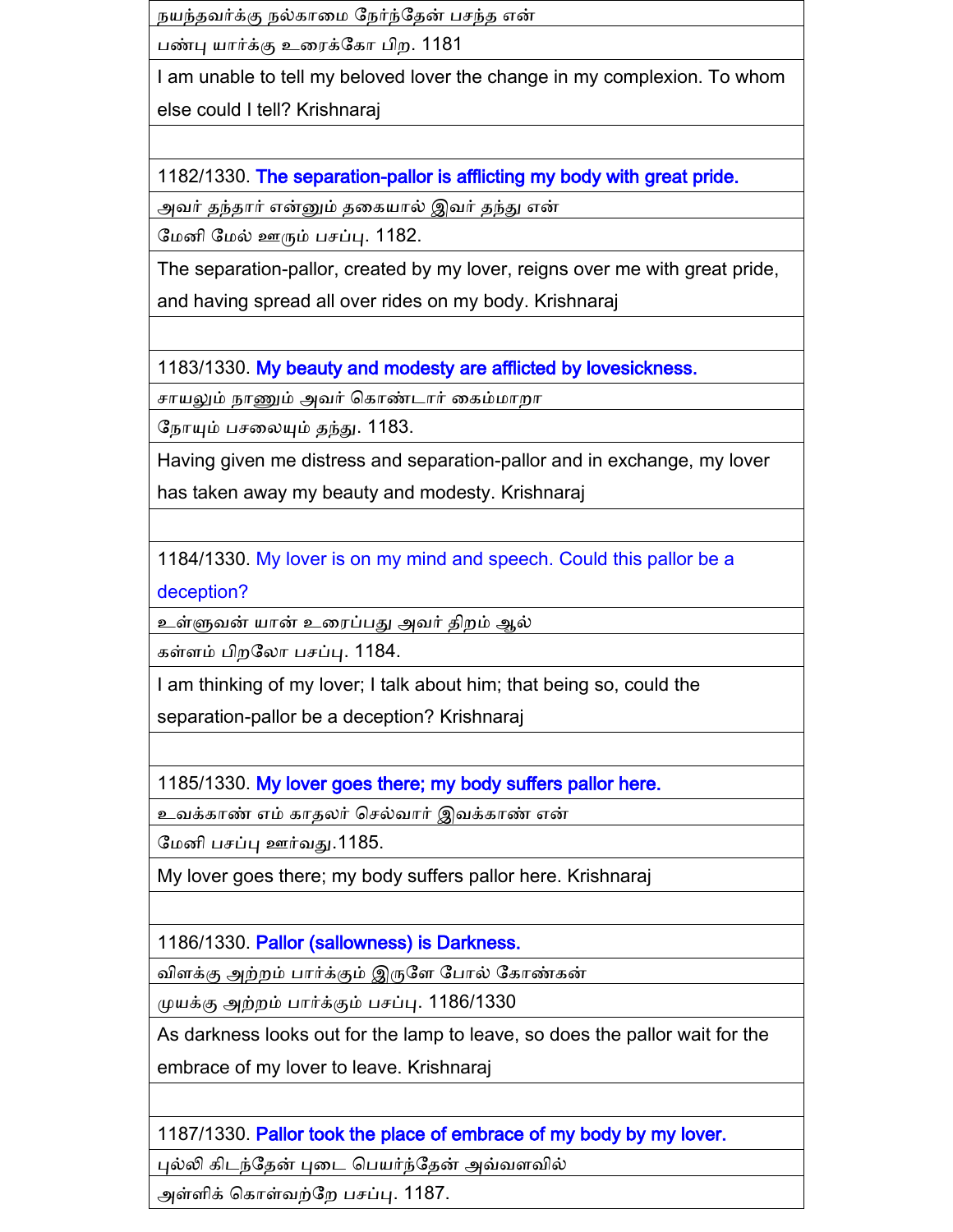I was lying in embrace of my lover; I was to leave it; then pallor picked my body.

Krishnaraj

1188/1330. They see pallor and yet don't admit my lover's separation.

ப ந்தாள் இவள் என்பது அல்லாள் இவனளத்

துைந்தார் அவர் என்பார் இல். 1188.

She is in a state of separation-pallor, so they say. No one tells that my lover left me.

Krishnaraj

Chapter 120. தனிப்படர் மிகுதி = Loneliness and excessive pining

My lover's wellbeing is comforting though body pallor invites derision.

பசக்க மன் பட்டாங்கு என் மேனி நயப்பித்தவர்

நல் நினலயார் ஆவர் எைின். 1189.

Considering my lover remains in good condition, having induced love in me and having separated from me, it is alright the body pallor from lovesickness invites derision. Krishnaraj

1190/1330. Let them talk about my pallor as long as my lover's absence does not invite derision.

பசப்பு என பேர் பெறுதல் நன்றே நயப்பித்தார்

நல்காமைதூர்றார் எனின். 1190.

It will suffice if my lover's absence invites no derision. It is alright if the talk is on my pallor. Krishnaraj

1191/1330. Blameless reciprocal love.

1191. தாம் வீழ்வார் தம்வீழப் பெற்றவர் பெற்றாரே

காமத்துக் காழ் இல் கைி.

The one who gives love to and receives love from the beloved attains the blameless fruit of love. Krishnaraj

1192/1330. Reciprocal love is like the rain the living.

வாழ்வார்க்கு வாைம் பயந்தற்ைால் வீழ்வார்க்கு

வீழ்வார் அளிக்கும் அளி.

The reciprocal love between the lover and the loved is like the rain to the living. Krishnaraj

1193/1330. Good life is love.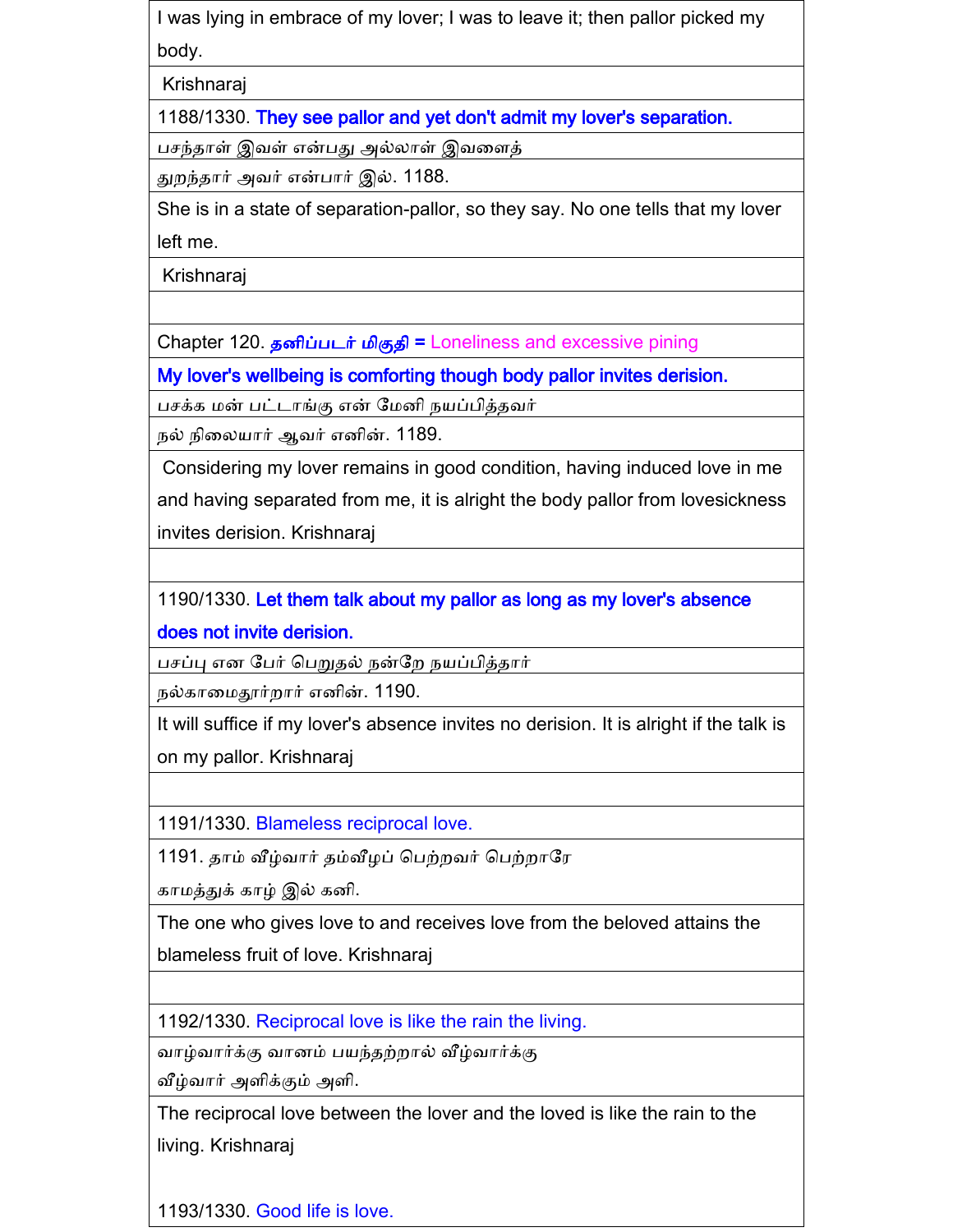வீழுநர் வீழப் படுவார்க்கு அமையுமே வாழுநம் என்னும் செருக்கு.

The pride of good life belongs to the beloved (who receives love from her lover). Krishnaraj

1194/1330. What is paucity of love?

வீழப் படுவார் கெழீஇயிலர் தாம் வீழ்வார்

வீழப் படாஅர் எனின்.

Love from the lover, if not forthcoming: Does it mean paucity of love? Krishnaraj

1195/1330. Unrequited love.

நாம்காதல் கொண்டார் நமக்கு எவன் செய்பவோ

தாம்காதல் ககாள்ளாக் கனட.

If the loved one does not reciprocate love, what is he going to do to me?

Krishnaraj

1196/1330. One-sided love is no joy.

ஒருதனலயான் இன்ைாது காமம் கா கபால

இருதலை யானும் இனிது.

love is like the scale. Two-headedness is happiness; one-headedness is not joy.

Joy is love like the balanced two-headed scale. One-headedness is not happiness. Krishnaraj

1197/1330. Cupid is biased.

பருவரலும் பைதலும் காணான்கொல் காமன்

ஒருவர்கண் நின்று ஒழுகு வான்.

Cupid sees not my pain and grief; he takes sides with one. Krishnaraj

1198/1330. Living without sweet news from the beloved takes firmness.

வீழ்வாரின் இன்சொல் பெறாஅது உலகத்து

வாழ்வாாின் வன்கணார் இல்.

No sweet words came from my loved one. Living in such world is firmness (of mind).

Krishnaraj

1199/1330. Praise of my absent lover is poetry to me.

நன இயார் நல்கார் எைினும் அவர்மாட்டு

இசையும் இனிய செவிக்கு.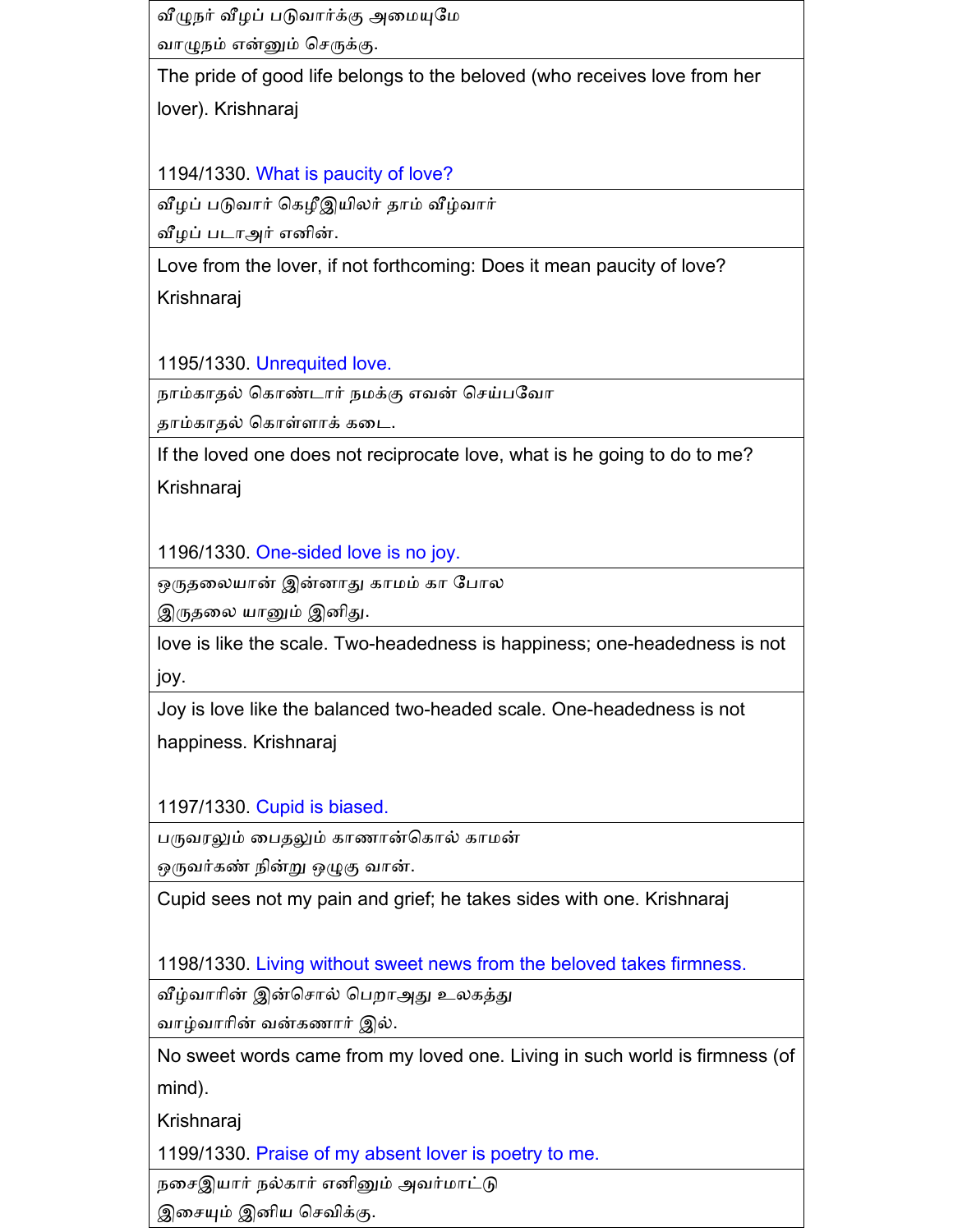The loved one bestows no help; praising him is sweetness to my ears. Krishnaraj

1200/1330. Suppress your deep passion.

உறாஅர்க்கு உறுநோய் உரைப்பாய் கடலைச்

செறாஅய் வாழிய நெஞ்சு.

O Mind, I bless you. You tell your affliction (of love) to unafflicted him.

Suppress your ocean-wide passion. Krishnaraj

Chapter 121 நினைந்தவர்புலம்பல் Ruminant Lamentation (Krishnaraj)

Sad Memories

1201. Love is more delicious than wine.

உள்ளினும் தீராப் பெருமகிழ் செய்தலால்

கள்ளினும் காமம் இனிது.

Insatiable delight from thought of love is greater than toddy--Krishnaraj

1202. Thought of lover gives instant joy.

எனைத்து ஒன்று இைிகத காண் காமம் தாம் வீழ்வார்

நினைப்ப வருவது ஒன்று இல்.

It is true that love offers joy more than anything else in that

the thought of lover gives joy instantly. Krishnaraj

1203. Aborted sneeze is a failure of remembrance.

நினைப்பவர் போன்று நினையார் கொல் தும்மல்

ினைப்பது கபான்று ககடும்.

I feel the imminence of a sneeze that aborted. It is like my lover

who was about to think of me and yet did not. Krishnaraj

1204. Mutual mates in the hearts.

யாமும் உளேம் கொல் அவர் நெஞ்சத்து எம் நெஞ்சத்து

ஓஒ உளகர அவர்.

In my heart, he remains for ever. Do I also remain in his heart? Krishnaraj

1205. Unrequited love.

தம் நெஞ்சத்து எம்மைக் கடிகொண்டார் நாணார் கொல்

எம் கநஞ் த்து ஓவா வரல்.

Does he not have shame having removed me from his heart,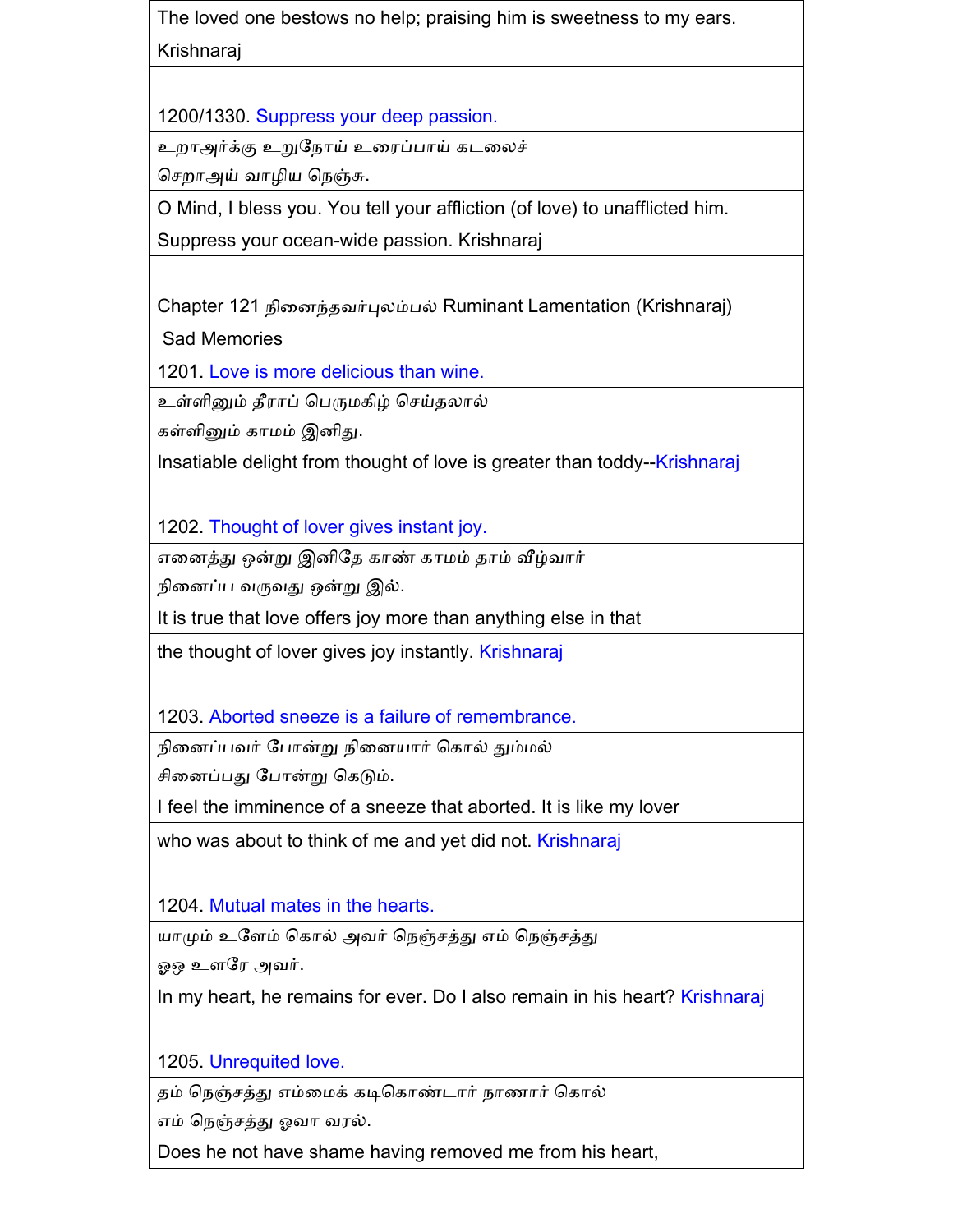while I enter his heart incessantly? Krishnaraj

1206. Reminiscing joyous days.

மற்று யான் என் உகளன் மன்கைா அவகராடு யான்

உற்ை நாள் உள்ள உகளன்.

The reason why I keep on living is I keep reminiscing the joyous days

(and expecting those joyous times to return). Krishnaraj

1207. Scalding heart.

மறப்பின் எவன் ஆவன் மற்கொன் மறப்பு அறியேன்

உள்ளினும் உள்ளம் சுடும்.

What would happen to me, if I forget him?

The thought scalds my heart. Krishnaraj

1208. Lover pleasant and great of heart.

எனைத்து நினைப்பினும் காயார் அனைத்தன்றோ

காதலர் செய்யும் சிறப்பு.

Irrespective of any kind of thoughts I have of him,

my lover's greatness is that he is never angry with me. Krishnaraj

1209. Absence leads to ebbing life.

விளியும் என் இன்னுயிர் கவறு அல்லம் என்பார்

அளியின்னம ஆற்ை நினைந்து.

He says we both are not separate. My dear life ebbs thinking

of his absence and lack of companionship. Krishnaraj

1210. Lover's return dispels unhappiness.

விடாஅது சென்றாரைக் கண்ணினால் காணப்

படாஅதி வாழி மதி.

O Mind, hail to thee! As I behold the returning lover who left me forlornly,

all unhappiness would leave. Krishnaraj

Chapter 122. கைவுநினலயுனரத்தல் Utterance of the Nature of Dream

(Krishnaraj)

Dream Visions

1211. How would I entertain the dream-vision?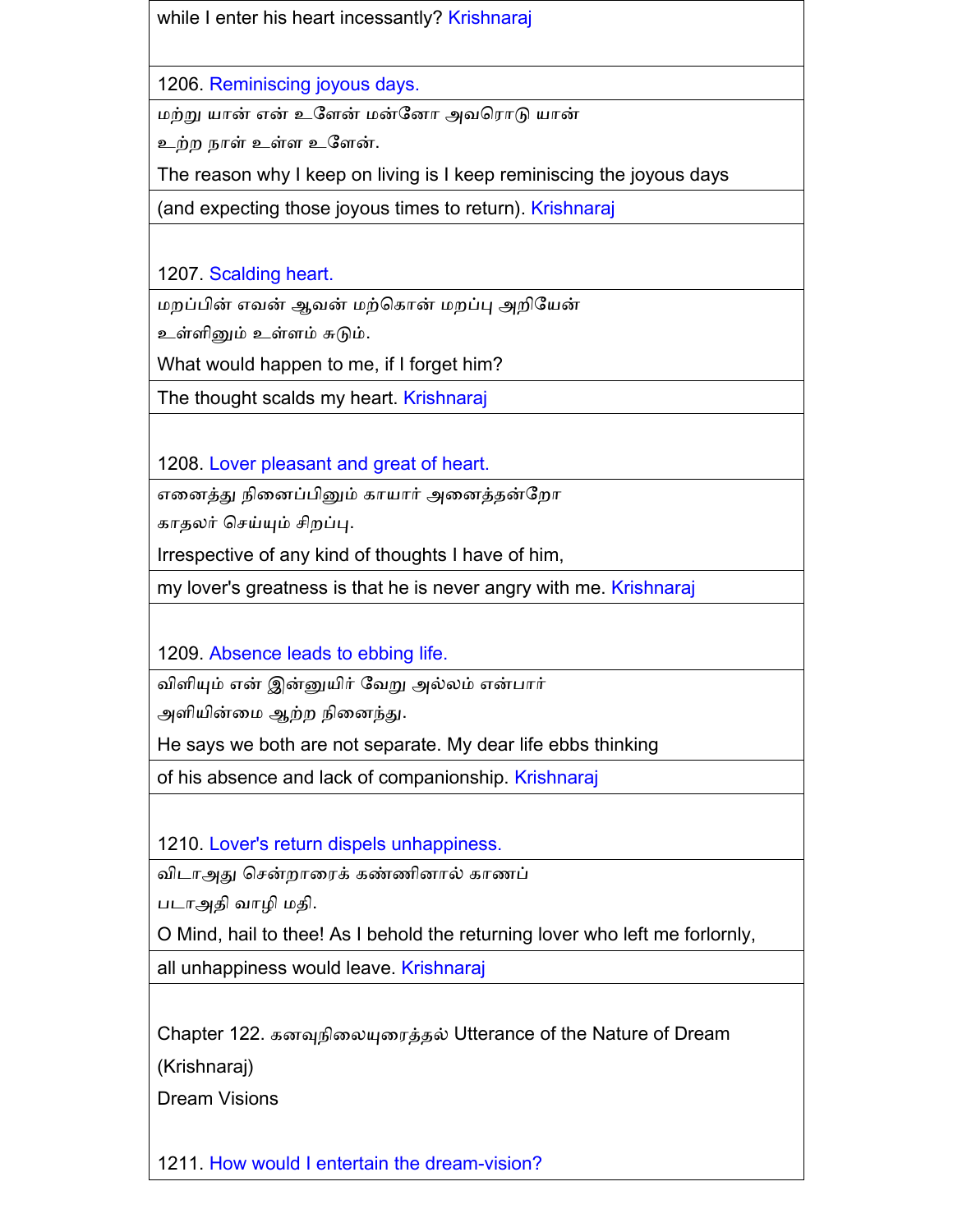காதலர் தூகதாடு வந்த கைவினுக்கு

யாது செய்வேன் கொல் விருந்து.

As the dream-vision came to me as an envoy of my lover,

what kind of feast would I offer to it? Krishnaraj

1212. Come sleep, tell my lover my life.

கயல் உண்கண் யான் இரப்ப துஞ்சின் கலந்தார்க்கு உயல் உண்னம ாற்றுகவன் மன்.

When my fish-like eyes laden with eyeliner go to sleep on my supplication,

I would disclose (in the dream) the truth of my existence to my consorting

lover. Krishnaraj

1213. My life perseveres because of him in my dream.

நனவினால் நல்காதவரை கனவினால்

காண்டலின் உண்டு என் உயிர்.

The lover did not come in waking hours for joyous union.

My life would persevere because I saw him at least in my dream. Krishnaraj

1214. Dreams bring me consortium I miss in daytime.

கனவினான் உண்டாகும் காமம் நனவினான்

நல்கானர நாடி தரற்க்கு.

Dreams bring me consortium which

my lover does not offer me in the daytime. - Krishnaraj

1215. Sight of him in dream and in person are alike.

நனவினால் கண்டதூஉம் ஆங்கே கனவும் தான்

கண்ட கபாழுகத இைிது.

Dream-Delight of seeing him lasts for the duration of a dream.

The delight of seeing him in the waking state is alike. -Krishnaraj

1216. My lover in dream would not leave me.

நனவு என ஒன்றில்லை ஆயின் கனவினால்

காதலர் நீங்கலர் மன்.

If waking hours do not exist, my lover

in my dreams would not leave me. --Krishnaraj

1217. My lover torments in my dreams.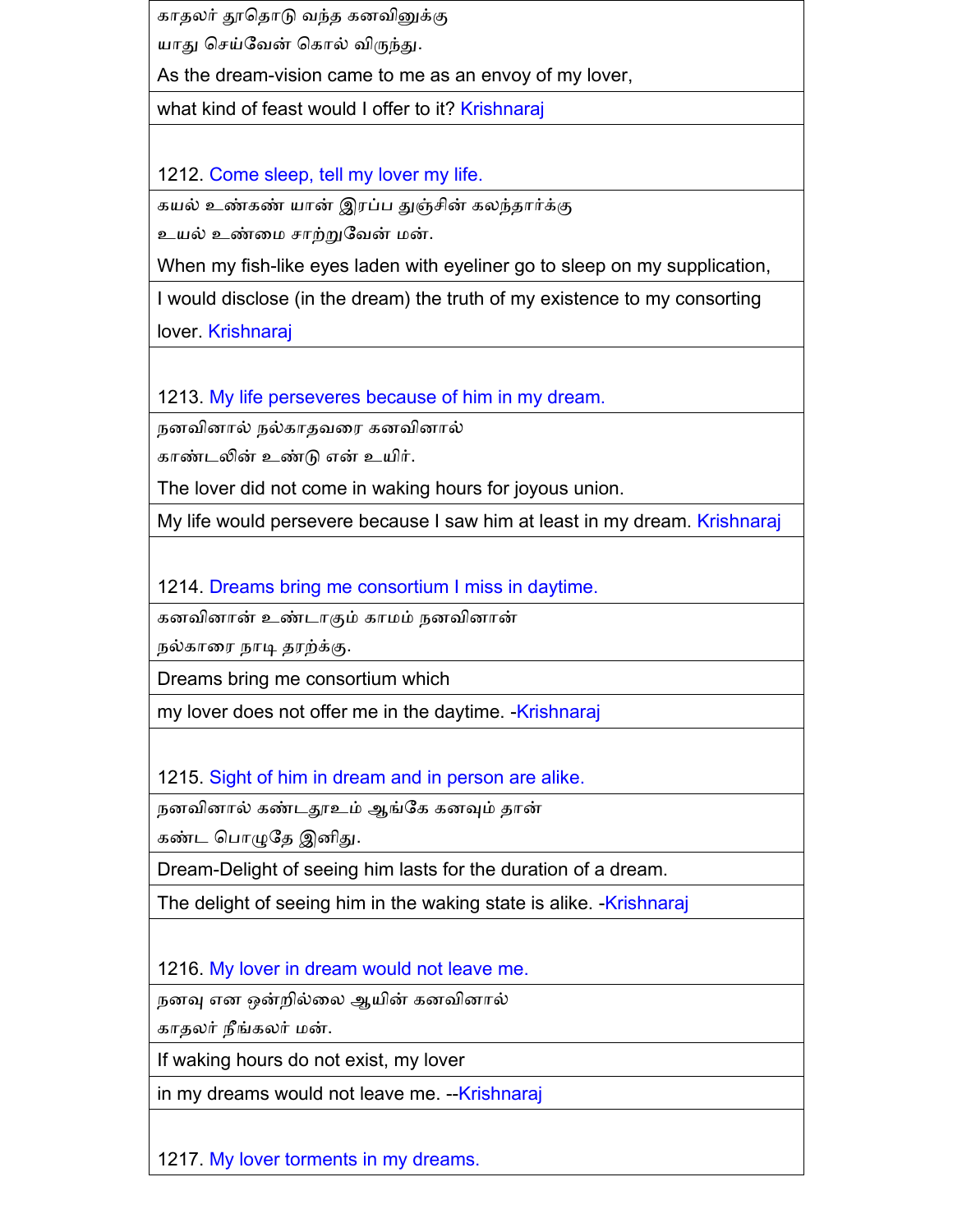நனவினால் நல்காக் கொடியார் கனவனால்

என் எம்மைப் பீழிப்பது?

Why does this cruel lover, not wont to giving me joy in the awake state,

torment me in my dreams? Krishnaraj

1218. He embraces me as I go to sleep.

துஞ்சுங்கால் தோள் மேலர் ஆகி விழிக்குங்கால்

கநஞ் த்தர் ஆவர் வினரந்து.

As I fall sleep, he embraces me; as I awaken, he runs into my heart.

Krishnaraj

1219. Seeing the lover in dreams is seeing him in person.

நனவினால் நல்காரை நோவர் கனவினால்

காதலர்க் காணாதவர்.

They, who do not see their lovers in dreams, perish knowing

their lovers did not make them joyous during waking hours. Krishnaraj

1220. I see my absent lover in dream who others think left me.

நனவினால் நம் நீத்தார் என்பர் கனவினால்

காணார் ககால் இவ்வூரவர்.

The townspeople blaming the departure of my lover in the waking hours,

know not my lover and I had joyous encounter in my dream. Krishnaraj

Chapter 123 கபாழுது கண்டிரங்கல்

Eventide Bemoaning (lover's absence)

1221. Evening eats my soul.

மானலகயா அல்னல மணந்தார் உயிர் உண்ணும்

வேலை நீ வாழி பொழுது.

O Eventide! You are not Eventide. Hail to thee. It is the period of the day,

that eats alive the bride's soul. Krishnaraj

1222. Eventide! our mates are hard-hearted.

புன் கண்ணை வாழி மருள் மாலை எம் கேள் போல்

வன்கண்ணகதா நின் துனண?

O timid and confused Eventide! Are you not full of sorrow?

Is your mate hard-hearted as my lover is? Long life to you. Krishnaraj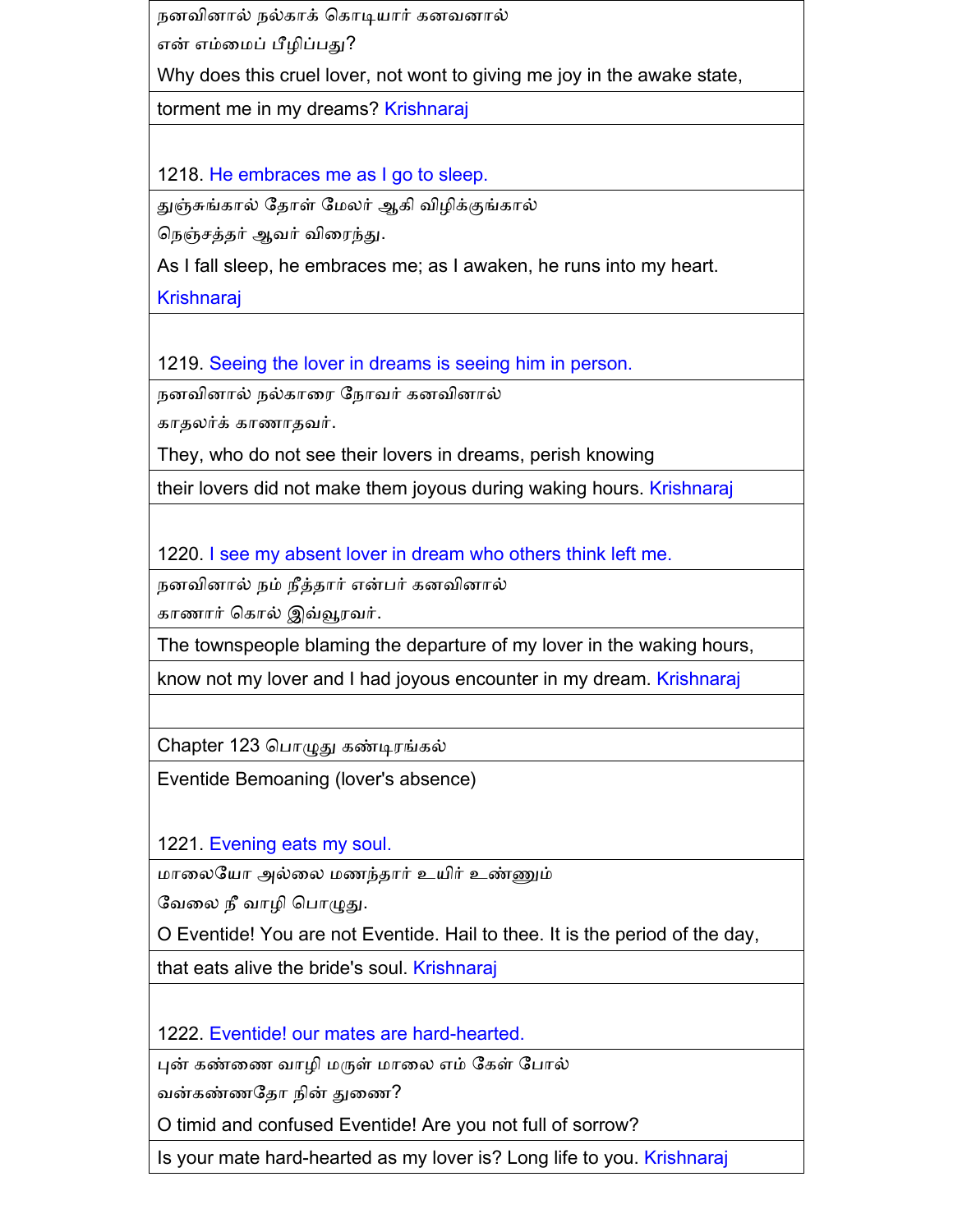1223. Pain and fear accompany evening.

பனி அரும்பி் பைதல் கொள் மாலை துனி அரும்பி

துன்பம் வளர வரும்.

Eventide comes brimming with tears and torment

and gives me growing pain and rising fear. Krishnaraj

1224. Eventide is an enemy.

காதலர் இல்வழி மாலை கொலைக்களத்து

ஏதிலர் கபால வரும்.

Since my lover is not here, the Eventide comes as the foes of the killing fields. Krishnaraj

1225. Kind morning and cruel evening, why so?

காலைக்குச் செய்த நன்று என் கொல்? எவன் கொல் யான்

மாலைக்குச் செய்த பகை?

What was the unknown good I did to the morning?

What was the unknown evil I did for the evening? Krishnaraj

1226. Alone in evening without husband.

மாலை நோய் செய்தல் மணந்தார் அகலாத

கானல அைிந்தது இலன்.

I have never known the evening grief, when my wedded husband

never left me alone. Krishnaraj

1227. Love-sickness is Morning bud blossoming in the evening.

கானல அரும்பிப் பககலல்லாம் கபாது ஆகி

மானல மலரும் இந்கநாய்.

This love-sickness buds at dawn, grows during day and

blooms in the night. Krishnaraj

1228. Evening flute call is a killer omen.

அைல் கபாலும் மானலக்குத் தூதாகி ஆயன்

குழல் போலும் கொல்லும் படை.

The sound of herdsman's flute as the ill omen in the evening appears like

the scorching killer implement. Krishnaraj

1229. Enveloping Evening is town's grief.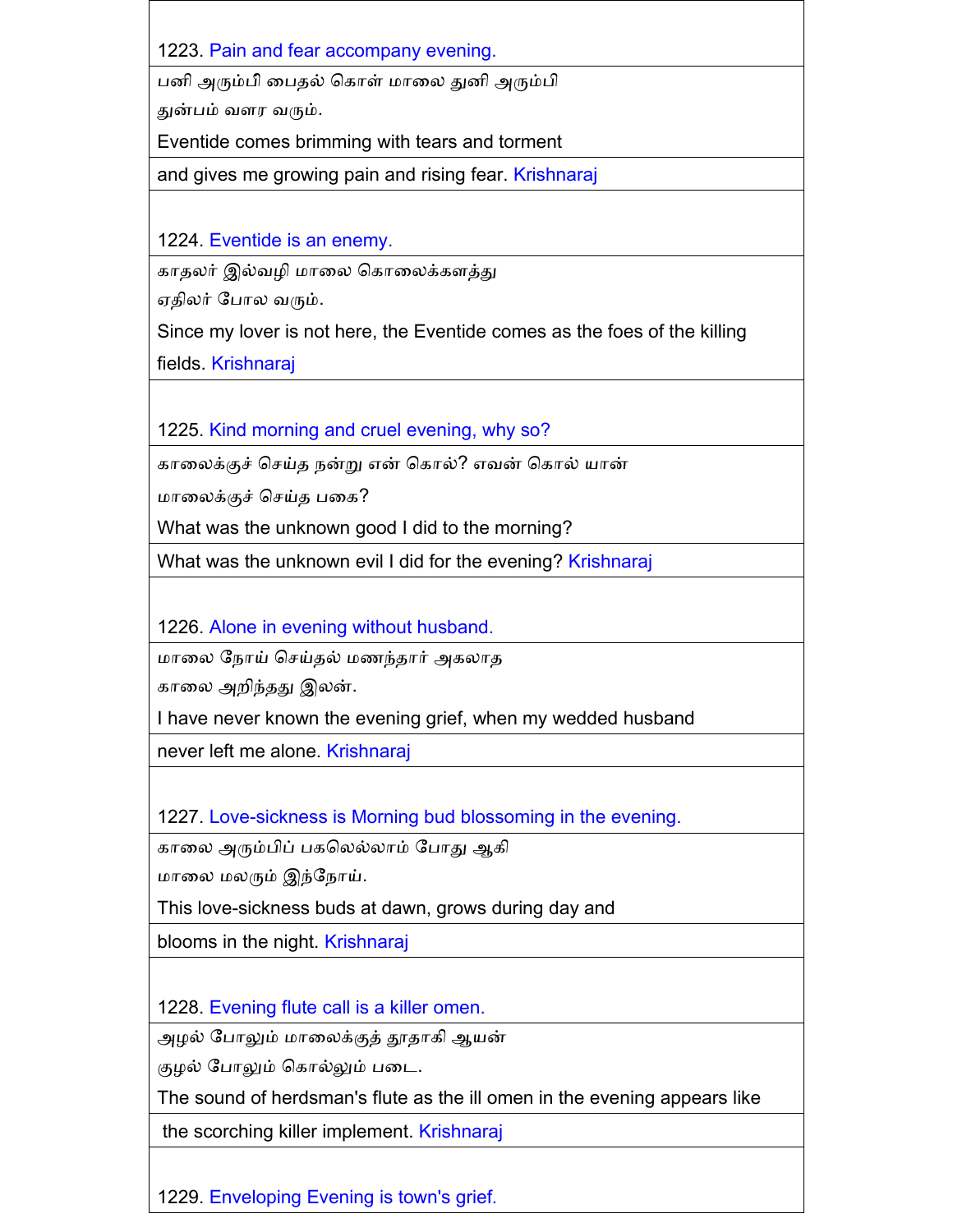பதிமருண்டு பைதல் உழக்கும் மதிமருண்டு

மானல படர்தரும் கபாழ்து.

As the mind-muddling evening spreads and envelopes,

this town appearing muddled and deluded suffers from grief. Krishnaraj

1230. My ebbing life with thought of my lover defies death.

கபாருள் மானலயாளனர உள்ளி மருள் மானல

மாயும் என் மாயா உயிர்.

Thinking of my wealth-seeking garlanded lover, my life defies death.

It appears to ebb during the confounding evening. Krishnaraj

Chapter 124 உறுப்பு நலனழிதல் Languishment of body and limbs

(Krishnaraj)

Body and Limbs Languish

Soliloquy of the bereft girl

1231. My eyes in grief lost out to fragrant flowers.

சிறுமை நமக்கொழியச் சேண் சென்றார் உள்ளி

நறுமலர் நாணின கண்.

Leaving grief and misery to me and having gone to distant lands,

my eyes with teary thoughts of my lover lost out in shame to the fragrant

flowers. Krishnaraj

1232. Teary eyes betray my lover away.

நயந்தவர் நல்காமை சொல்லுவ போலும்

பசந்து பனிவாரும் கண்.

My sallow eyes with dewy tears appear to say to others of the absence of my lover. Krishnaraj

1233. My withering shoulders reveal absence of my lover.

தணந்தமை சால அறிவிப்ப போலும்

மணந்த நாள் வீங்கிய கதாள்.

The shoulders that appeared robust on the nuptial day have withered looks now

and seem to say to others my separation from my lover. Krishnaraj

1234. My bracelets are loose from shriveling hands.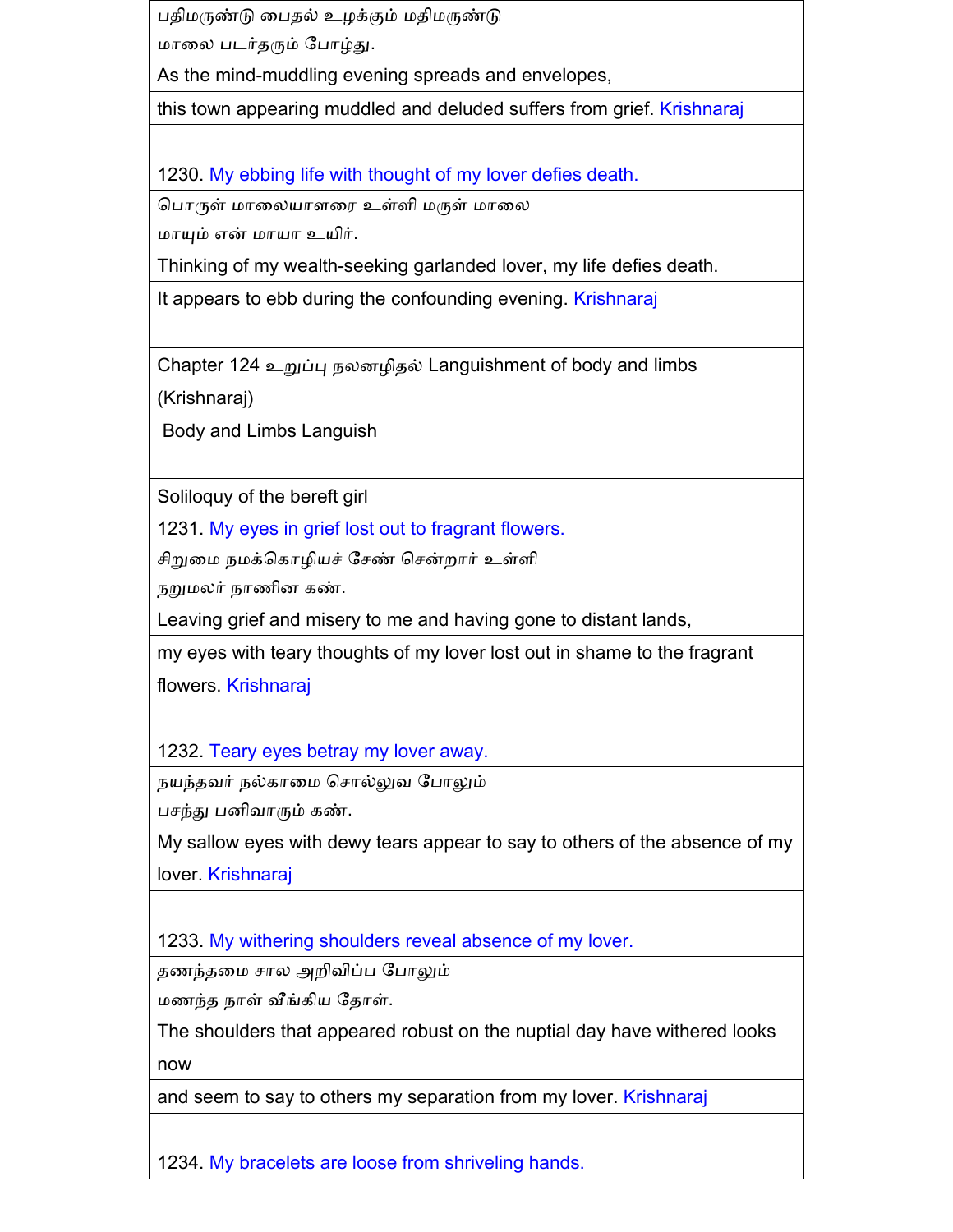பணை நீங்கிப் பைந்தொடி சோரும் துணை நீங்கித் கதால்கவின் வாடிய கதாள்.

Because my companion-lover is away, the golden bracelets slip off my

shriveling erstwhile beauteous, shining and smooth bamboo-like limbs

which lost their luster and beauty. Krishnaraj

1235. Loose bracelets tell the story of absent lover.

கொடியார் கொடுமை உரைக்கும் தொடியொடு

கதால்கவின் வாடிய கதாள்.

The loose bracelets of the once-beauteous arms of days past, now shriveled tell

the story of my tyrant-lover's cruelty. Krishnaraj

1236. My soul aches for I called my lover a tyrant.

தொடியொடு தோள் நெகிழ நோவல் அவரைக் கொடியார் எனக்கூற நொந்து

My soul aches for I called my lover a tyrant; it does not ache to see the

shriveling arms and slipping bracelets. Krishnaraj

1237. Once tight Bracelets jingle because of thinning limbs.

பாடு கபறுதிகயா கநஞ்க ககாடியார்க்கு என்

வாடு தோள் பூசல் உரைத்து.

O My Heart! You announce the sound of loose bracelets on my thin arms,

(invite my far-gone lover) and gain greatness. Krishnaraj

1238. My love's forehead is sallow from separation from me.

முயங்கிய கைகளை ஊக்கப் பசந்தது

னபந்கதாடிப் கபனத நுதல்.

As I relaxed the tight embrace of my love, the forehead of my love

wearing gold bracelets became sallow. Krishnaraj

#### The Lover

1239. Cool air blows between our bodies in union.

முயக்கிடைத் தண் வளி போழப் பசப்புற்ற

கபனத கபரும் மனைக் கண்.

As we were in union and embrace, the cool air crept in the (incidental) gap

between our bodies and induced sallowness in her big-rain eyes. Krishnaraj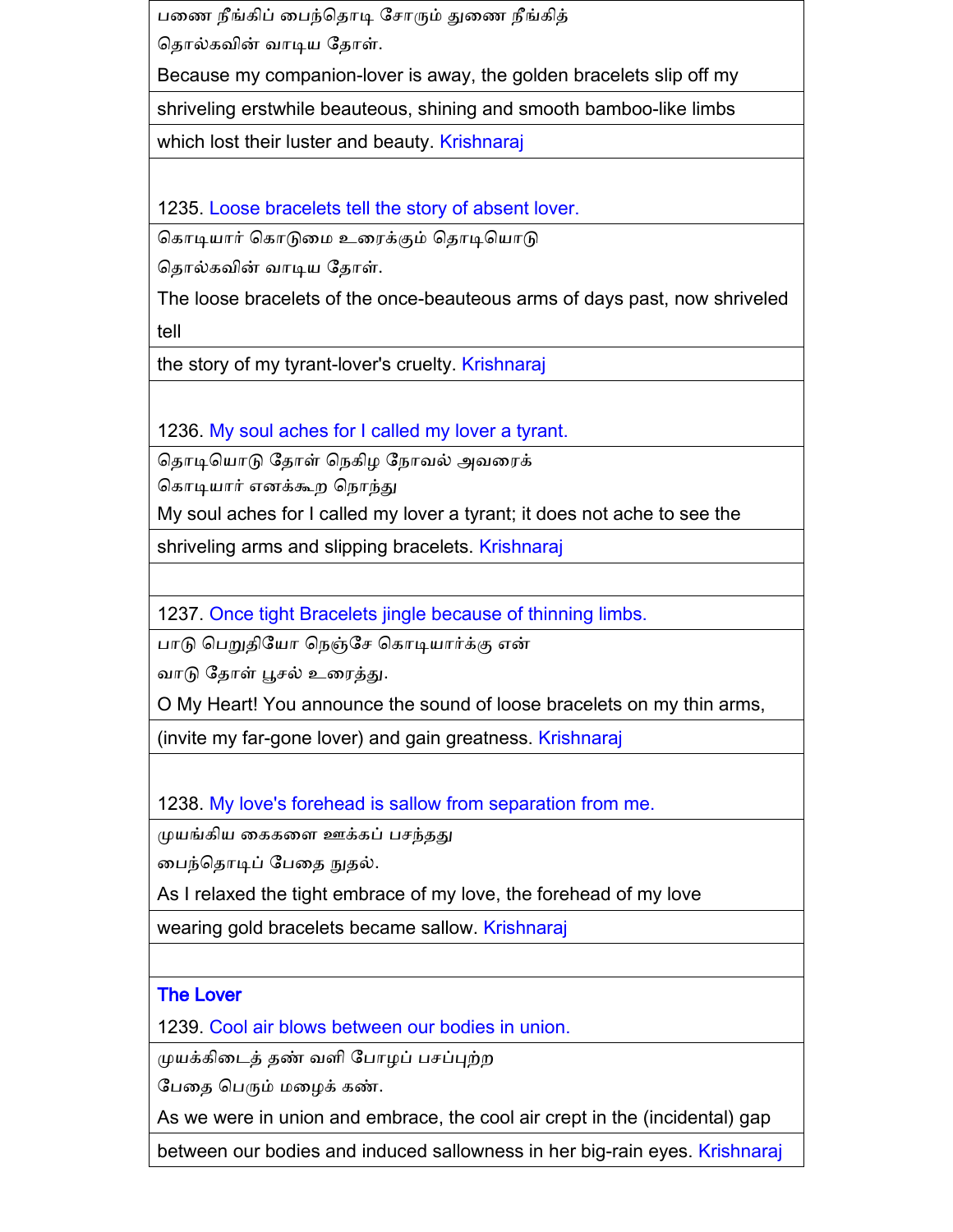1240. Her sallowness cause me grief.

கண்ணின் பசப்போ பருவரல் எய்தின்று

ஒள் நுதல் செய்தது கண்டு.

Could it be the delusion of my eyes? Sallowness of my love with bright forehead,

at my separation before, causes me grief. Krishnaraj

கநஞ்க ாடுகிளத்தல் Talking to the Heart (Krishnaraj)

Soliloquy

1241. O Heart, I need a remedy to cure her sallowness.

நினைத்து ஒன்று சொல்லாயோ நெஞ்சே எனைத்து ஒன்று

எவ்வ கநாய் தீர்க்கும் மருந்து.

O Heart! Whatever it is, would you not think and reveal to me a remedy

to cure this advanced illness? Krishnaraj

1242. O My Heart Do not despair.

காதல் அவர் இலர் ஆக நீ கநாவது

பேதைமை வாழி என் நெஞ்சு.

O Heart! He is not my lover. It is a folly to despair. I bless you (hail to thee).

**Krishnaraj** 

1243. My lover has no sympathy for me.

இருந்து உள்ளி என் பரிதல் நெஞ்சே பரிந்து உள்ளம்

பைதல் நோய் செய்தார் கண் இல்.

O My heart and Mind! What purpose does it serve to feel sympathy for me?

My lover, who caused me this great sorrow, does not entertain any sympathy for me. Krishnaraj

1244. O Mind, Let my eyes see him.

கண்ணும் கொள சேறி நெஞ்சே இவை என்னை

தின்னும் அவர்க்காணல் உற்று.

O Heart and Mind! Take my eyes with you as you go to see him.

(Otherwise,) deprived of their desire to see him, these eyes would devour

me. Krishnaraj

1245. He deserted me. Should I leave?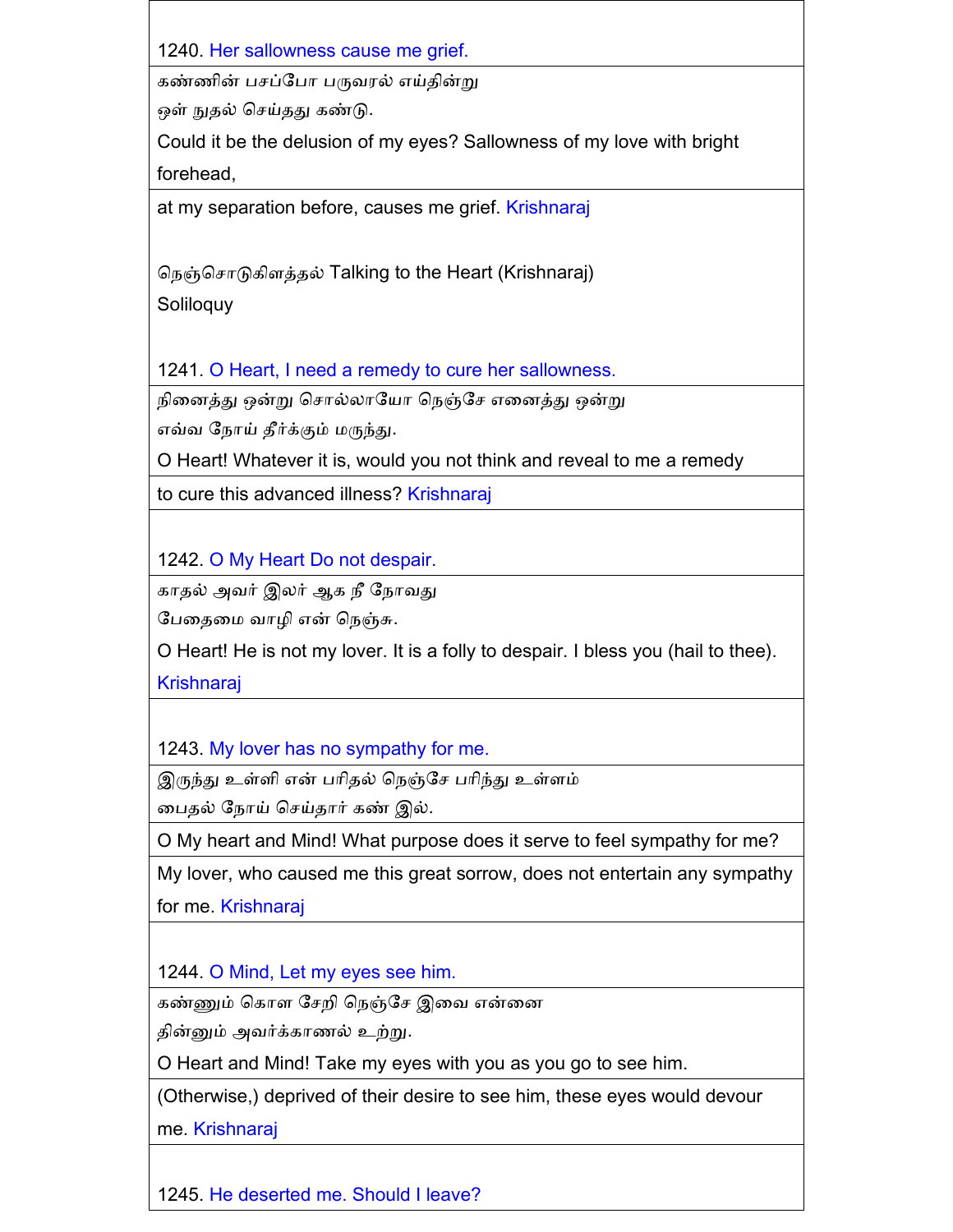செற்றார் எனக்கைவிடல் உண்டோ நெஞ்சே யாம்

உற்றால் உறா அதவர்.

O Heart and Mind! Is it fair to say that my lover gave up on me just

because he did not reciprocate my love? Krishnaraj

1246. O Heart, You rush to embrace him.

கலந்து உணர்த்தும் காதலர்க் கண்டால் புலந்து உணராய்

கபாய்க்காய்வு காய்தி என் கநஞ்சு.

O Heart and Mind! When you see the lover whose consortium you enjoy after your love-quarrel,

you do not sulk. Why do you entertain this temporary estrangement or false anger? Krishnaraj

1247. Desire Vs modesty: twin afflictions.

காமம் விடு ஒன்றோ நாண் விடு நல் நெஞ்சே

யாகைா கபாகைன் இவ்விரண்டு.

O Heart and Mind! Either you give up your sexual desire, or you give up your modesty.

I cannot endure these twin afflictions. Krishnaraj

1248. O Heart, you fear of his fleeing.

பரிந்தவர் நல்கார் என்று ஏங்கி பிரிந்தவர்

பின் செல்வாய் பேதை என் நெஞ்சு.

O my foolish Mind and Heart! You go after your fleeing lover, languishing

that he would not come in love of you. Krishnaraj

1249. Your lover is in your heart.

உள்ளத்தார் காதலர் ஆக உள்ளி நீ

யாருழை சேறி என் நெஞ்சு.

O My Heart and Mind! While your lover is in your soul,

whom are you looking for outside of yourself? Krishnaraj

1250. Beauty would desert you with departed lover on your mind.

துன்னா துறந்தாரை நெஞ்சத்து உடையேமா

இன்னும் இழத்தும் கவின்.

As you keep the departed lover in your heart and mind,

you would further lose your beauty. Krishnaraj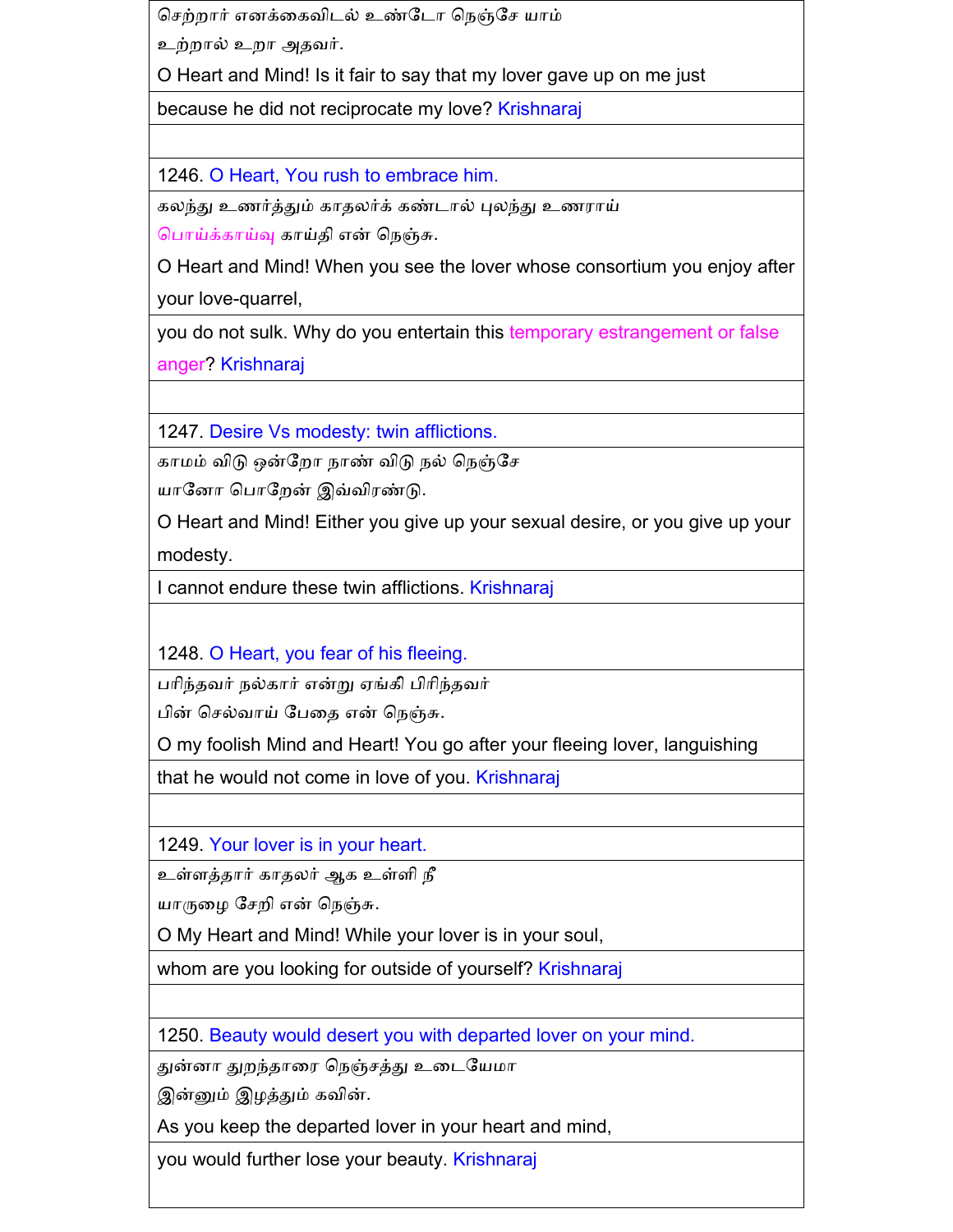Chapter 126. நினையைிதல் Loss of Reserve (of the girl)

1251. Axe of passion breaks Reserve and Modesty.

காம கணிச்சி உடைக்கும் நிறை என்னும்

நாணு தாழ் வீழ்த்த கதவு.

The axe of sexual passion breaks the door of Reserve bolted by my

Modesty. Krishnaraj

1252. Lust rules my mind in the evening.

காமம் என ஒன்றோ கண் இன்று என் நெஞ்சத்தை

யாமத்தும் ஆளும் தொழில்.

Lust is one without eyes (vision). Its occupation is to rule my mind

at the midnight hour. Krishnaraj

1253. Sexual passion is like unpredictable sneeze.

மறைப்பேன் மன் காமத்தை யானோ குறிப்பு இன்றித்

தும்மல் போல் தோன்றி விடும்.

I hide my sexual passion. But without previous warning as in a sneeze,

it appears. Krishnaraj

1254. My sexual reserve gets the best of me.

நினை உனடகயன் என்கபன் மன் யாகைா என் காமம்

மனை இைந்து மன்றுபடும்.

I say I am of sexual reserve. (Sooner than I say) my sexual passion

breaks out of hiding into the open (assembly). Krishnaraj

1255. Greatness is rare in sexual passion.

செற்றார் பின் செல்லாப் பெருந்தகைமை காமநோய்

உற்றார் அறிவது ஒன்று அன்று.

The greatness in not (seeking favors from) tailing behind the enemy, and

is not the paradigm for the one susceptible to sexual passion. Krishnaraj

1256. Misery of sexual passion envelopes me.

செற்றவர் பின் சேறல் வேண்டி அளித்து அரோ

எற்று என்னை உற்ை துயர்.

As one tails behind the enemy and desires to surrender to him,

O My Fate, this misery (of sexual passion) envelopes me. Krishnaraj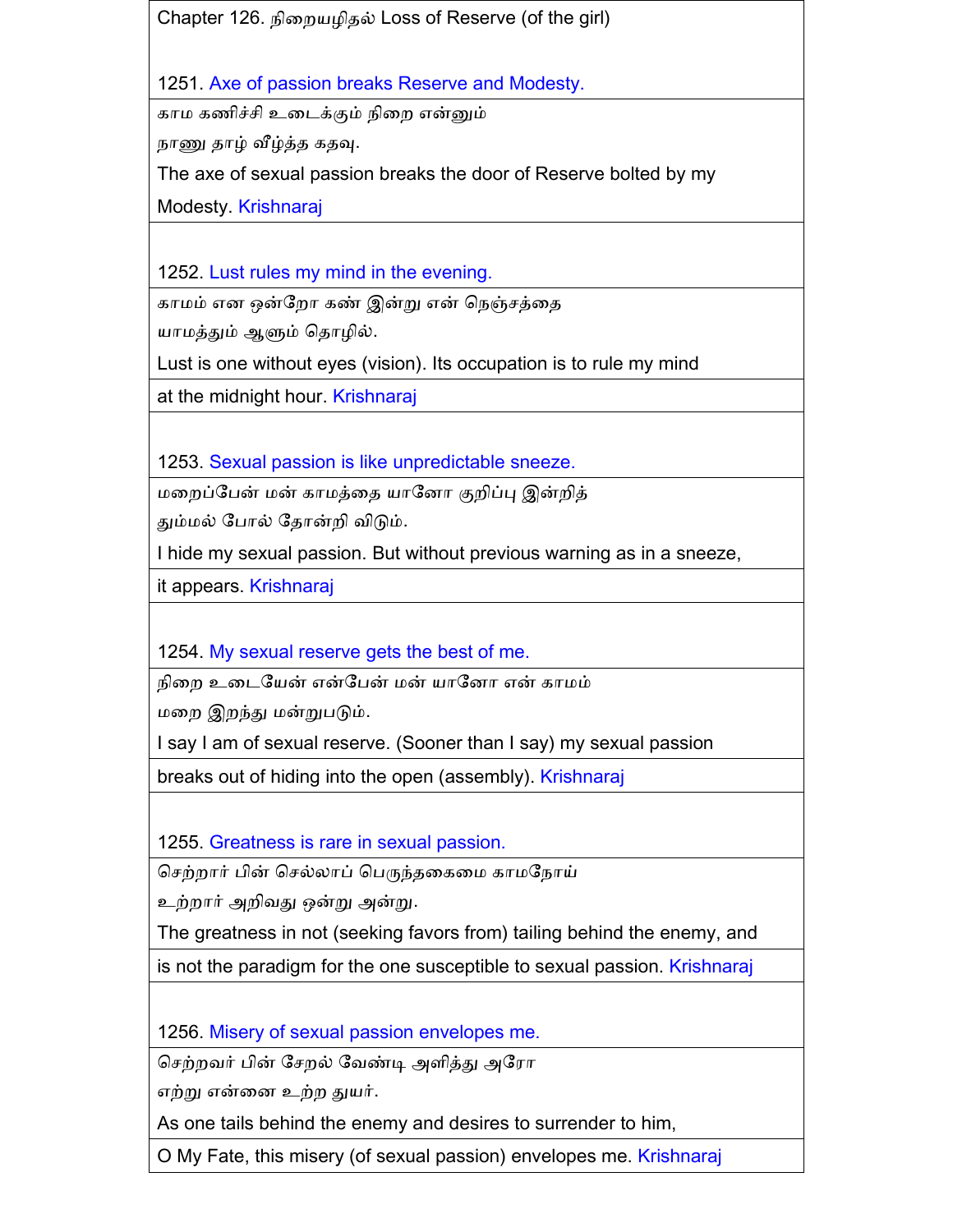1257. His consortium in passion is my loss of modesty.

நாண் என ஒன்றோ அறியலம் காமத்தால்

பேணியார் பெட்ப செயின்.

As my beloved in the spirit of sexual passion consorts with me

in similar desire and passion, I have no cognition of modesty. Krishnaraj

1258. His conjugal arts overwhelms my grace and modesty.

பல்மாயக் கள்வன் பணி மொழி அன்றோ நம்

கபண்னம உனடக்கும் பனட.

Is it not injunction of the thief endowed with many conjugal arts the

smashing weapon

of my feminine grace and modesty? Krishnaraj

Cupid is the god of love; it is his injunction to break the feminine grace and modesty. Krishnaraj

1259. My mind succumbing, I embraced him.

புலப்பல் எனச் சென்றேன் புல்லினேன் நெஞ்சம்

கலத்தல் உறுவது கண்டு.

I went in a sullen mood. As I became aware of my mind's desire

to consort with him, I embraced him. Krishnaraj

1260. Fiery sexual passion precludes love-quarrel.

நிணம் தீயில் இட்ட அன்ன நெஞ்சினார்க்கு உண்டோ

புணர்ந்து ஊடி நிற்கபம் எைல்.

For those whose mind melts like fat in the fire, would they, after an embrace,

feel like engaging in love-quarrel? Krishnaraj

Chapter 127. அவர்வயின்விதும்பல் (Mutual Yearning--hankering after and hastening towards each other--Krishnaraj)

1261. My fingers are worn from counting the days away from my lover.

வாள் அற்றுப் புற்கென்ற கண்ணும் அவர் சென்ற

நாள் ஒற்ைித் கதய்ந்த விரல்.

My eyes lost their luster and moistness. My fingers are wearing thin from

counting the days since he departed. Krishnaraj

1262. Forget him at my own risk.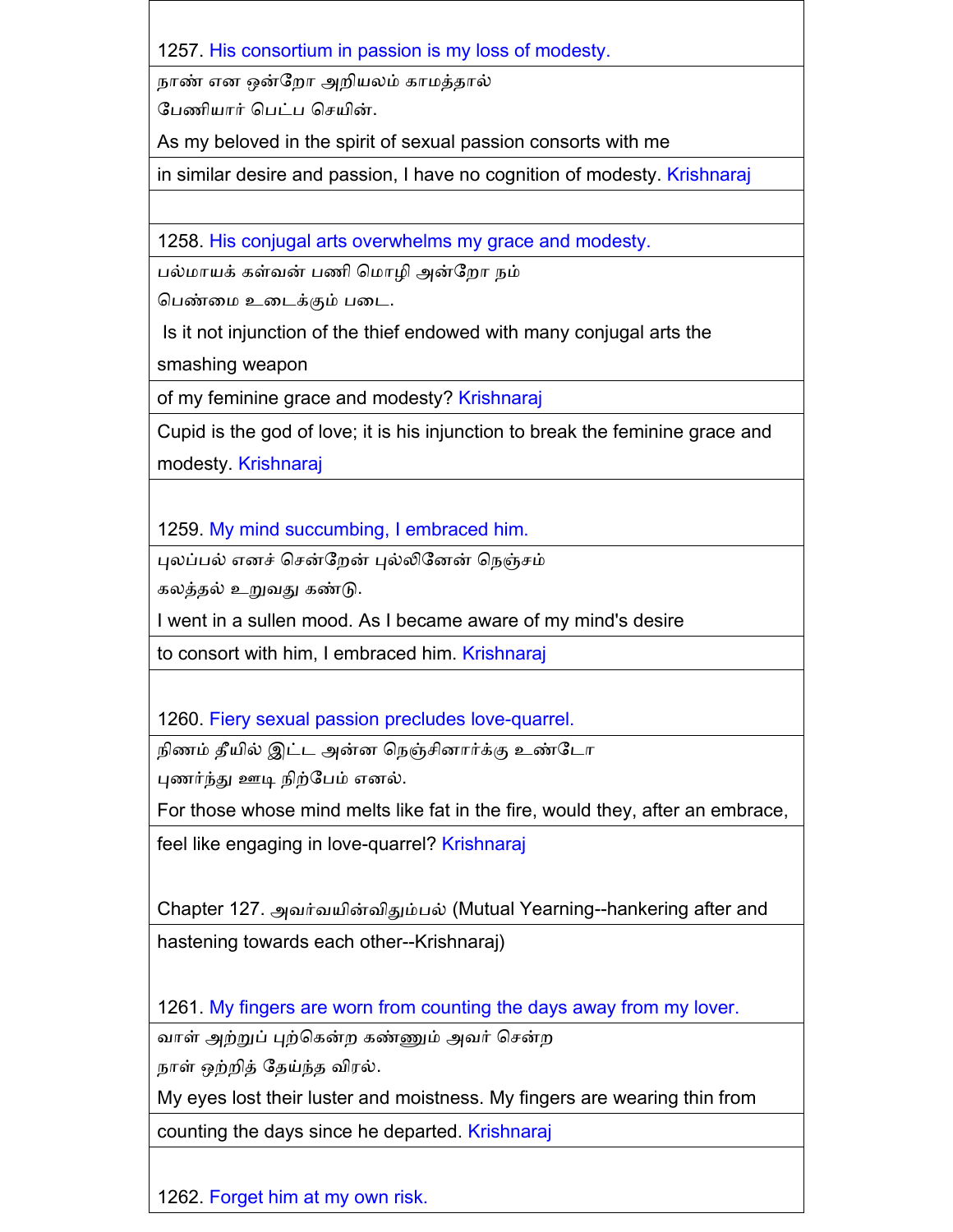இலங்கு இழாய் இன்று மறப்பின் என் தோள் மேல் கலம் கைியும் காாினக நீத்து.

O Maid wearing bright jewels! if I were to forget him, my beauty fades

and the bangles would fall off my hands. Krishnaraj

1263. My lover in search of riches; I of his companionship.

உரன் நசைஇ உள்ளம் துணையாகச் சென்றார்

வரல் நசைஇ இன்னும் உளேன்.

As my lover has gone in desire of wealth, I am (barely) living with the desire

of his return and my soul as my companion. Krishnaraj

1264. My heart climbs like a vine on a trellis.

கூடிய காமம் பிாிந்தார் வரவு உள்ளிக்

கோடுகொடு ஏறும் என் நெஞ்சு.

As I keep thinking of the return of my absent husband, my heart gains strength

by climbing on the trellis (like a vine, looking for my husband). Krishnaraj

The sexual passion is the trellis; the cognizing mind is the vine and deprived woman. Krishnaraj

1265. Seeing him, my sallowness would fly.

காண்கமன் ககாண்கனைக் கண்ணாரக் கண்டபின்

நீங்கும் என் மென் தோள் பசப்பு.

Soon after I see my lover with the satiated eyes, sallowness of my thin body

would disappear. O Maid, you would witness it. Krishnaraj

1266.

வருகமன் ககாண்கன் ஒருநாள் பருகுவன்

னபதல்கநாய் எல்லாம் ககட.

Let my lover come. I would imbibe the love potion and in one day,

my love-malady would dissipate completely. Krishnaraj

1267. Should I pick a quarrel or embrace him.

புலப்பேன் கொல் புல்லுவேன் கொல்லோ கலப்பேன் கொல்

கண் அன்ை ககளிர் வாின்?

Would I engage in love-quarrel at the arrival of my lover, the apple of my eye?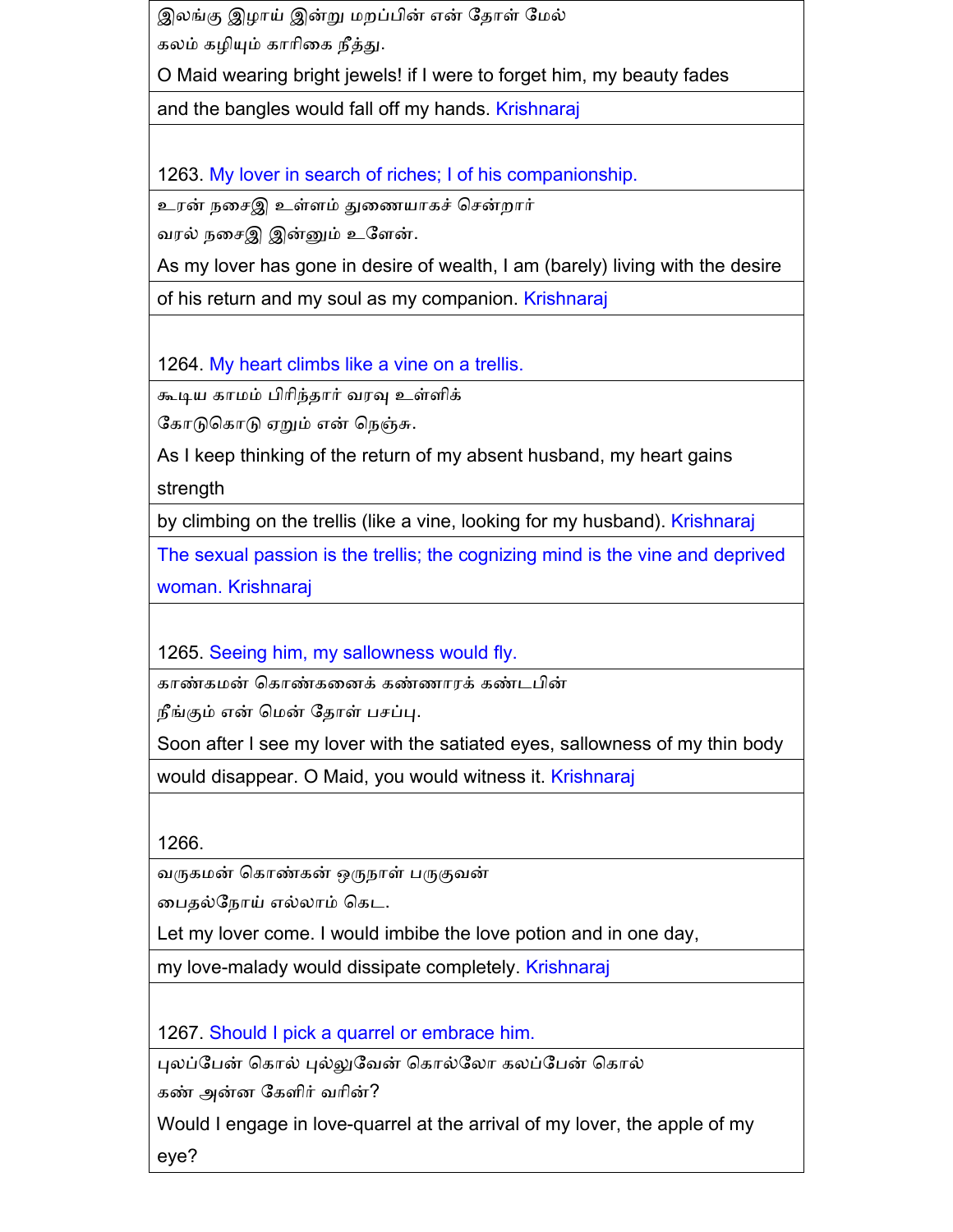Would I embrace him? Or would I totter with the sentiments of both? Krishnaraj

The Lover on the journey of his mind.

1268. Feast of union to the point of satiation.

வினை கலந்து கவன்று ஈக கவந்தன் மனை கலந்து

மானல அயர்கம் விருந்து.

After I complete my task satisfactorily and obtain release from the king,

I would go home and indulge in the evening feast of consortium with my

love to the point of satiation. Krishnaraj

1269. One day is like one week with absent lover.

ஒரு நாள் எழுநாள்போல் செல்லும் சேண் சென்றார்

வரும் நாள் னவத்து ஏங்குபவர்க்கு.

One day would appear like seven days to the spouse, when she languishes in the mind

the day of anticipated arrival of husband from distant land. Krishnaraj

1270. What good is it to go to my love with broken heart?

கபைின் என் ஆம் கபற்ைக்கால் என் ஆம் உைின் என் ஆம்

உள்ளம் உனடந்து உக்கக்கால்.

If her heart is broken, what purpose does my accomplishment serve? What if I gain the king's accolades

or prize? What if I go to my love with riches? Krishnaraj

Chapter 128. குைிப்பைிவுறுத்தல் Mutual Reading of Cues-Krishnaraj

Lover to his Love

1271. Your eyes are talking.

கரப்பினும் னகயிகத்து ஒல்லா நின் உண்கண்

உனரக்கல் உறுவது ஒன்று உண்டு.

Though you try to hide, your lined eyes defy you and have something to tell me. Krishnaraj

1272. You, slender beauty! You are virtue itself.

கண் நிறைந்த காரிகைக் காம்பு ஏர் தோள் பேதைக்குப்

கபண் நினைந்த நீர்னம கபாிது.

You are a beauty that delights the eyes and of bamboo-like shoulders.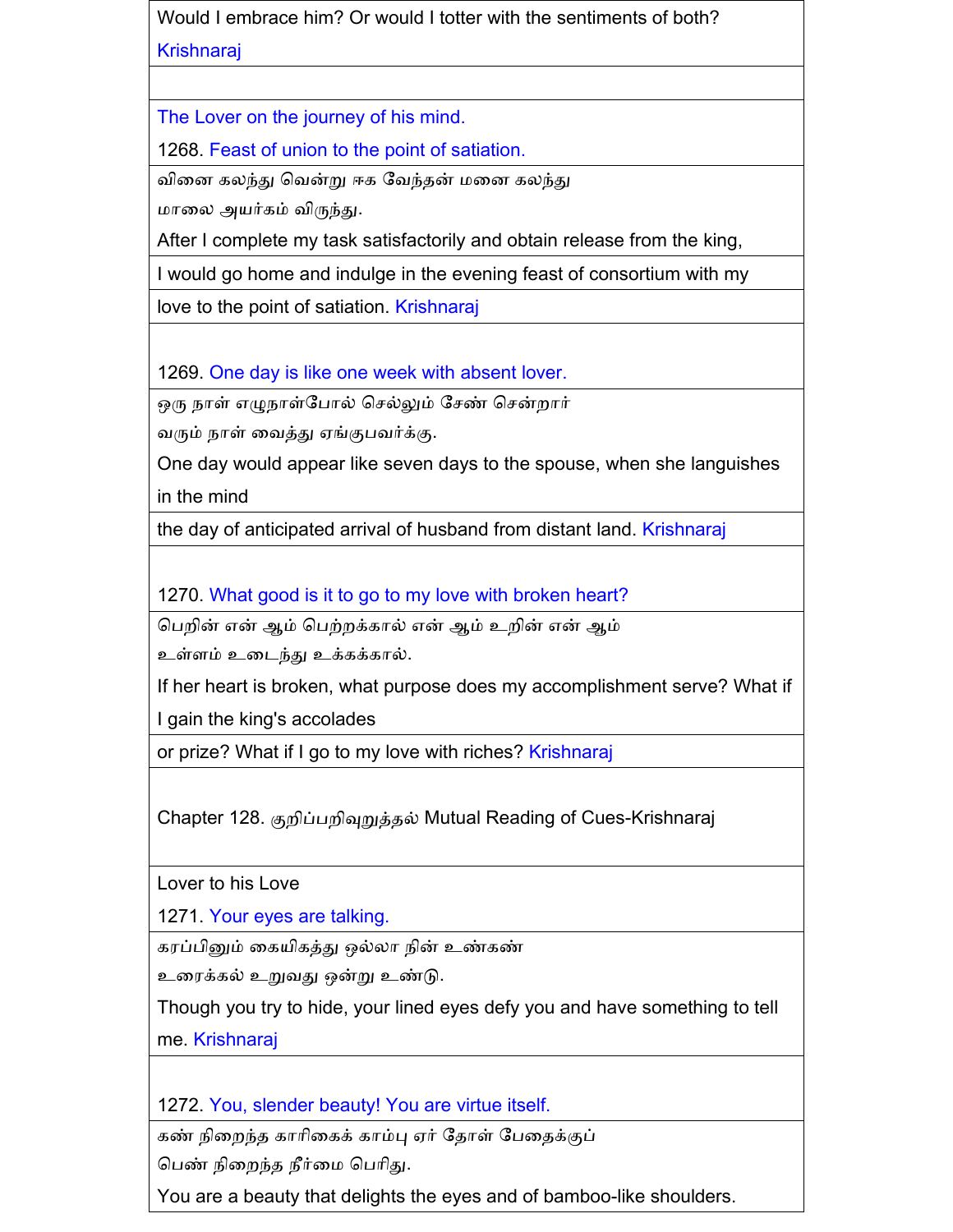My love, you are the epitome of feminine virtue. Krishnaraj

1273. I see a thread of suffering during my absence.

மணியில் திகழ்தரும் நூல்கபால் மடந்னத

அணியில் திகழ்வது ஒன்று உண்டு.

As the (concealed) thread shines in the stringed gems,

there is one thing in her jewels that shines in this woman. Krishnaraj

Purport: It is obvious that the thread though invisible is part of the garland of gems.

The looseness of jewels (bracelets) announces the patient suffering and thinness because of separation from her lover.

A thread of suffering from separation from her lover is obvious in her

thinness of limbs and looseness of jewels. Krishnaraj

1274. Her smile conceals a secret.

முனககமாக்குள் உள்ளது நாற்ைம்கபால் கபனத

நனக கமாக்கு உள் உள்ளது ஒன்று உண்டு.

As the fragrance remains (concealed) in the bud,

there is a secret in the bud of her smile. Krishnaraj

Purport: Bud contains the fragrance and reveals it as it blossoms. The bud of her closed lips before her teeth

conceals inside of her a smile, visible when they blossom. Krishnaraj

1275. Your sorrow is a welcome relief.

செறிதொடி செய்து இறந்த கள்ளம் உறுதுயர்

தீர்க்கும் மருந்து ஒன்று உனடத்து.

The sorrow hidden in this close-bangled woman (because of separation)

contains

a cure for the relief of my great grief. Krishnaraj

Purport: When the lovers were together, they were sound of health and mind. Her bangles

were tight over her hands so thy did not jingle. Having been separated from each other, her health and mood

deteriorated, she became thin and her bangles jingled during separation.

She suffered pangs of separation and developed

sallow complexion. These infirmities of her body, mind and soul contain the

ambrosial cure for the lover's grief. Krishnaraj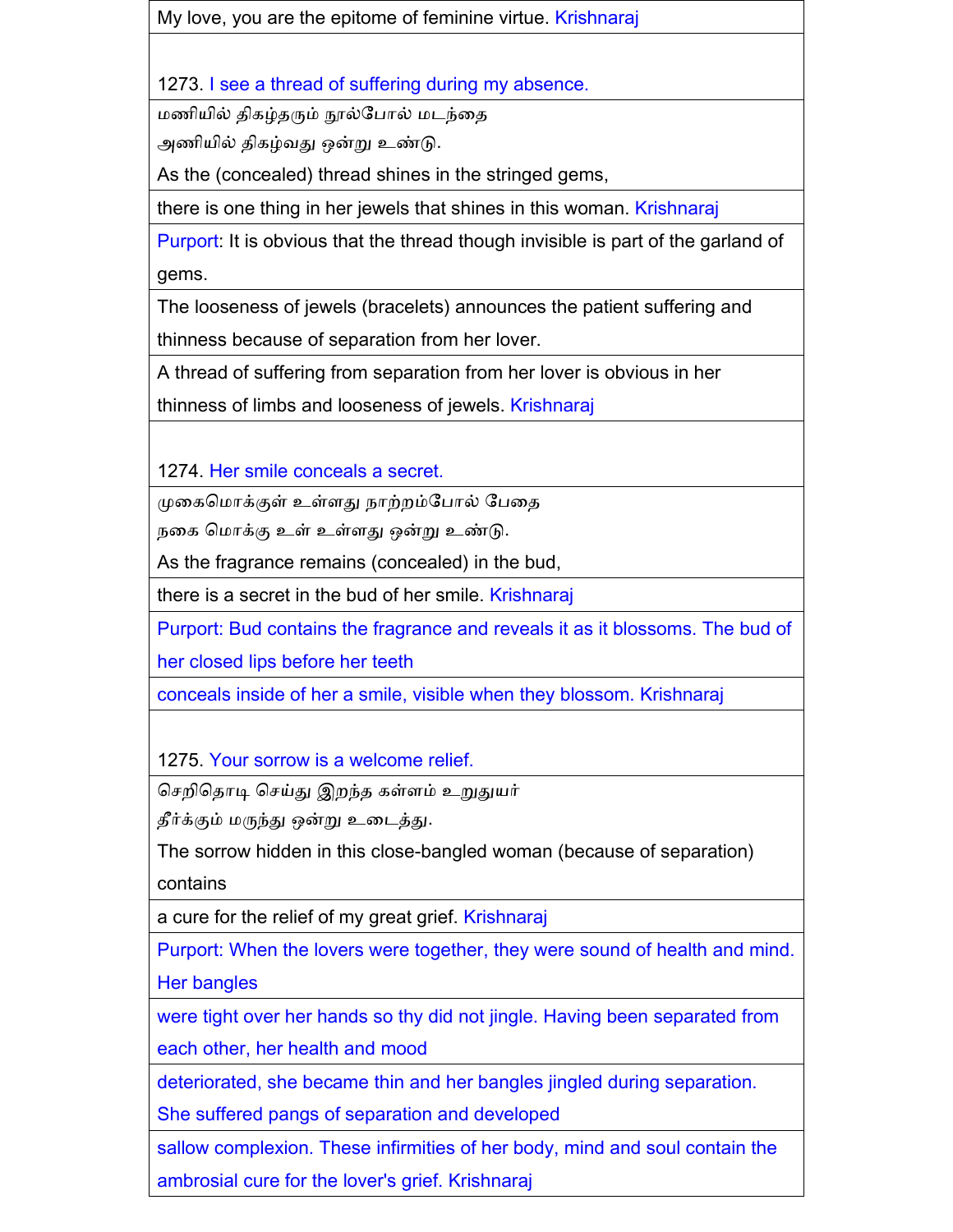The woman to Her Maid

1276. Long absence curtailed her embrace.

கபாிது ஆற்ைிப் கபட்பக் கலத்தல் அாிது ஆற்ைி

அன்பின்னம சூழ்வ து உனடத்து.

(Because I was away from her for a long time) she suffered great pangs of separation.

Her lack of enthusiastic embrace of me is the sign of my lack of love for her

because of my long absence. Krishnaraj

1277. My loose jingling bangles announce the duration of separation.

தண் நம் துனைவன் தணந்தனம நம்மினும்

முன்ைம் உணர்ந்த வனள.

My bangles knew beforehand that my dear lover (husband) had been away. Krishnaraj

Purport: The long separation resulted in her body becoming thin from lack of proper eating in the

absence of her lover-husband. Even before she realized this emaciation, her bangles or bracelets knew

of her thin hands and announced her condition by their excessive jingling.

**Krishnaraj** 

1278. Separation one day lead to seven days worth of sallowness.

நெருநற்றுச் சென்றார் எம் காதலர் யாமும்

எழுநாளேம் மேனி பசந்து.

My lover parted with me only yesterday. My body became sallow in the last

seven days. Krishnaraj

The Confidante Tells Him

1279. She told her lover of her separation misery by her body language.

கதாடி கநாக்கி கமன்கதாளும் கநாக்கி அடி கநாக்கி

அஃது ஆண்டு அவள் செய்தது.

She looked at her (loose) bracelets; she looked at her thin shoulders; (She hung her head.)

she looked at her feet. That is what she did. (That is what her lover saw her do.) Krishnaraj

Purport: The husband witnessed her silent demonstration (remonstration) of what happened to her body, mind and soul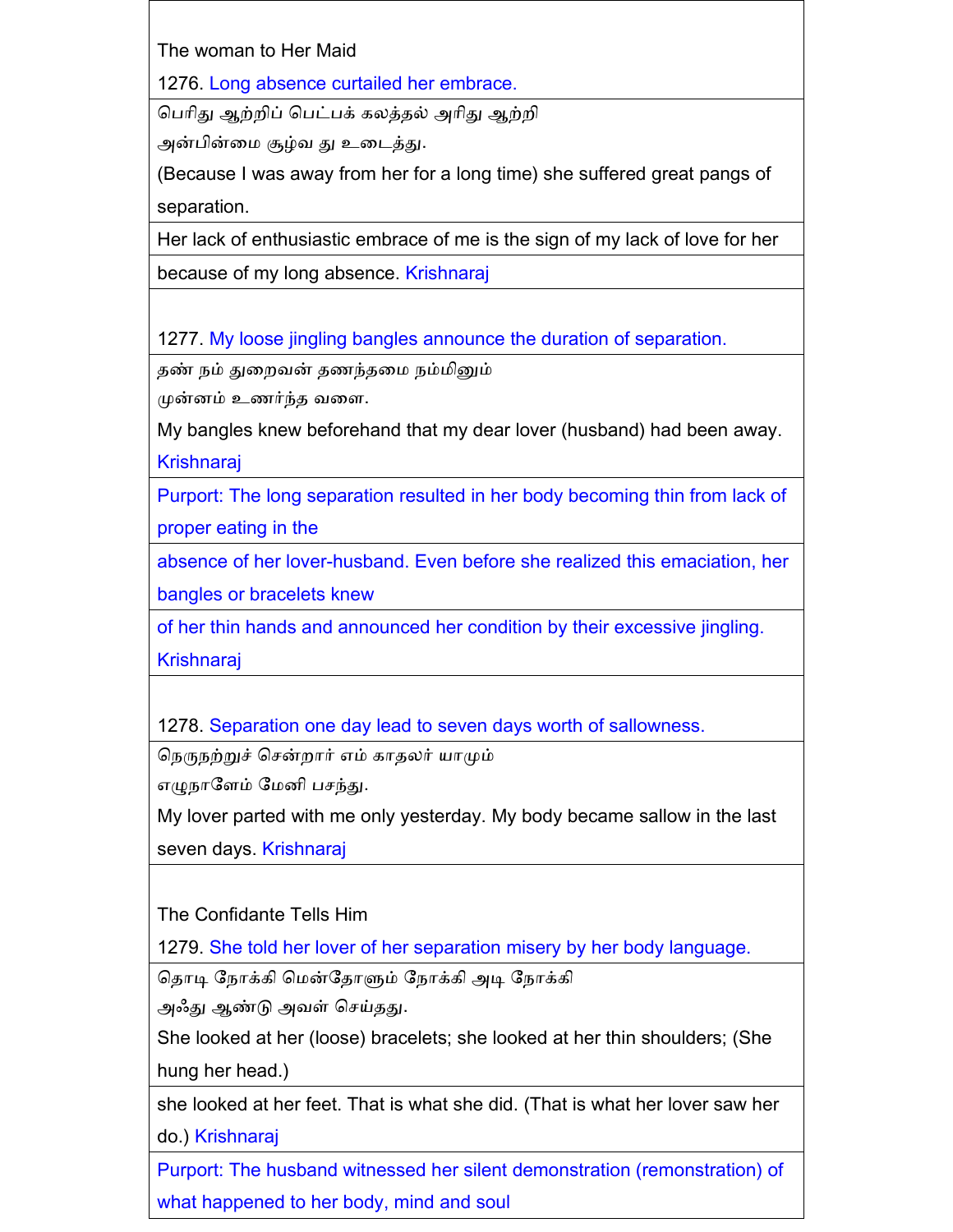since his separation (absence). Krishnaraj

1280. A woman's eyes talk of love-pangs.

கபண்ணிைால் கபண்னம உனடத்து என்ப கண்ணிைால்

காமநோய் சொல்லி இரவு.

She spoke with her eyes of her love-sickness;

that is how a woman's womanhood attained greatness. Krishnaraj

Chapter 129. புணர்ச்சிவிதும்பல் = Longing for Consortium --Krishnaraj

The woman

1281. Love and not toddy gives joy at sight and thought.

உள்ளக் களித்தலும் காண மகிழ்தலும்

கள்ளுக்கு இல் காமத்திற்கு உண்டு.

Toddy does not give joy at thought or sight, but love does. Krishnaraj

1282. When Passion is tall, sulking should be millet-size.

தினைத்துனணயும் ஊடானம கவண்டும் பனைத் துனணயும்

காமம் நினைய வாின்.

When cumulative passion grows as tall as Palmyra tree,

one should not entertain even a millet-size quarrelsomeness. Krishnaraj

1283. Though he does not satisfy my will, my eyes want to see him.

பேணாது பெட்பவே செய்யினும் கொண்கனைக்

காணாது அனமயல கண்.

Though my lover does his will without heeding my desire,

my eyes are not peaceful not seeing my husband. Krishnaraj

1284. I went to complain but ended up consorting with him.

ஊடல் கண் சென்றேன் மன் தோழி அது மறந்து

கூடல் கண் சென்றது என் நெஞ்சு.

O my Confidante! I went to register my complaints with him;

I forgot and my mind's eye went for union with him. Krishnaraj

1285. When I see him, I do not see his blemishes.

எழுதுங்கால் கோல் காணாக் கண்ணேபோல் கொண்கன்

பைிகாகணன் கண்ட இடத்து.

As the eye does not see the eyeliner pencil when "writing," I do not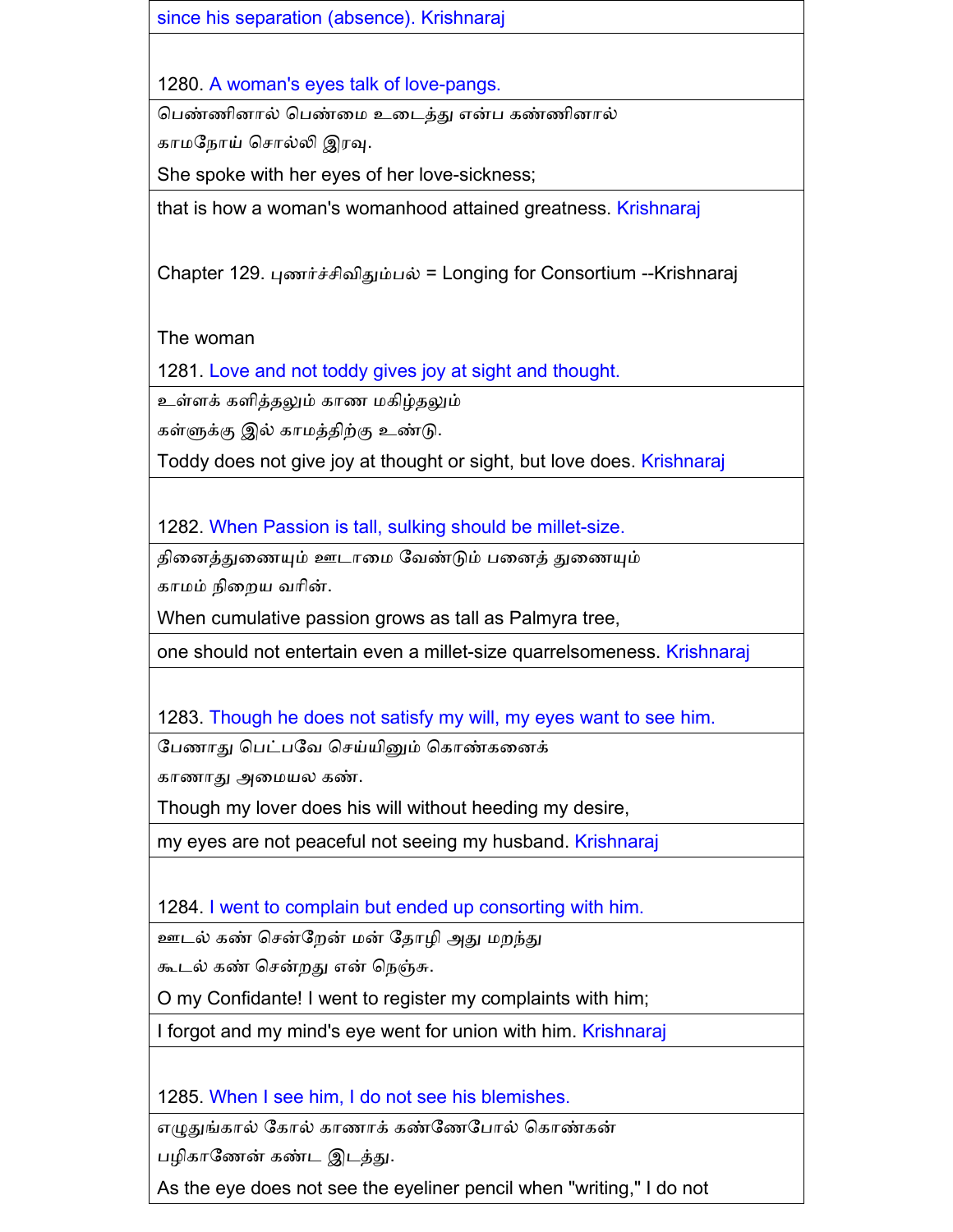see my husband's faults at the sight of him. Krishnaraj

1286. I see his faults, when he is away.

காணுங்கால் காகணன் தவைாய காணாக்கால்

காகணன் தவறு அல்லனவ.

I do not see my husband's faults at the sight of him;

out of sight of my husband, I see his faults only. Krishnaraj

1287. I feign sulking expecting rescue.

உய்த்தல் அறிந்து புனல் பாயபவரே போல்

கபாய்த்தல் அைிந்து என் புலந்து?

Feigned sulking is like jumping into waters knowing of certain rescue.

Krishnaraj

1288. Your (manly) chest is intoxicating.

இளித்தக்க இன்னா செயினும் களித்தார்க்குக்

கள் அற்கை கள்வ நின் மார்பு.

O Thief! What derisive miseries wine does to the winebibber,

your bosom is likewise. Krishnaraj

The Lover

1289. Love is softer than flower.

மலாினும் கமல்லிது காமம் ிலர் அதன்

க வ்வி தனலப் படுவார்.

Love is softer than flower. Only a few know the season and indulge in it.

Krishnaraj

1290. Her longing eyes impatient for an embrace.

கண்ணில் துனித்தே கலங்கினாள் புல்லுதல்

என்ைினும் தான் விதுப்புற்று.

The husband: She, more than me, advanced in a hurry for an embrace

and she showed languished longing eyes. Krishnaraj

Chapter 130. நெஞ்சொடுபுலத்தல் = Rebuke of the Heart (because of her

hastiness

for embrace and consortium--Krishnaraj)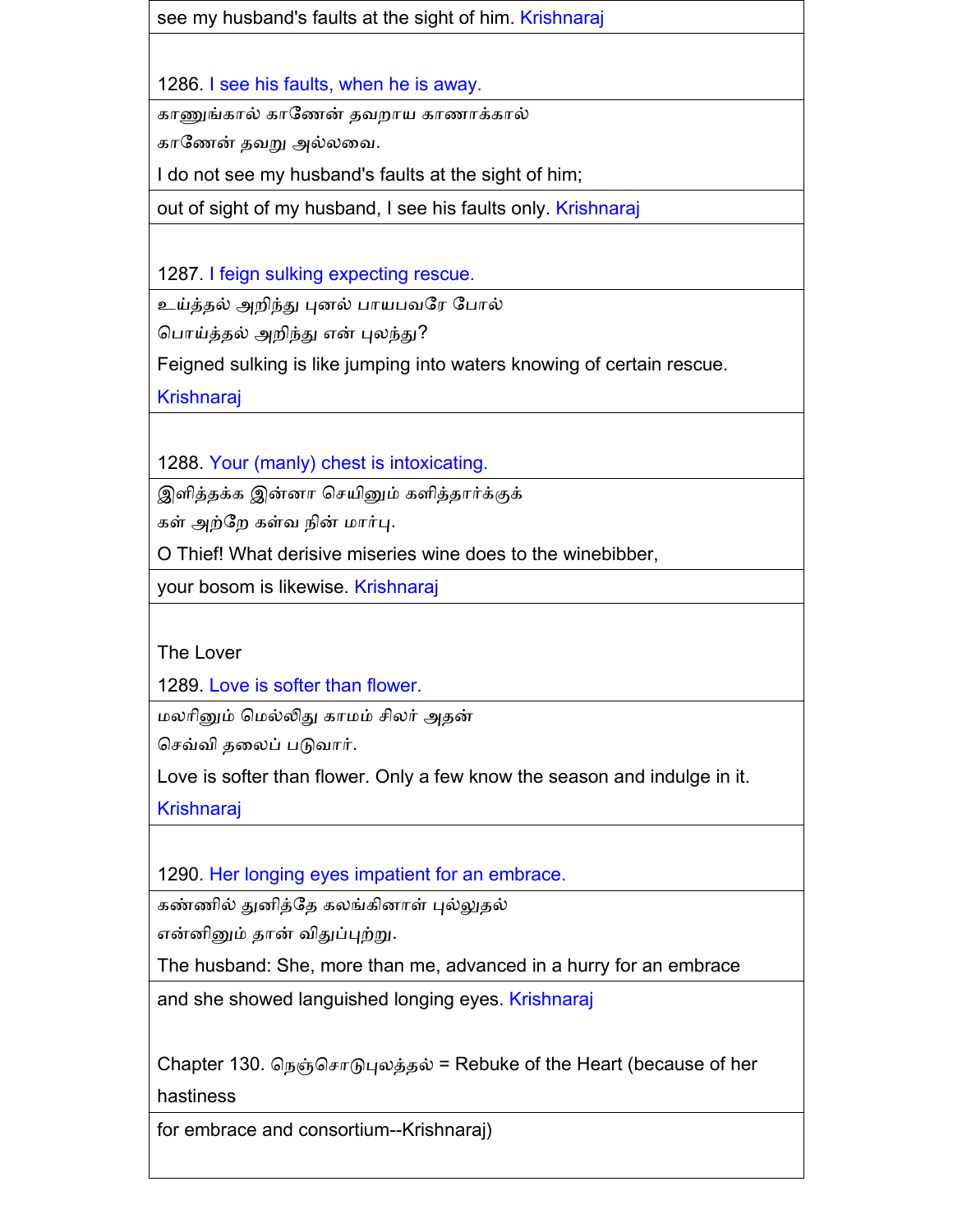The woman 1291. His heart alone is insightful.

அவர் நெஞ்சு அவர்க்கு ஆதல் கண்டும் எவன் நெஞ்சே

நீ எமக்கு ஆகாதது?

O My heart! While you saw his heart gave him insight,

why did not my heart give me the same? Krishnaraj

1292. Heart has no clue of his disinterest.

உைா அதவர்க் கண்ட கண்ணும் அவனரச்

செறாஅரெனச் சேறி என் நெஞ்சு.

O My Heart! Though you see he has no desire,

you tell him he would not leave you. Krishnaraj

1293. Your pursuit finds no firendship.

ககட்டார்க்கு நட்டார் இல் என்பகதா கநஞ்க நீ

பெட்ட ஆங்கு அவர் பின் செலல்?

O My Heart! Going in pursuit of him is your will.

Is it like the paradigm that for the deprived there are no friends? Krishnaraj

1294. O Heart, I would not seek your counsel anymore.

இனி அன்ன நின்னொடு சூழ்வார் யார் நெஞ்சே

துணி செய்து துவ்வாய்காண் மற்று.

O My Heart! You would not firm up to feign sulking (and later reap the

benefits).

Hereafter, who would listen to your advice? Krishnaraj

1295. My heart fears for his absence and departure.

கபைாஅனம அஞ்சும் கபைில் பிாிவு அஞ்சும்

அைாஅ இடும்னபத்து என் கநஞ்சு.

It fears for his absence; it fears for his departure.

My heart suffers constantly (without respite). Krishnaraj

1296. Loneliness devours me.

தைிகய இருந்து நினைத்தக்கால் என்னைத்

திைிய இருந்தது என் கநஞ்சு.

My heart thinking of being alone with me appear

to devour me. Krishnaraj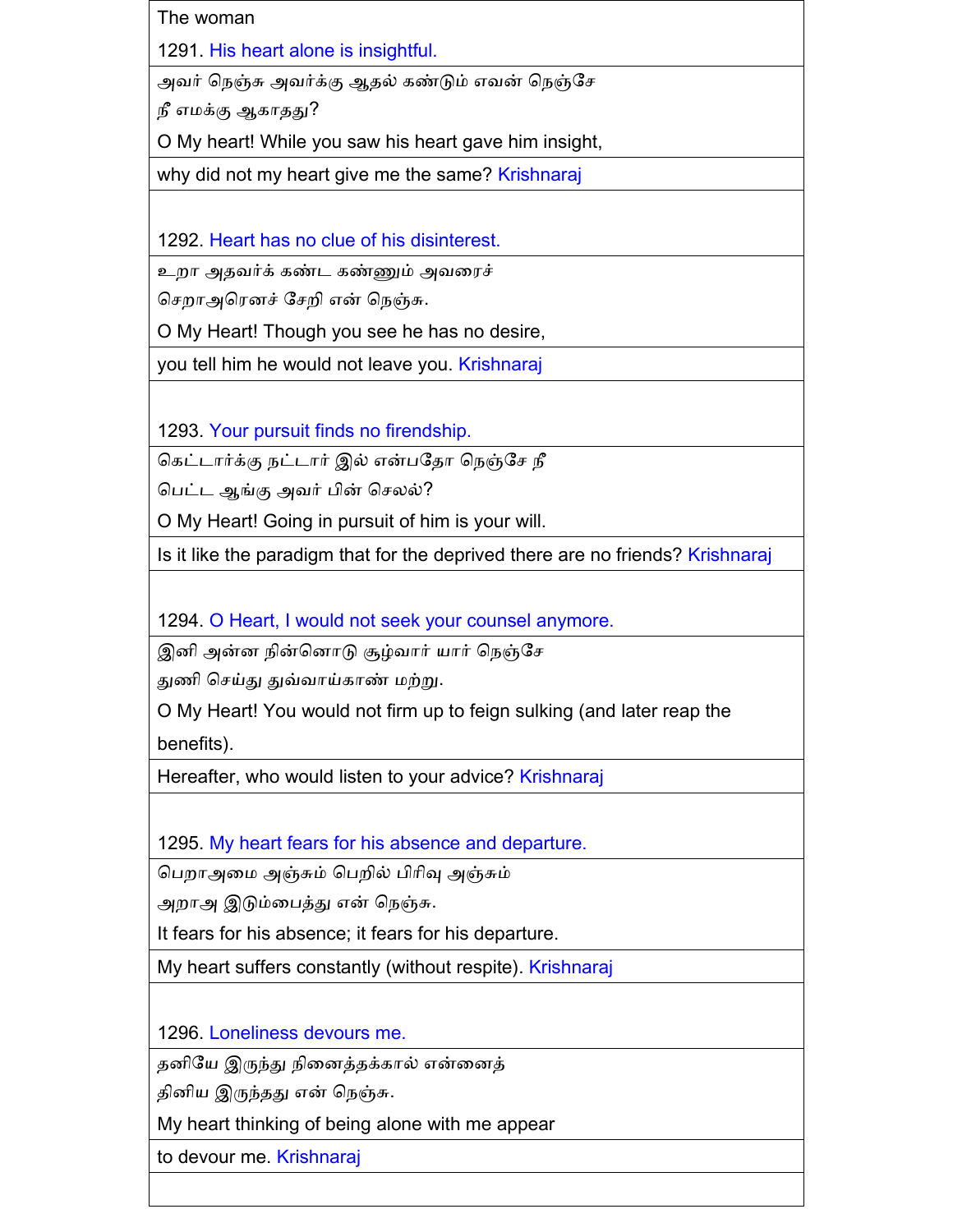1297. My shameless stupid heart took my modesty away.

நாணும் மைந்கதன் அவர்மைக்கல்லா என்

மாணா மடநெஞ்சில் பட்டு.

Being caught by the shameless stupid heart,

made me forget my modesty. Krishnaraj

1298. My heart full of love of life and him.

எள்ளின் இளிவு ஆம் என்று எண்ணி அவர் திைம்

உள்ளும் உயிர்க்காதல் கநஞ்சு.

My heart, having love of life and thinking it would come to ruin,

always thinks of him. Krishnaraj

The husband

1299. When heart fails, all else fails.

துன்பத்திற்கு யாகர துனண ஆவார் தாமுனடய

நெஞ்சம் துணை அல் வழி.

If one's own heart fails to give support when in grief,

who else would give support? Krishnaraj

1300. O Heart fail me not; you are my refuge.

தஞ் ம் தமர் அல்லர் ஏதிலார் தாமுனடய

நெஞ்சம் தமர் அல் வழி.

O Mind! If one's own heart does not offer support,

strangers would not be of any help. (Therefore), you are my refuge.

Krishnaraj

Chapter 131. புலவி = Coyness--Krishnaraj

The Confidante to the Mistress

1301. Hold back your love; see him twist in the wind.

புல்லாது இராஅ புலத்னத அவர் உறும்

அல்லல் நோய் காண்கம் சிறிது.

O Mind! Would you desist embracing him by feigning ill humor?

Let us see his agony from deprivation of consortium. Krishnaraj

1302. Sulk a little but but not too long.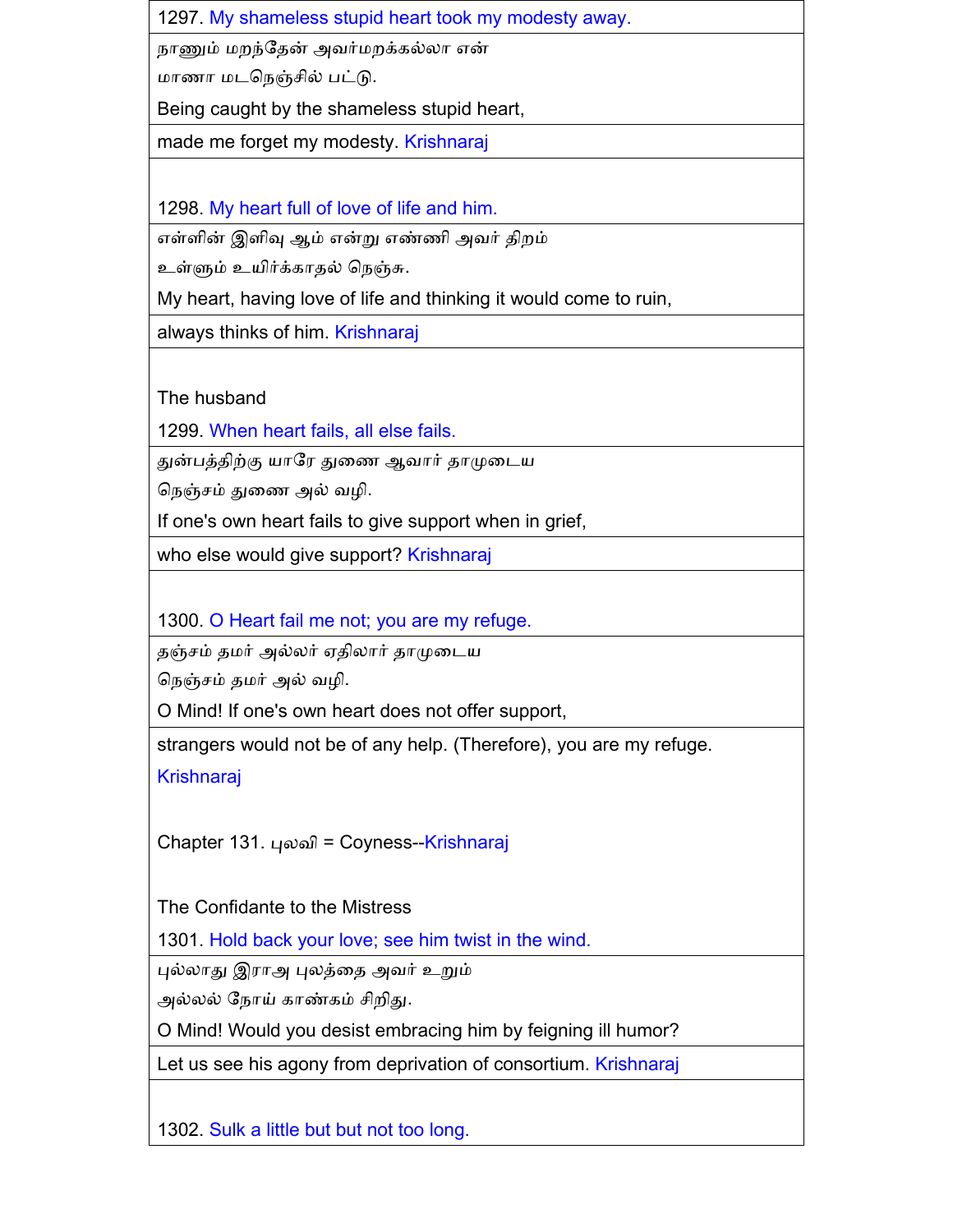உப்பு அமைந்தற்றால் புலவி அது சிறிது மிக்க ஆற்ைால் நீள விடல்.

Sulking is like the salt. If you let the salt go long,

it is like a little excess salt. Krishnaraj

Wife Addresses Husband

1303. Keep him dangling but not too long.

அலந்தாரை அல்லல் நோய் செய்து அற்றால் தம்மைப்

புலந்தானர புல்லா விடல்.

If the feigning lover is left unembraced,

it is like giving grief to the already aggrieved. Krishnaraj

1304. Risk not cutting the faded vein by its roots.

ஊடியவனர உணரானம வாடிய

வள்ளி முதல் அாிந்து அற்று.

Not appeasing the woman in gloom

is like cutting the faded vein by its roots. Krishnaraj

Husband

1305. A little tiff from loving husband is ambrosial.

நலத்தனக நல்லவர்க்கு ஏஎர் புலத்தனக

பூஅன்ை கண்ணார் அகத்து.

To be in a tiff with the flower-eyed is joyous

for the virtuous loving husband. Krishnaraj

1306. Love without a little anger and strife is sour and stolid.

துைியும் புலவியும் இல்லாயின் காமம்

கைியும் கருக்காயும் அற்று.

Absence of strife big and small in love (between a couple),

is like over-ripe or unripe fruit. Krishnaraj

Absence of strife big and small = துனியும் புலவியும் இல்லாயின் = Absence

of loathing and sulking

1307. Risk consortium by pouting too long.

ஊடலின் உண்டு ஆங்கு ஓர் துன்பம் புணர்வது

நீடுவது அன்று ககால் என்று.

Love-quarrel has its grief. Would consortium be put off too long?

Or it may not even take place. (That is a cause for anxiety.) Krishnaraj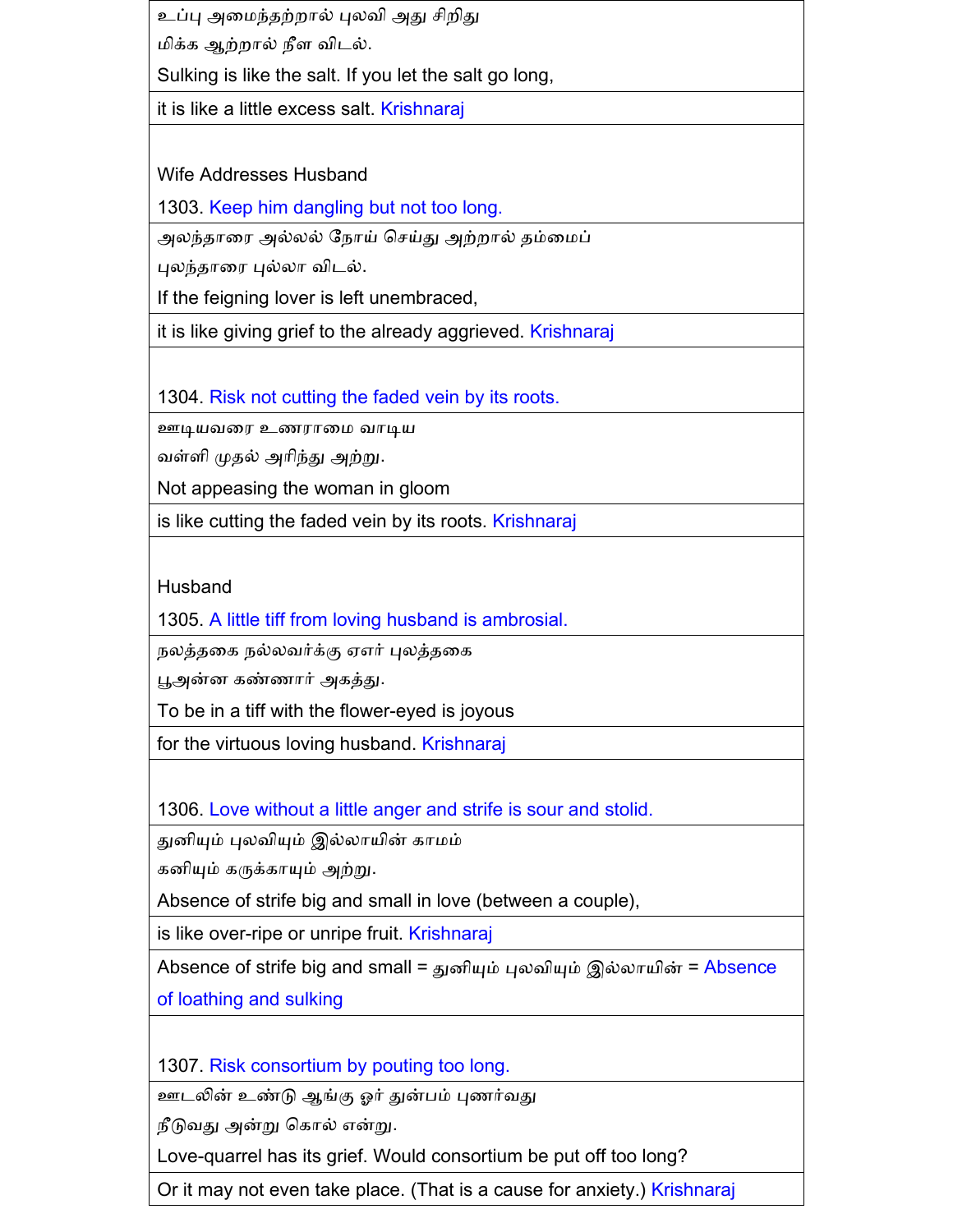1308. Grieving alone is bitter.

கநாதல் எவன் மற்றும் கநாந்தார் என்று அஃதைியும்

காதலர் இல்லா வழி.

If the lover were not present to feel the lament of his love,

what purpose does it serve to grieve? Krishnaraj

1309. Love-quarrel with your beloved is sweet.

நீரும் நிைலகத இைிது புலவியும்

வீழுநர் கண்கண இைிது.

Cool water near a shade is sweetness.

Likewise, love-quarrel with the beloved is sweet. Krishnaraj

1310. He leaves me dangling, when I need him most.

ஊடல் உணங்க விடுவாகராடு என் கநஞ் ம்

கூடுகவம் என்பது அவா.

My heart desires is to consort with him who leaves me dangling in lament.

Krishnaraj

Chapter 132. புலவி நுணுக்கம் Subtlety and Feigned dislike of consortium-- Krishnaraj

1311. Your bosom is the cynosure of all feminine eyes.

கபண் இயலார் எல்லாரும் கண்ணில் கபாதுஉண்பர்

நண்கணன் பரத்த நின் மார்பு.

Your bosom appears beautiful to the eyes of all with feminine nature wanting to experience it.

O Inductor of desire, showing off your beauty! I would not come close to you. **Krishnaraj** 

1312. I sulked in silence, he sneezed and made me say, "long Live."

ஊடி இருந்தேமாத் தும்மினார் யாம் தம்மை

நீடு வாழக என்பாக்கு அறிந்து.

I was in a tiff (without uttering a word to him);

wanting me to say "Long Live," he sneezed. Krishnaraj

Husband or Lover

1313. This garland is for your eyes only.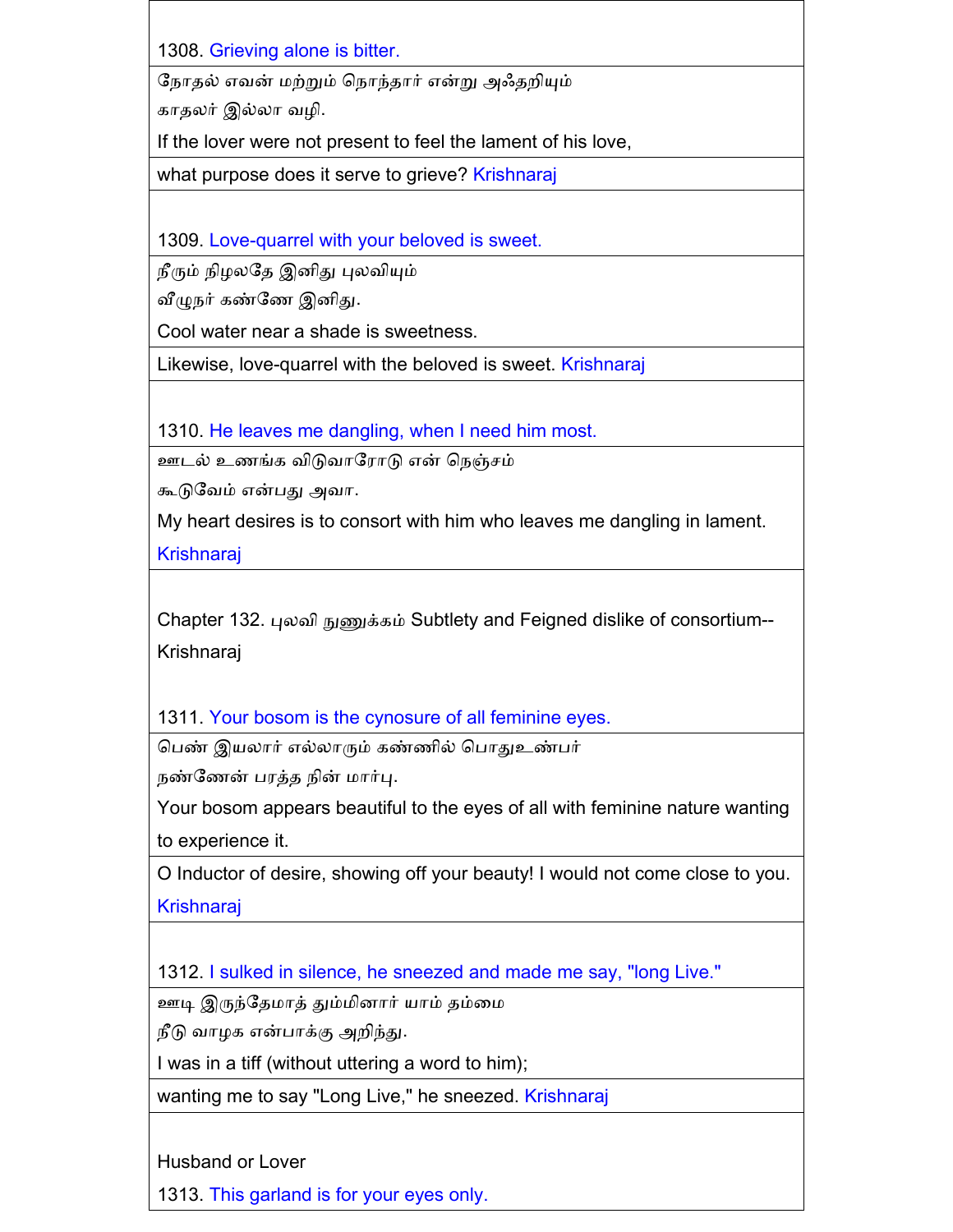கோட்டுப்பூ சூடினும் காயும் ஒருத்தியைக் காட்டிய சூடிைீர் என்று.

I wore a garland; she accuses me saying that

I wanted to show it off to some other woman. Krishnaraj

1314. I love you more; more than who?

யாரினும் காதலம் என்றேனா ஊடினாள்

யாாினும் யாாினும் என்று.

I said, "I love you more than any."

She lamented, "more than any, " more than any." Krishnaraj

1315. "You are my life partner." That brought tears in her eyes.

இம்மைப் பிறப்பில் பிரியலம் என்றேனாக்

கண்நினை நீர்ககாண்டைள்.

I said, "This birth, I will not part with you." Her eyes were brimming with tears. **Krishnaraj** 

1316. "I thought of you." "Why did you forget me other times? she said"

உள்ளினேன் என்றேன் மற்று என் மறந்தீர் என்று என்னைப் புல்லாள் புலத்தக்கைள்.

I said, "I thought of you." She said, "Why did you forget then?"

She sulked and failed to embrace me. Krishnaraj

1317. I sneezed. "Who was thinking of you?" she said.

வழுத்தினாள் தும்மினேன் ஆக அழித்து அழுதாள்

யார் உள்ளித் தும்மினீர் என்று.

I sneezed; she blessed;

She cried again asking, "Who was thinking of you, when you sneezed?" **Krishnaraj** 

1318. I suppressed my sneeze. "Whom are you trying to hide from me?"

தும்முச் செறுப்ப அழுதாள் நுமர் உள்ளல்

எம்னம மனைந்திகரா என்று.

I suppressed my sneeze. She cried saying, "Someone known to you

is thinking of you. You are trying to hide it from me." Krishnaraj

1319. My reassurance does not help.

தன்னை உணர்த்தினும் காயும் பிைர்க்கும் நீர்

இந்நீரார் ஆகுதிர் என்று.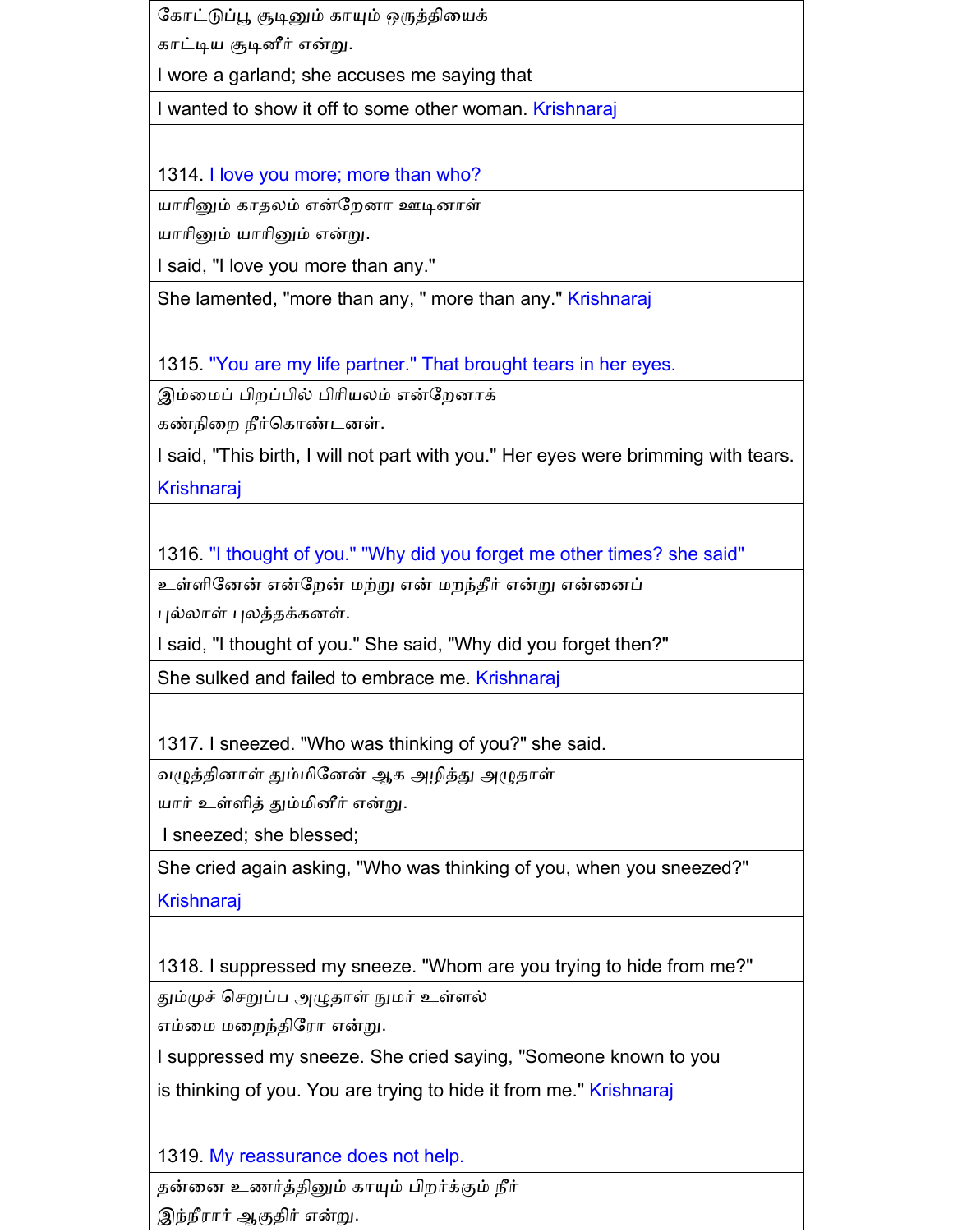I reassured her. She said in anger, "You make the like saying to others also." **Krishnaraj** 

1320. "You are looking at me now. Whom were you thinking of before?"

நினைத்திருந்து கநாக்கினும் காயும் அனைத்தும்நீர்

யாருள்ளி நோக்கினீர் என்று.

I remained silent thinking only of her and took a look at her.

She was angry and said, "Whom were you thinking of all this time, now

looking at me." Krishnaraj

Chapter 133. ஊடலுவனக Fondness for love-quarrel

The Love or the woman

1321. Quarrel has its benefits.

இல்னல தவறு அவர்க்கு ஆயினும் ஊடுதல்

வல்லது அவர்அளிக்கு மாறு.

Though he may be faultless, picking a quarrel with him

has the power to induce love in me for him. Krishnaraj

1322. Rosebud on a thorny stem does bloom.

ஊடலின் கதான்றும் ிறுதுைி நல் அளி

வாடினும் பாடு கபறும்.

Though minor problems from love-quarrel make sincere love

fade temporarily, it blooms well later. Krishnaraj

1323. Union is bliss better than heaven.

புலத்தலின் புத்கதள் நாடு உண்கடா நிலத்கதாடு

நீர் இனயந்த அன்ைார் அகத்து.

The union of lovers following a tiff is like the union of earth and water.

There is no blissful joy such as this even in heaven. Krishnaraj

1324. A tiff without union cleaves the heart.

புல்லவிடாஅப் புலவியுள் கதான்றும் என்

உள்ளம் உனடக்கும் பனட.

The tiff not ending in union and embrace

has the weapon that would cleave my heart. Krishnaraj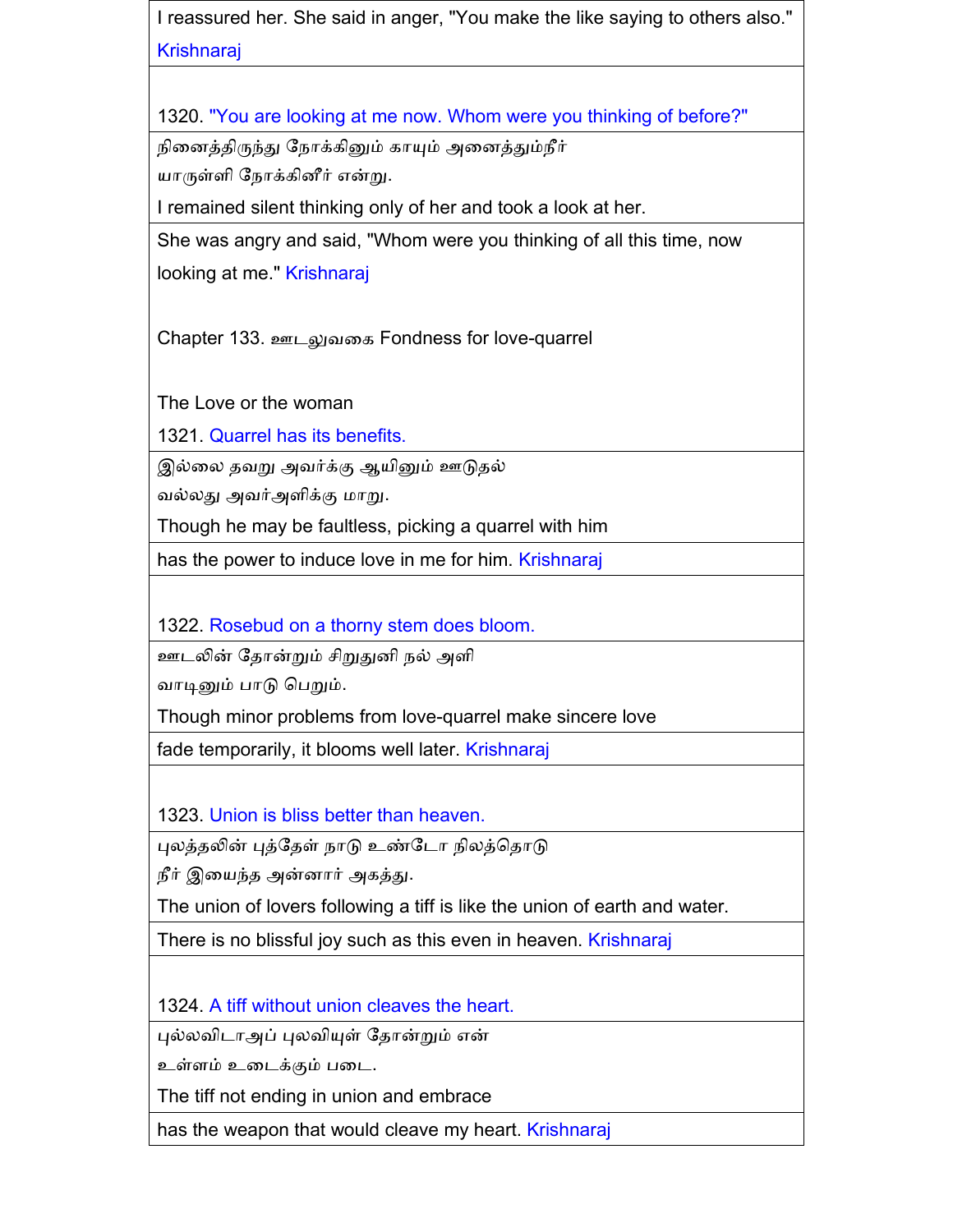He, the lover or husband

1325. Take a break from surfeit of love.

தவறு இலர் ஆயினும் தாம் வீழ்வார் கமன் கதாள்

அகல்தலின் ஆங்கு என்று உனடத்து.

Though he is blameless, there is happiness in leaving

the soft shoulders of his love. Krishnaraj

1326. A strife in love is sweeter than union.

உணலினும் உண்டது அைம் இைிது காமம்

புணர்தலின் ஊடல் இனிது.

Digestion is better than ingestion. Strife in love is sweeter than union.

**Krishnaraj** 

1327. Loser in love-quarrel wins in the next union.

ஊடலில் கதாற்ைவர் கவன்ைார் அது மன்னும்

கூடலில் காணப் படும்.

Those who lose in love-quarrel would win later. That will be discovered

in the next union. Krishnaraj

1328. Vigorous union after love-quarrel invites a repeat performance.

ஊடிப் கபறுகுவம் ககால்கலா நுதல் கவயர்ப்பக்

கூடலில் தோன்றிய உப்பு.

Would I experience effusive joyousness in union to the point of

perspiration on the forehead by engaging in love-quarrel again? Krishnaraj

1329. Sulk long into the night.

ஊடுக மன்கைா ஒளி இனை யாம் இரப்ப

நீடுக மன்கைா இரா.

Let my brightly jeweled love sulk;

as I supplicate, let sulking go long into the night. Krishnaraj

1330. Joy in love is sulking. Union is joy to sulking.

ஊடுதல் காமத்திற்கு இன்பம் அதற்கின்பம்

கூடி முயங்கப் கபைின்.

Joyousness to love is love-quarrel; once it is over, consortium and embrace are joyousness to love-quarrel. Krishnaraj

கற்பியல் முற்ைிற்று